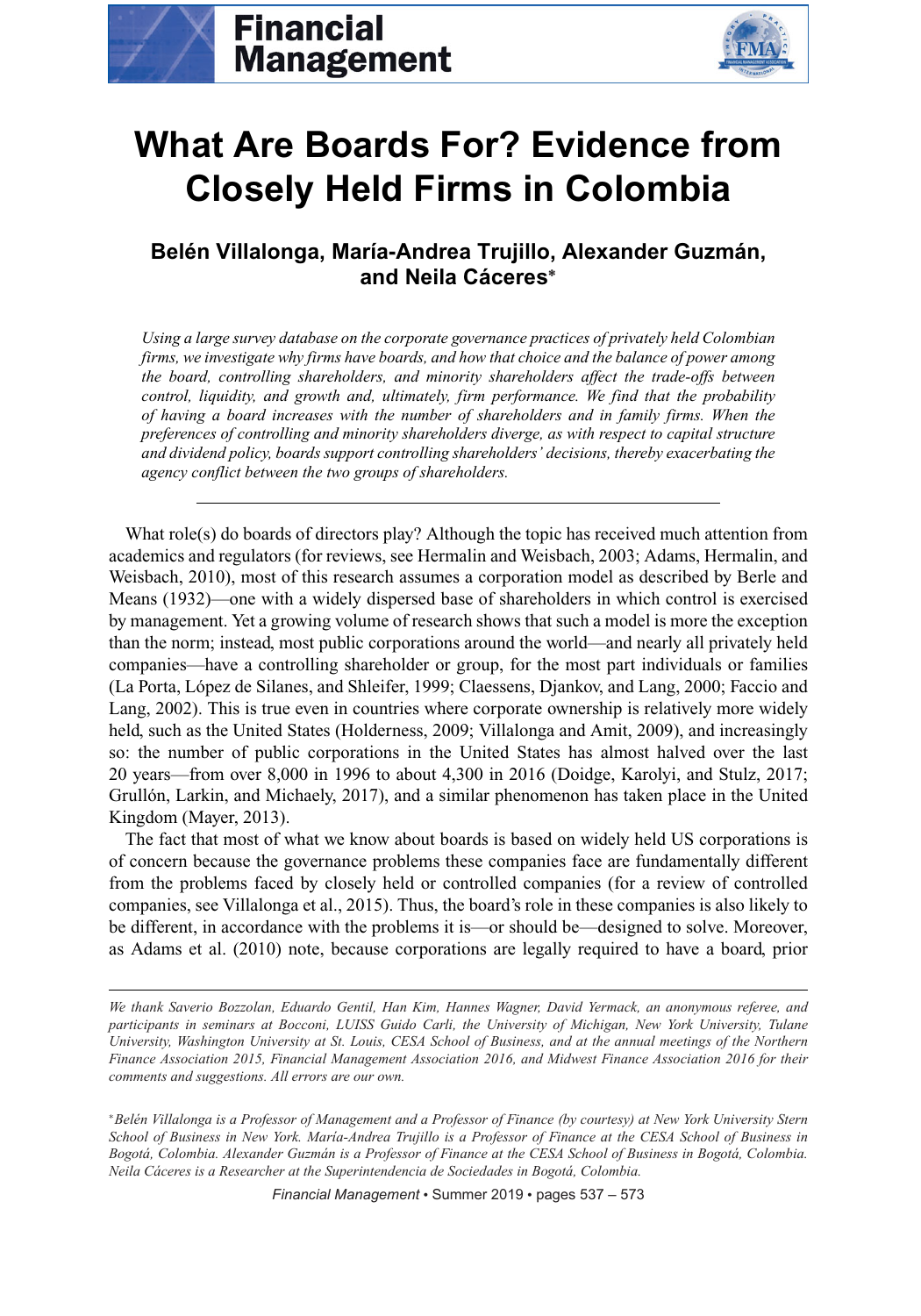research offers little insight into why companies may or may not want to have one board; they simply have no choice.

To address these shortcomings of existing research, one needs to look at the role of boards in a sample of companies for which establishing a board is voluntary—namely, noncorporations, which by definition are privately held. Yet data on private companies are notoriously hard to find, and governance data on such companies are even more rare. In this article we take advantage of one such rare data set to investigate the question of boards' role(s). Specifically, our sample comprises 55,313 firm-year observations from 21,417 closely held Colombian firms from 2007 to 2012, of which only 56% have a board. Using detailed data from a survey about these companies' governance practices, we examine why firms have boards and how the balance of power between the board and different shareholders affects the trade-offs among control, liquidity, and growth in these firms and, ultimately, their performance.

# **I. Role of the Board in Closely Held or Controlled Firms**

The board of directors is the representative body that, on behalf of shareholders, advises and monitors the top management team to ensure that it exercises the powers that have been delegated to it by the firm's owners in the best interests of those owners. For instance, as part of its advisory role, the board reviews and approves major strategic and financing initiatives such as the company's strategic plan, mergers and acquisitions, significant investment projects, and new equity issuances. As part of its monitoring role, the board reviews and approves the annual operating budget or any substantive deviations from it, as well as the compensation for top management, whom it is also responsible for hiring and firing.

Although both the need for strategic advice and the need for monitoring are likely to vary across firms for multiple reasons, it is the need for monitoring that is most likely to differ systematically between widely held corporations and closely held firms because of the differences between them in the balance of power among the board, controlling shareholders, minority shareholders, and managers.

In widely held corporations, well-structured and well-performing boards should mitigate the conflict of interest between owners and managers that results from the separation of ownership and control denounced by Berle and Means (1932) and Jensen and Meckling (1976): when a firm is not managed directly by its owners but by managers hired to act as agents on their behalf, managers are likely to pursue their own interests, which may differ from those of the principals. Furthermore, ownership dispersion creates a problem of collective action where individual investors lack the power, the incentives, and, often, the information to engage in direct monitoring. In such a context, it is typically more efficient to concentrate information and authority in a representative governance body such as the board (Bainbridge, 2003).

In contrast, in closely held or controlled companies, the agency problem between owners and managers is inherently alleviated by the concentration of ownership that characterizes these firms, either by ensuring better supervision of managers by owners who have both the power and the incentives to do so, or by reuniting ownership and management within the same person or team, as is often the case (La Porta et al., 1999; Villalonga and Amit, 2006, 2010).

However, these companies typically face a different agency problem: the conflicts of interest between large, controlling shareholders and small(er), minority shareholders.<sup>1</sup> An example of

<sup>&</sup>lt;sup>1</sup> Because, in our sample, noncontrolling shareholders are typically minority holders, in this article we use the term "minority shareholders" to refer, indistinctively, to noncontrolling shareholders and/or minority shareholders.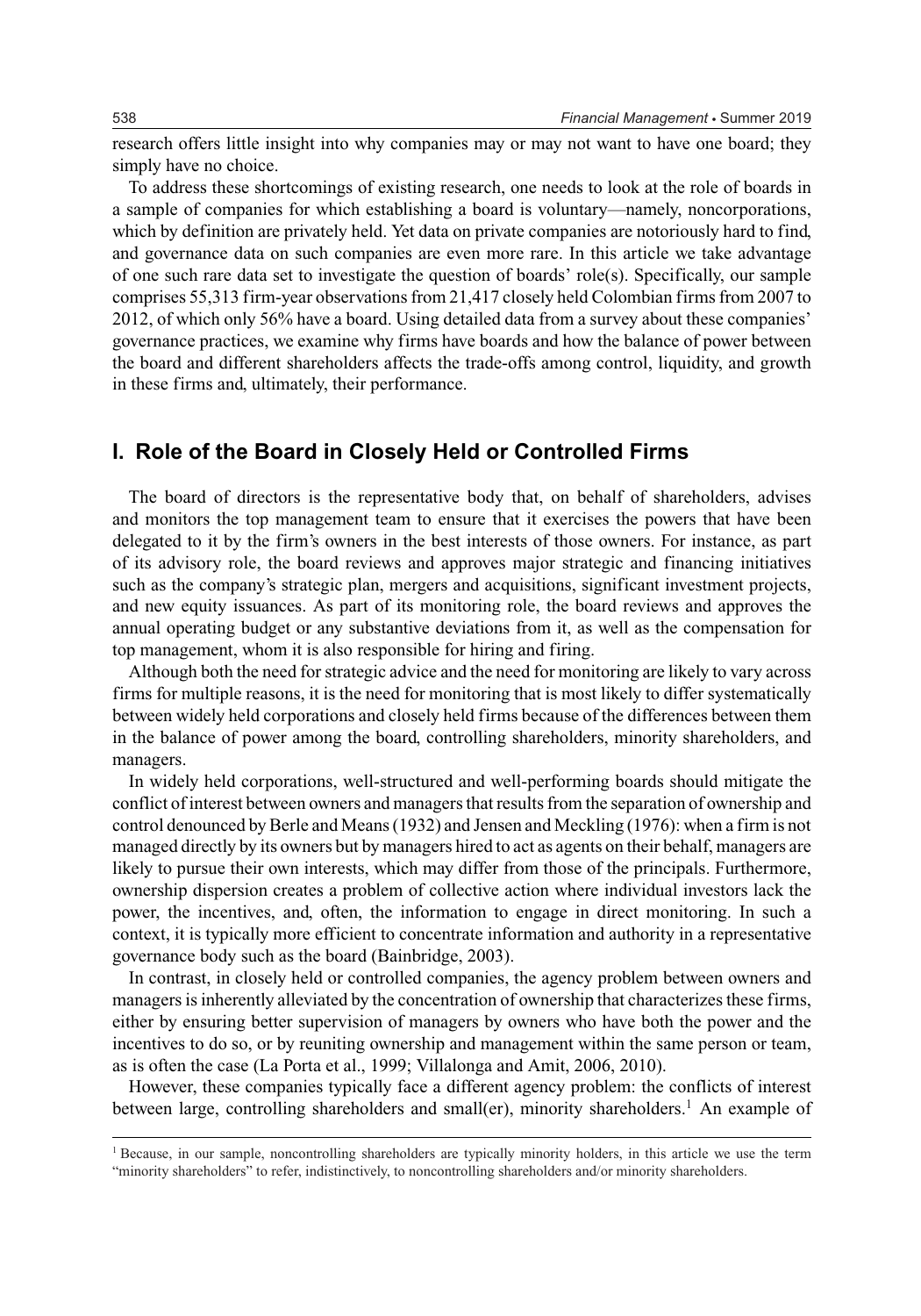such conflicts comes from the trade-offs between control, liquidity, and growth that closely held firms often face. Controlling shareholders are typically keen on retaining their unique position in their firms, as control is economically valuable. Moreover, when the controlling shareholder is the firm's founding family, the economic motives for retaining control are often compounded by psychological motives such as the desire to perpetuate the founder's legacy, the pride in having a family member run the business, or the emotional attachment to the company that founding families often exhibit. In fact, the empirical evidence about family firms shows that these firms have significantly lower leverage than their non-family peers, which suggests that families are reluctant to share control not only with other shareholders but also with creditors (Villalonga and Amit, 2006; Gonzalez et al., 2013). This implies that family firms often restrict themselves ´ to retained earnings as their primary, or even only, source of financing. Thus, control typically comes at the expense of reduced liquidity and/or firm growth.

Conversely, minority shareholders, having no control rights over the firm, derive all their ownership benefits from their cash-flow rights, in the form of dividends and/or capital gains, and would therefore rather not compromise their liquidity and/or growth objectives. Because controlling owners have the upper hand, their objectives tend to prevail over those of minority shareholders, as suggested by the evidence that family firms tend to be smaller and exhibit lower growth, investment, and dividend payout ratios than their peers (Villalonga and Amit, 2006, 2010; González et al., 2014).

Large shareholders can thus act as a double-edged sword for minority shareholders in the same firm, and boards, in turn, may either mitigate or exacerbate the power of large shareholders, depending on whose interests they truly represent and how effective they are in the execution of their functions.

A few empirical studies have examined the role of boards in publicly listed family-controlled firms. Anderson and Reeb (2004) find that board composition in family firms in the S&P 500 plays a critical role in the relation between family ownership and performance. They find that family firms outperform non-family firms when independent directors balance family board representation, but otherwise underperform. They conclude that founding families monitor the firm, while independent directors monitor the family. Conversely, Klein, Shapiro, and Young (2005) find board independence to be negatively associated with family firms' performance in a sample of Canadian firms. Barontini and Caprio (2006) find that descendant directors have a positive impact on firm valuation and operating performance. Andres (2008) finds that family firms perform better only when the founding family is still active on the board. Li and Srinivasan (2011) find that companies in which the founder serves as a director with a nonfounder chief executive officer (CEO) provide higher-powered incentives than the average US board. González et al. (2012) find that both family directors and outside directors have a positive influence on firm performance in Colombia. Gonzalez et al. (2015) find that boards dominated by families lead to ´ longer CEO tenures, but CEO turnover shows greater sensitivity to performance, which suggests better supervision of management when family members serve on the board.

There is even less empirical evidence about the role of boards in privately held firms, despite the fact that they constitute the majority of firms even in developed economies. The only study on the subject of which we are aware is Bennedsen (2002), who uses a sample of Danish closely held firms for which the establishment of a board is voluntary to investigate why firms have boards. He finds that the likelihood of having a board increases with firm size (which he interprets as evidence of a "governance" motive—monitoring management as a way to address the conflict of interest between owners and managers) and with the number of shareholders and ownership dispersion (which he interprets as evidence of a "distributive" motive—mitigating conflicts of interest between controlling and noncontrolling shareholders). However, he does not test for either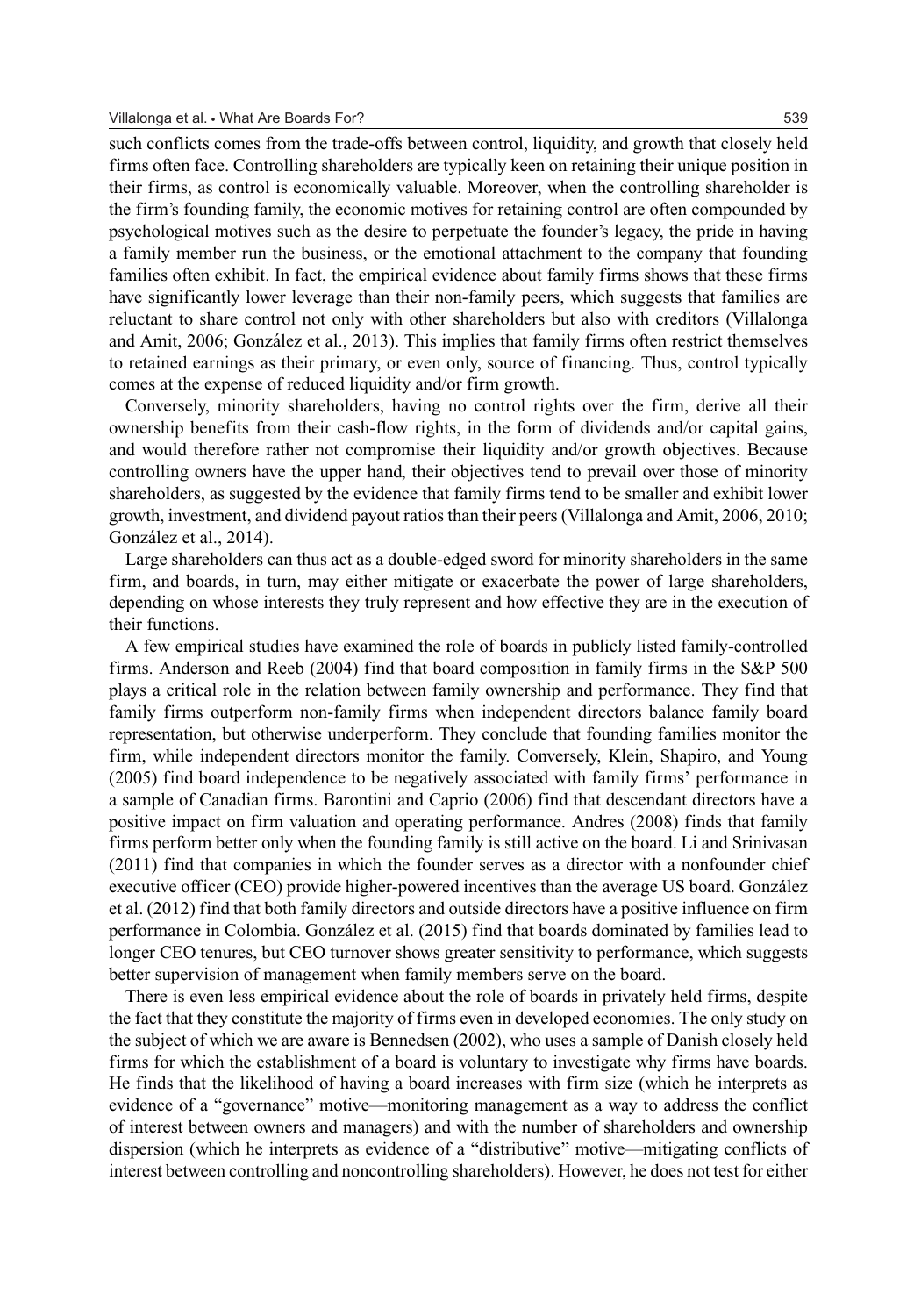conflict of interest or the board's actual role in resolving conflicts, and he finds no evidence that boards matter for firm performance. We seek to fill this gap by examining not only the ex ante reasons why closely held firms have boards, but also the actual roles played by boards ex post, and how these roles relate to the trade-offs between control, liquidity, and growth and, ultimately, firm performance.

# **II. Data and Variables**

#### **A. Sample**

Our sample is based on a uniquely detailed panel data set for closely held companies that combines survey responses about each firm's corporate governance practices with shareholderlevel ownership information and firm-level financial data. Information is drawn largely from one Colombian government agency, the Superintendence of Companies (*Superintendencia de Sociedades* [SSOC]). As part of its mandate to supervise corporate restructuring and bankruptcy processes for small, medium-sized, and large privately owned firms (to protect investors' rights and firms' continuity), the SSOC maintains financial records for all these firms. Notes to financial statements are subject to statistical confidentiality and include 16 appendices per company. These list major shareholders, appointments to the board, the CEO, auditing firms, and parent-subsidiary commercial relations.

Since 2007, the SSOC has being tracking the corporate governance practices of all firms under its supervision through the Colombian Corporate Governance and Social Responsibility Survey (hereafter, Survey). The purpose of the Survey was to facilitate early detection of firms' financial distress, whose purely quantitative predictors proved insufficient until 2006.

The Survey was administered for the first time in 2007, offering respondent firms an assessment report about their corporate governance practices. Although completing the Survey was voluntary, the SSOC did not explicitly note so, which might explain the unusually high response rate for this type of survey (65%). In 2013, the SSOC made the Survey mandatory for the largest firms under its surveillance (approximately 6,000), at which point it ceased to collect Survey information for all other firms. Therefore, 2007-2012 offers an exceptional window of opportunity to study corporate governance practices in a large and random sample of closely held firms of all sizes.

Our sample is constructed as follows. Of the 29,913 companies whose financial records were collected by the SSOC in any year during 2007-2012, we eliminate 8,496 firms that did not complete the survey in any of the six years. This leaves a sample of 21,417 firms and 55,313 firm-year observations, which represent 73% of the total asset value of firms that report financial information to the SSOC.

Table I shows the distribution of our sample across different industrial sectors (Panel A) and legal forms of organization (Panel B). As shown on Panel A, the majority of the firms are in wholesale and retail trade  $(32\%)$ , manufacturing  $(21\%)$ , or real estate  $(17\%)$ . Investment firms (4%) are not financial firms but investment vehicles used by large shareholders to hold their equity interests in operating companies. Hence, the sample does not include firms subject to special regulation, such as retail banks, other financial institutions, or utilities.

Panel B of Table I shows that 94% of the sample firms have a legal form of organization that affords limited liability to their owners. These include: *Sociedades Anonimas ´* (corporations), the only form of business organization that by law must have a board of directors (43% of the sample); *Sociedades Limitadas* (equivalent to limited liability companies in the United States) (40% of the sample); *Sociedades por Acciones Simplificadas* (simplified joint stock companies, a legal form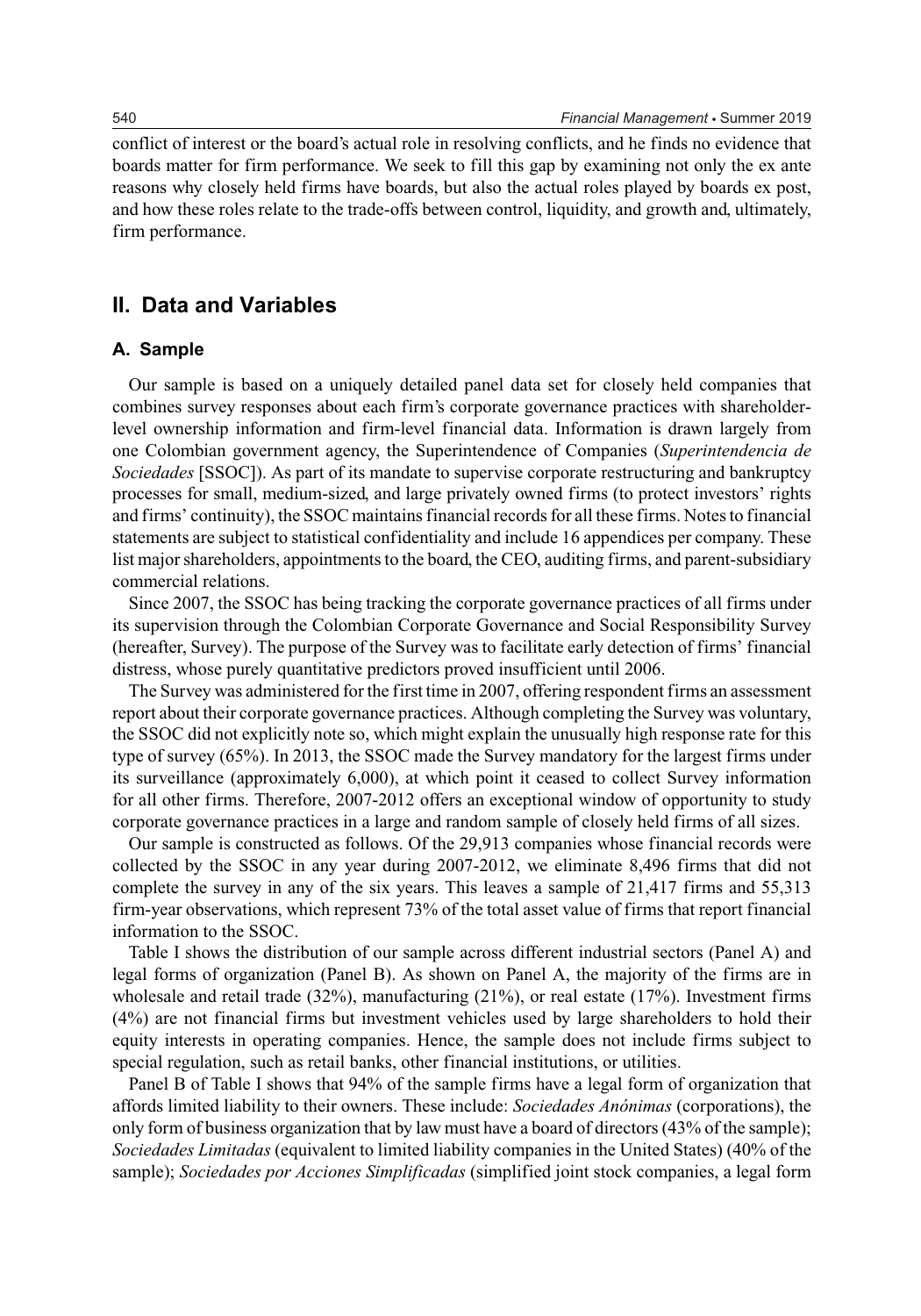|                                                                      |        | Number Percent |
|----------------------------------------------------------------------|--------|----------------|
| Panel A. Industry Classification                                     |        |                |
| 1. Agriculture, hunting and forestry                                 | 3,496  | $6.32\%$       |
| 2. Fishing                                                           | 63     | 0.11%          |
| 3. Mining and quarrying                                              | 574    | 1.04%          |
| 4. Manufacturing                                                     | 11,710 | 21.16%         |
| 5. Electricity, gas and water supply                                 | 145    | 0.26%          |
| 6. Construction                                                      | 5,235  | 9.46%          |
| 7. Commerce (wholesale and retail trade, among others)               | 17,784 | 32.14%         |
| 8. Hotels and restaurants                                            | 1,113  | 2.01%          |
| 9. Transport, storage and communications                             | 1,886  | 3.41%          |
| 10. Investment firms (investment vehicles)                           | 2,300  | 4.16%          |
| 11. Real estate, renting, and business activities                    | 9,559  | 17.28%         |
| 12. Education                                                        | 296    | 0.54%          |
| 13. Social and health services                                       | 119    | 0.22%          |
| 14. Other community, social and personal service activities          | 1,033  | 1.87%          |
| Total number of firm-year observations                               | 55,313 | 100%           |
| Panel B. Legal Forms of Organization (US equivalent or translation)  |        |                |
| With limited liability and legally required to have a board:         |        |                |
| Sociedad Anónima (corporation)                                       | 23,529 | 42.54%         |
| Not legally required to have a board:                                |        |                |
| Companies with limited liability, of which:                          |        |                |
| Sociedad Limitada (limited liability corporation)                    | 22,267 | 40.26%         |
| Sociedad por Acciones Simplificada (simplified joint stock company)  | 5,966  | 10.79%         |
| Sociedad Unipersonal (single-person company)                         | 276    | 0.50%          |
| Companies with unlimited liability, of which:                        |        |                |
| Sociedad en Comandita Simple (limited partnership)                   | 2,124  | 3.84%          |
| Sociedad en Comandita por Acciones (limited joint stock partnership) | 1,136  | 2.05%          |
| Sociedad Colectiva (general partnership)                             | 15     | 0.03%          |
| Total number of firm-year observations                               | 55,313 | 100%           |

# **Table I. Distribution of the Sample across Industries and Legal Forms of Organization**

of organization established in 2008 that offers less demanding requirements for incorporation and administration) (11% of the sample); and *Sociedades Unipersonales* (single-person companies, which unlike sole proprietorships in the United States, offer limited liability to their owners) (0.5% of the sample). Although the last three types of company are not legally required to have a board, they can and, as we later report, sometimes do.

The remaining 6% of the sample comprises three types of partnerships in which some or all of the partners (i.e., general partners) have unlimited liability: *Sociedades en Comandita Simple* (limited partnerships, which include both general and limited partners) (3.8% of the sample), *Sociedades en Comandita por Acciones* (limited joint stock partnerships, a variant of limited partnerships whose capital is divided into shares instead of units) (2.1% of the sample), and *Sociedades Colectivas* (general partnerships) (0.03% of the sample).

#### **B. Variables**

The Survey includes questions related to governance: legal requirements, corporate structure, transparency and disclosure, anticorruption, and social responsibility, among others. We use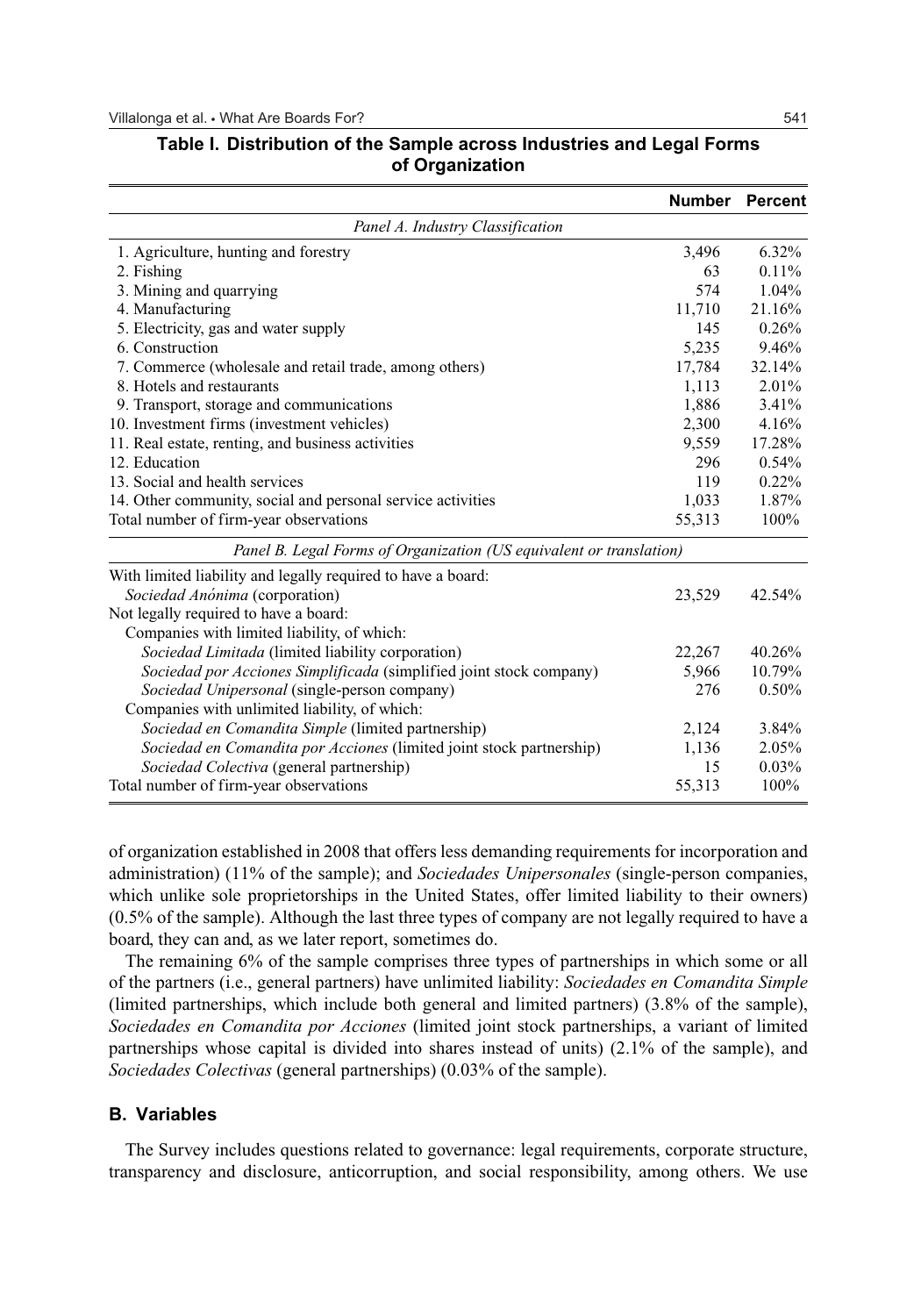approximately 50 questions per year to construct the indexes we need to analyze the balance of power among controlling shareholders, minority shareholders, and boards. To this end, we classify the questions into six groups: 1) board independence, 2) board roles, 3) board functioning, 4) annual general meeting effectiveness, 5) information disclosure, and 6) top management team recruitment and compensation. Table A1 in the Appendix reproduces the survey questions we use to build each index.

In addition, we have data on the equity ownership stakes of the five largest shareholders in each firm, which we use to construct our measures of controlling shareholder(s)' power. These five largest shareholders (each of which can be either an individual or a legal entity) hold a combined average stake of 96% in their firms, and a median of 100%. Therefore, by focusing on these shareholders and the distribution of equity among them we are able to get an almost complete picture of the balance of power among controlling and minority shareholders in our sample firms.

Table II provides summary descriptions of all our variables, which are explained in greater detail in the following subsections.

#### **1. Board-Related Measures**

Because not all firms in the sample have a board of directors, we first construct *Board Dummy*, which is equal to one if the firm has a board, and zero otherwise. We then build different indexes related to the board. Board independence can be particularly important for the effective functioning of this governance body in closely held firms; hence, we construct a measure of the power or discretion that board members can achieve, depending on how the board is shaped. *Board Independence Index* is the percentage of affirmative answers out of the total number of answers provided to the four questions in the Survey that relate to directors' expertise, independence, and limitations to serving on other boards in similar industries.

The category of survey items related to the board's role includes five questions designed to assess the board's involvement in relevant advisory or supervisory tasks, as well as the process through which this involvement becomes effective. These include, among others, the way in (or extent to) which the board supervises and audits the firm's financial statements, the process related to the approval of the strategic plan, and its monitoring and compliance procedures, and how the board reports to shareholders regarding the accomplishment of strategic goals.

Taking into account that the board's role entails monitoring and advising managers, we construct a general index, *Board Role Index*, as the percentage of affirmative answers out of the total number of answers provided to the five questions in the Survey that relate to the tasks that boards can be expected to perform along these two dimensions. We also decompose this index into two subindexes, one for each of these roles: *Board Supervision Subindex*, which is the percentage of affirmative answers out of the total number of answers provided to the two questions related to monitoring tasks, and *Board Strategic Involvement Subindex*, which is the percentage of affirmative answers out of the total number of answers provided to the three questions in the Survey that relate to the board's involvement in defining the firm's strategy and guiding its execution.

We also take into consideration a final set of questions related to the board's functioning. Specifically, these questions allow us to identify whether board meetings have a predefined detailed agenda; whether there are established procedures to assess the performance of the board as a whole and of each director individually, including their attendance; and whether assessments are carried out by independent professionals. In addition, this set of questions reveals the existence of board committees for the audit, nomination and compensation, and corporate governance functions. *Board Functioning Index* is the percentage of affirmative answers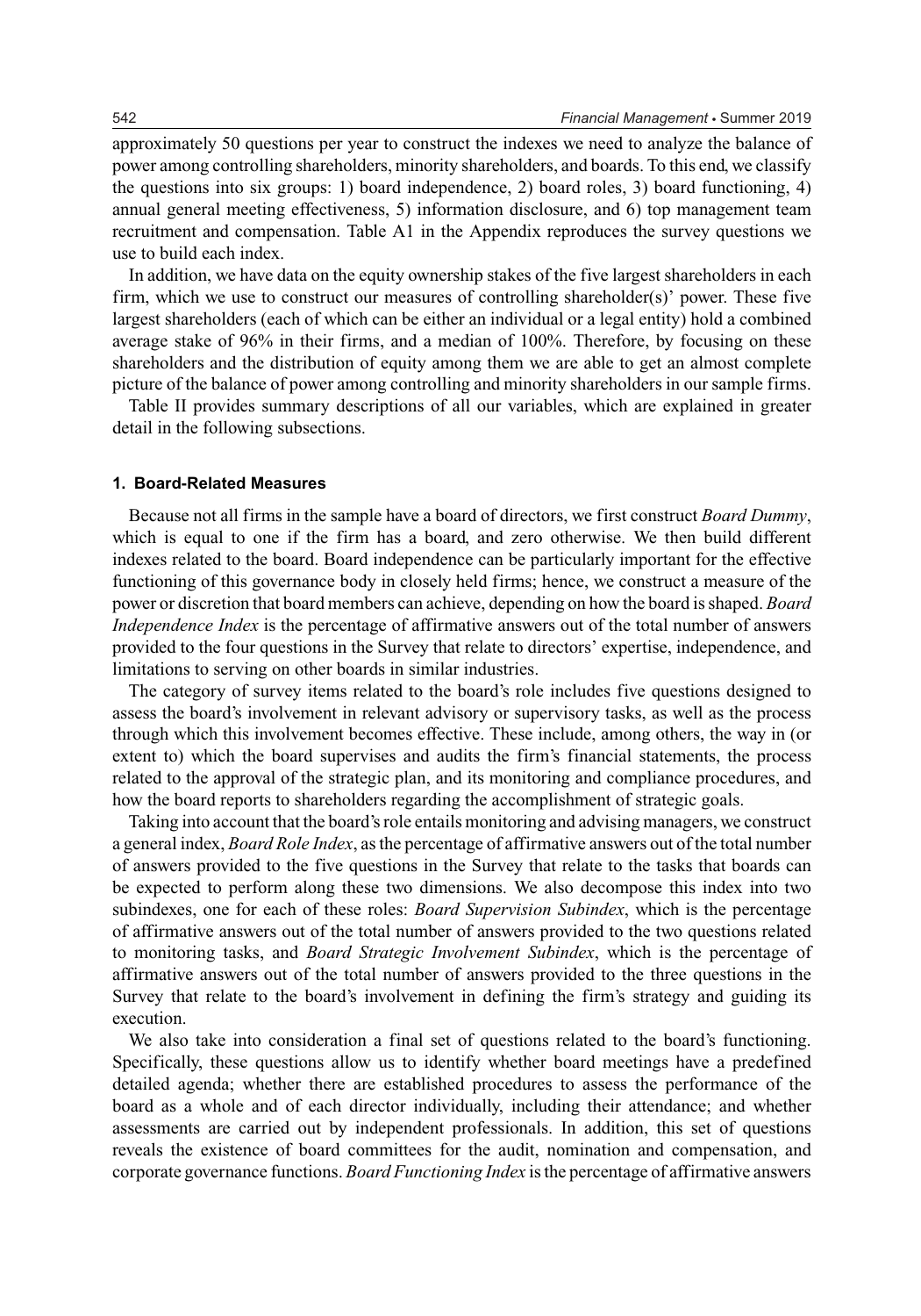| Variable                                                                     | <b>Description</b>                                                                                                                                                                                                       |
|------------------------------------------------------------------------------|--------------------------------------------------------------------------------------------------------------------------------------------------------------------------------------------------------------------------|
| Board-related measures                                                       |                                                                                                                                                                                                                          |
| <b>Corporation Dummy</b>                                                     | Dummy variable equal to 1 when the firm is legally<br>organized as a corporation (Sociedad Anónima), and 0<br>otherwise                                                                                                  |
| <b>Board Dummy</b>                                                           | Dummy variable equal to 1 if the firm has a board of<br>directors, and 0 otherwise                                                                                                                                       |
| Board Independence Index                                                     | Percentage of affirmative answers out of the total number of<br>answers given to the 4 Colombian Corporate Governance<br>and Social Responsibility Survey (hereafter, Survey)<br>questions related to board independence |
| <b>Board Role Index</b>                                                      | Percentage of affirmative answers out of the total number of<br>answers given to the 5 Survey questions related to the<br>tasks boards should perform                                                                    |
| <b>Board Supervision Subindex</b>                                            | Percentage of affirmative answers out of the total number of<br>answers given to the 2 Survey questions related to the<br>monitoring tasks that boards should perform                                                    |
| <b>Board Strategic Involvement</b><br>Subindex                               | Percentage of affirmative answers out of the total number of<br>answers given to the 3 Survey questions related to the<br>board's involvement in the firm's strategy                                                     |
| <b>Board Functioning Index</b>                                               | Percentage of affirmative answers out of the total number of<br>answers given to the 12 Survey questions related to<br>functioning of the board                                                                          |
| Measures of controlling shareholders' power and identity                     |                                                                                                                                                                                                                          |
| Number of Shareholders<br>Herfindahl Ownership Concentration<br><i>Index</i> | Total number of shareholders in the firm in year $t$<br>Sum of the squares of the 5 largest equity stakes in the firm                                                                                                    |
| Largest Shareholder's Equity Stake                                           | Fraction of cash-flow rights held by the largest shareholder<br>in the firm                                                                                                                                              |
| Largest Shareholder CEO Duality                                              | Dummy variable equal to 1 when the largest shareholder is<br>the chief executive officer (CEO), and 0 otherwise                                                                                                          |
| Largest Shareholder Director Duality                                         | Dummy variable equal to 1 when the largest shareholder is a<br>board member, and 0 otherwise                                                                                                                             |
| <b>Family Firm</b>                                                           | Dummy variable equal to 1 if the firm states in the Survey<br>that there is financial or managerial family control, and 0<br>otherwise                                                                                   |
| <b>First-Generation Family Firm</b>                                          | Dummy variable equal to 1 if the firm states in the Survey<br>that there is financial or managerial family control<br>exerted by the first generation, and 0 otherwise.                                                  |
| Second- or Later-Generation Family<br>Firm                                   | Dummy variable equal to 1 if the firm states in the Survey<br>that there is financial or managerial family control<br>exerted by the second or later generation, and 0 otherwise.                                        |
| Measures of minority shareholders' power                                     |                                                                                                                                                                                                                          |
| Annual General Meeting (AGM)<br><i>Index</i>                                 | Percentage of affirmative answers out of the total number of<br>answers given to the 15 Survey questions related to<br><b>AGMs</b>                                                                                       |
| Nonlargest Shareholder CEO Duality                                           | Dummy variable equal to 1 when one of the 5 largest<br>shareholders other than the very largest is the CEO, and 0<br>otherwise                                                                                           |

**Table II. Variable Descriptions**

(*Continued*)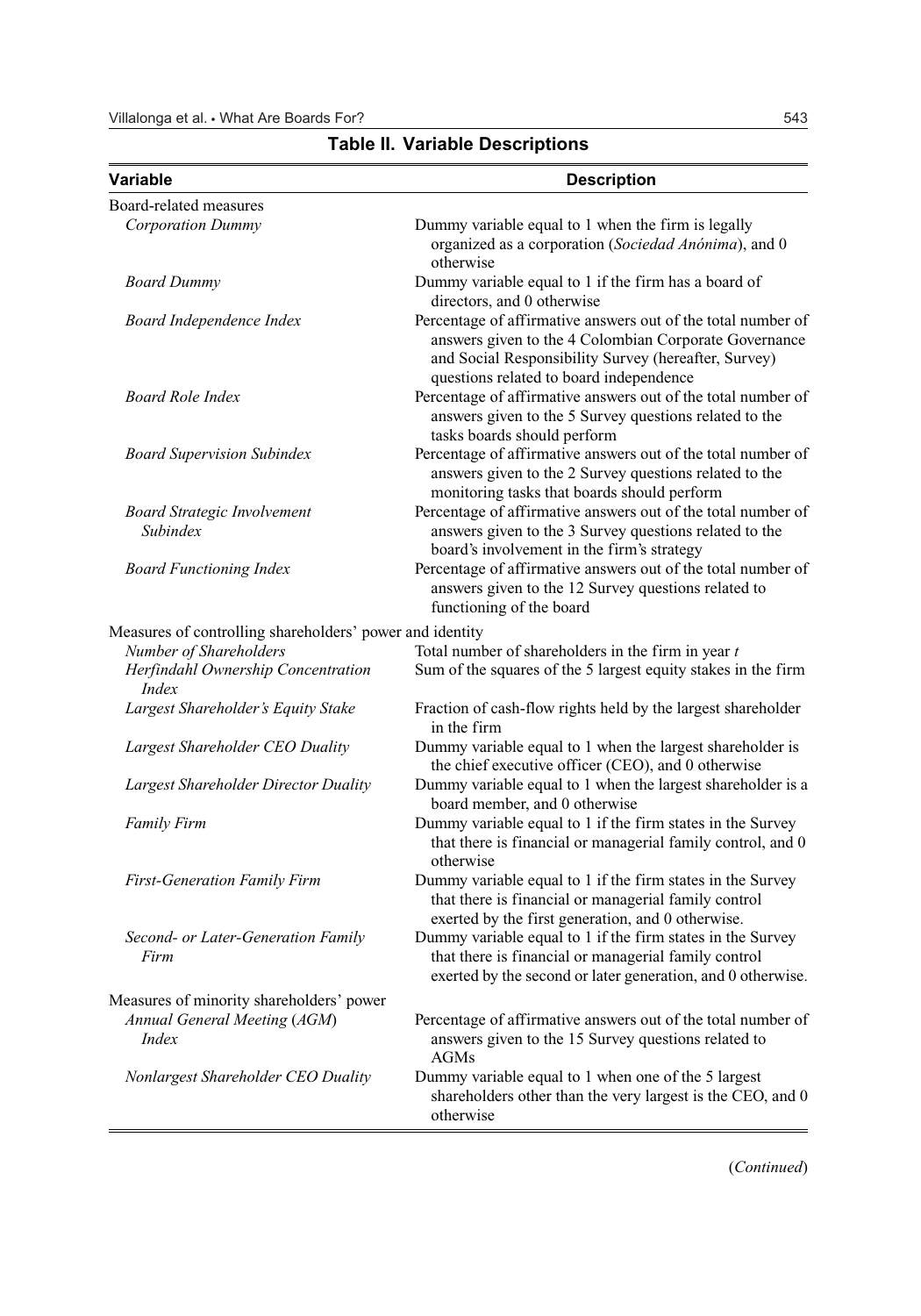| <b>Variable</b>                                                  | <b>Description</b>                                                                                                                                                                                                                                                                                                                                                                                                                                                  |
|------------------------------------------------------------------|---------------------------------------------------------------------------------------------------------------------------------------------------------------------------------------------------------------------------------------------------------------------------------------------------------------------------------------------------------------------------------------------------------------------------------------------------------------------|
| Nonlargest Shareholder Directors<br>Dummy                        | Dummy variable equal to 1 when one or more of the 5<br>largest shareholders other than the very largest serve on<br>the board, and 0 otherwise                                                                                                                                                                                                                                                                                                                      |
| Transparency Index                                               | Percentage of affirmative answers out of the total number of<br>answers given to the 14 Survey questions related to<br>information disclosure                                                                                                                                                                                                                                                                                                                       |
| Top Management Team (TMT)<br>Recruitment & Compensation<br>Index | Percentage of affirmative answers out of the total number of<br>answers given to the 5 Survey questions related to key<br>managers' recruitment and compensation policies                                                                                                                                                                                                                                                                                           |
| Foreigners' Equity Stake                                         | Fraction of cash-flow rights held by foreigners                                                                                                                                                                                                                                                                                                                                                                                                                     |
| Dependent variables                                              |                                                                                                                                                                                                                                                                                                                                                                                                                                                                     |
| Return on Assets (ROA)                                           | Net income divided by total assets                                                                                                                                                                                                                                                                                                                                                                                                                                  |
| Dividend Ratio                                                   | Dividend paid out by the firm in year $t$ , divided by total<br>assets at the end of year t                                                                                                                                                                                                                                                                                                                                                                         |
| Dividend Dummy                                                   | Dummy variable equal to 1 in the year when a firm pays out<br>a dividend, and 0 otherwise                                                                                                                                                                                                                                                                                                                                                                           |
| Leverage                                                         | Ratio of total liabilities divided by total assets                                                                                                                                                                                                                                                                                                                                                                                                                  |
| Control variables                                                |                                                                                                                                                                                                                                                                                                                                                                                                                                                                     |
| Firm Size                                                        | Firm's total assets in US\$ million                                                                                                                                                                                                                                                                                                                                                                                                                                 |
| Firm Age                                                         | Number of years since the firm's inception                                                                                                                                                                                                                                                                                                                                                                                                                          |
| <b>Growth Opportunities</b>                                      | Percentage growth in real sales                                                                                                                                                                                                                                                                                                                                                                                                                                     |
| Volatility of Operating Profits                                  | Standard deviation of the firm's operating margin over the<br>previous three years                                                                                                                                                                                                                                                                                                                                                                                  |
| <b>Need for External Funding</b>                                 | Difference between the firm's actual growth rate and the<br>sustainable growth rate with retained earnings and<br>short-term and long-term debt financing that maintain a<br>constant debt-to-assets ratio (following Durney and Kim,<br>2005). We estimate a firm's actual growth rate as a<br>two-year geometric average of annual growth rate in total<br>assets, and the sustainable growth rate as a two-year<br>average of return on equity $(ROE)/(1 - ROE)$ |

# **Table II. Variable Descriptions** *(Continued)*

out of the total number of answers given to the 12 questions regarding the functioning of the board.

#### **2. Measures of Controlling Shareholders' Power and Identity**

Our primary measure of controlling shareholders' power is *Herfindahl Ownership Concentration Index* based on the five largest shareholders' equity stakes, following Demsetz and Lehn (1985) and many subsequent studies of ownership structure.<sup>2</sup> Because the main governance

<sup>&</sup>lt;sup>2</sup> As a robustness check, we re-estimate all of our regressions using two alternative measures: the largest shareholder's equity stake and *Contestability of the Controlling Shareholder's Power*. The latter measure is defined as the ratio of the combined equity stakes of the second, third, fourth, and fifth largest shareholders to the largest shareholder's equity stake. Similar measures are used or proposed in studies by Bennedsen and Wolfenzon (2000), Maury and Pajuste (2005), and Jara-Bertín, López-Iturriaga, and López de Foronda (2008). Because all of these measures are highly correlated, we can only use one at a time in each regression. However, the results are similar when using any of the measures and are available from the authors upon request.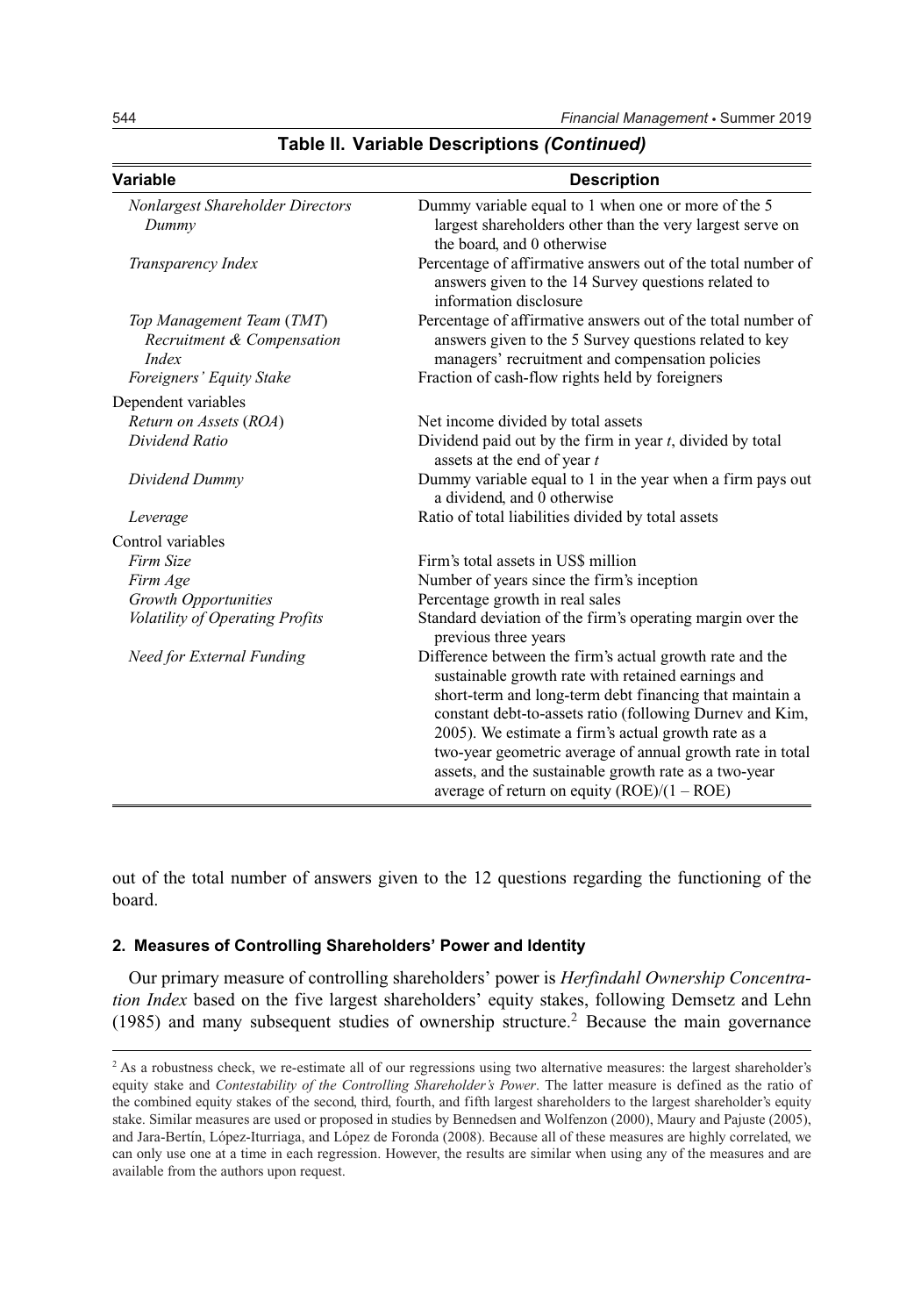problem of closely held firms, and thus the subject of our interest, is the agency conflict between controlling and minority shareholders, we do not aggregate the equity stakes of the largest shareholders, even when these are clearly family related.<sup>3</sup> As a result, our measures can be considered a lower bound of controlling shareholders' power or ownership concentration in the firm. Conversely, to the extent that most minority shareholders in our sample are likely to be family related (Gonzalez et al., 2014), our article sheds new light on the family firms literature by capturing ´ within-family dynamics across shareholders.

We also use two dummy variables to account for the largest shareholder's involvement in management and/or the board: *Largest Shareholder CEO Duality*, which equals one when the largest shareholder serves as the firm's CEO, and *Largest Shareholder Director Duality*, which equals one when the largest shareholder has a seat on the board. Both kinds of involvement increase the largest shareholder's power in the firm.

In addition, we include *Number of Shareholders* and several variables related to the identity of controlling shareholders. Specifically, we use dummy variables to measure family control of the firm: *Family Firm* (defined as being under family control in a financial or managerial sense), *First-Generation Family Firm*, and *Second- or Later-Generation Family Firm*.

#### **3. Measures of Minority Shareholders' Power**

We construct several variables to capture minority shareholders' power. *Nonlargest Shareholder CEO Duality* is a dummy variable that equals one when one of the five largest shareholders other than the very largest is the CEO, and *Nonlargest Shareholder Directors Dummy* equals one when one or more such shareholders are board members. These shareholders' involvement in management and/or the board effectively turns them into insiders, granting them more power and information and hence greater ability to contest the largest shareholder's power.

In addition, we use the responses to the Survey questions related to shareholder meetings dynamics to build an *Annual General Meeting* (*AGM*) *Index* as a proxy for the power granted to minority shareholders by corporate governance practices at the firm level. The annual general meeting is conceived as a legitimate space for addressing conflicts of interest between controlling and minority shareholders, and between shareholders and board members. Hence, governance practices at these meetings can be a proxy for the level of minority shareholder power. The Survey informs about process aspects such as the manner in which meetings take place, the call and attendance process, the existence of a functioning manual for the meeting different from the firm's charter or by-laws, a predefined detailed agenda, the process for the approval of dividend payout, proxy voting procedures for the meeting, and approval of the minutes of the meeting, among other requirements. *AGM Index* is the percentage of affirmative answers out of the total number of answers given to the 15 Survey questions related to the annual general meeting.

We also calculate *Transparency Index* as the percentage of affirmative answers out of the total number of answers given to the 14 Survey questions related to the information made available to minority shareholders, mainly paper- and Internet-based disclosures. Higher transparency reduces information asymmetries between insiders (board and management, and most likely controlling shareholders present in either group) and outside shareholders such as minority shareholders with no representation on the board. Therefore, this index can be used to proxy for the alignment of interests among these groups.

<sup>&</sup>lt;sup>3</sup> Ideally, we would like to examine the balance of power between controlling and minority shareholders separately for minority shareholders who are family related to the controlling shareholder and for those who are not, but given the size and privately held status of our sample firms, we are unable to verify family relationships for most shareholders.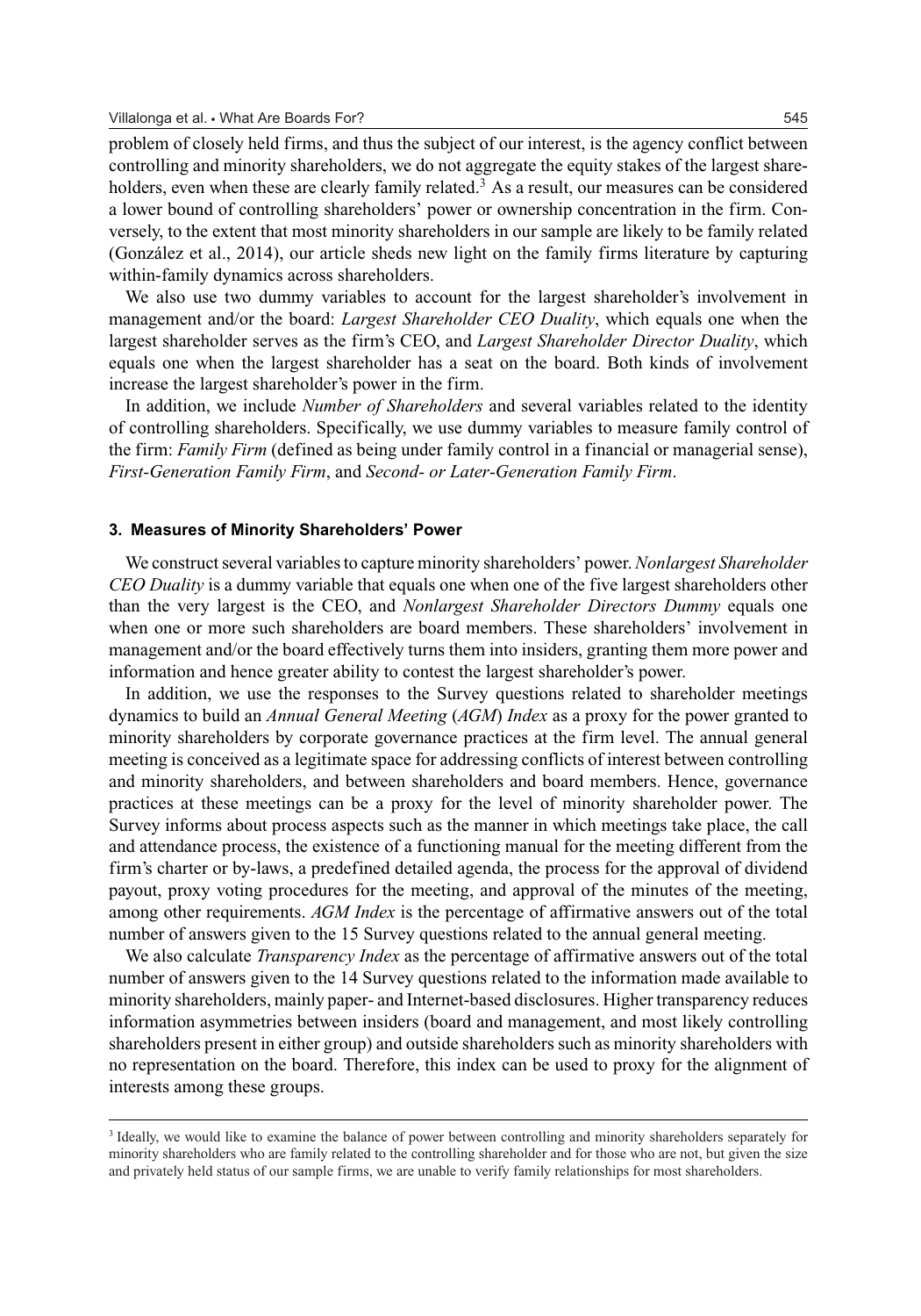*Top Management Team* (*TMT*) *Recruitment & Compensation Index* is the percentage of affirmative answers out of the total number of answers given to the five questions related to top managers' recruitment and compensation policies in the Survey. A higher degree of impartiality in the selection and compensation of key executives generally implies a higher level of professionalization in the firm and can ease agency tensions between controlling and minority shareholders.

Finally, we include a measure of *Foreigners' Equity Stake*.

#### **4. Dependent Variables: Leverage, Dividend Payout, and Profitability**

To examine the role of boards in the balance of power between controlling and minority shareholders, we focus on the two financial policies where the conflict of interest for these two groups of shareholders is most salient: debt and dividends. We measure *Leverage* by the ratio of total liabilities to total assets.<sup>4</sup> To analyze dividend policies, we employ two variables, depending on the statistical method we use. The first variable is *Dividend Dummy*, which equals one when firms pay a dividend, and zero otherwise. The second variable is *Dividend Ratio*, computed as the amount of dividend paid out in a given year divided by total assets in the same year. We divide dividend payout by assets rather than by sales because the investment vehicles in our sample (i.e., pure holding companies) do not report sales but usually pay high dividends. Lipson, Maquieira, and Megginson (1998), Lee (2010), and Gonzalez et al. (2014) also employ dividend-to-assets as ´ a dependent variable.

We use return on assets (*ROA*) as our primary financial performance measure. We are unable to use market-based measures of performance such as Tobin's Q because the firms in our sample are unlisted.

#### **5. Control Variables**

The financial variables described above are used as dependent variables in some regressions and as control variables in others. Other financial variables we use as controls include *Firm Size, Firm Age* (in logarithms), *Growth Opportunities*, *Volatility of Operating Profits*, and *Need for External Funding*, which we calculate following Durnev and Kim (2005). We also use *Corporation Dummy* as an independent variable in our probit models of the propensity of firms to have a board, and as an instrument in our two-stage regression models. Finally, all of our regressions include industry dummies for each of the industries shown on Panel A of Table I.

### **C. Descriptive Statistics**

Table III presents a statistical summary of all variables. The average firm is 19 years old and has almost US\$10 million in assets. *Corporation Dummy* shows that 43% of the observations belong to corporations (*Sociedades Anonimas ´* ), the legal form of business organization that by law must have a board of directors. However, *Board Dummy* shows that 56% of the observations (31,221 of 55,313 firm-years) belong to firms that have a board of directors. As these statistics suggest, 75% of firms that have boards are legally required to do so because they are formally organized as corporations, whereas 25% (7,932 firms, or 14.34% of the whole sample) voluntarily choose to have a board even when their legal form of organization does not require it. In fact, because our sample firms are private and typically have a small number of shareholders, the choice of

<sup>4</sup> Focusing on total debt as opposed to long-term debt is important in this context because the local long-term debt market is small. As a result, personal relationships with suppliers and other short-term creditors can play an important role in the firm's capital structure.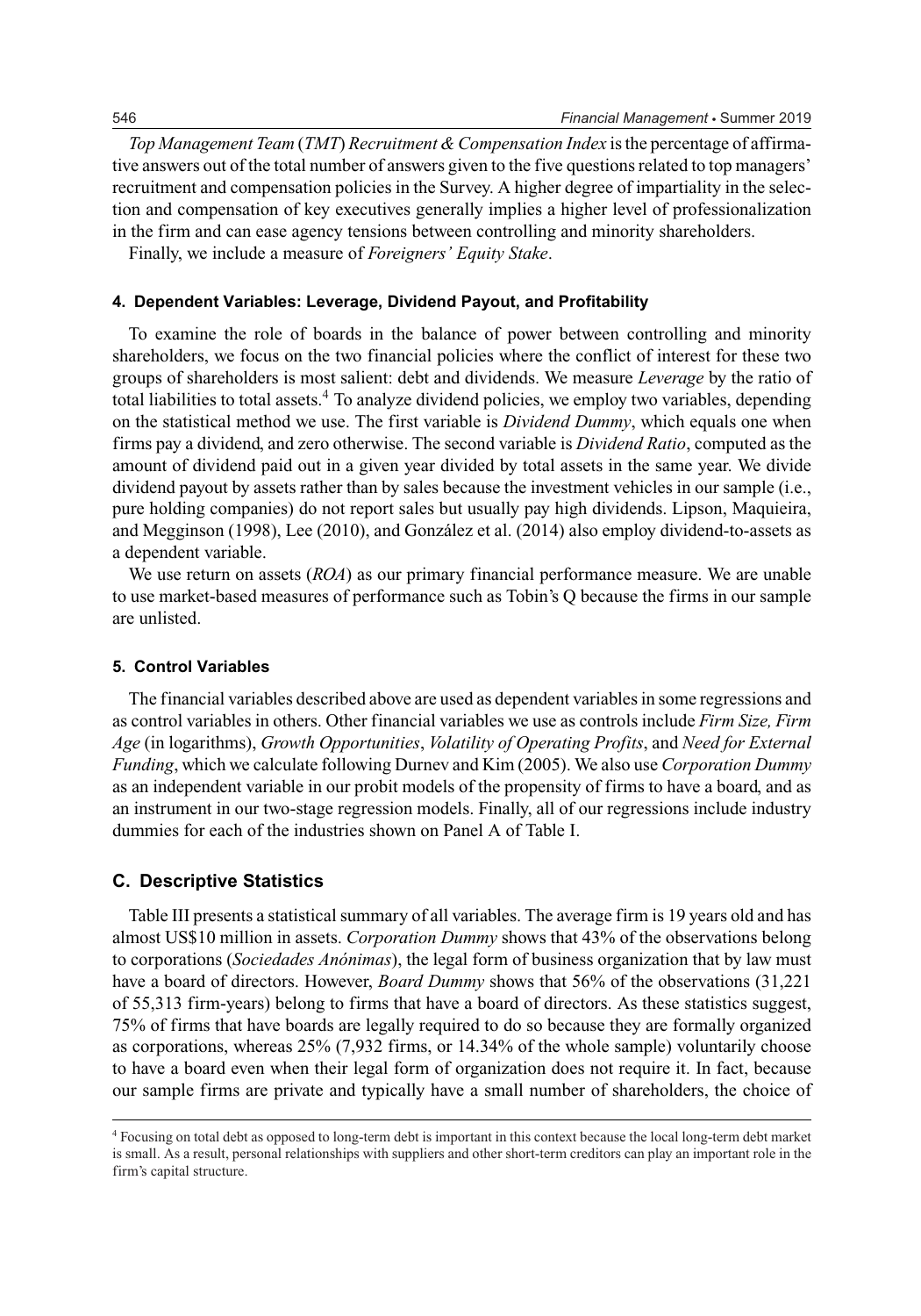# **Table III. Descriptive Statistics**

This table reports summary statistics of the data. The sample period is from 2007 to 2012.

|                                                          |                          |                                             | <b>Means (Standard Deviations)</b>          |                                                | Differences in<br>Means [t-stats] |                          |
|----------------------------------------------------------|--------------------------|---------------------------------------------|---------------------------------------------|------------------------------------------------|-----------------------------------|--------------------------|
| <b>Variable</b>                                          | (1)                      | Firms<br><b>All Firms with Board</b><br>(2) | <b>Noncorporations</b><br>with Board<br>(3) | <b>Firms</b><br>without<br><b>Board</b><br>(4) | $(2) - (4) (3) - (4)$             |                          |
| Board-related measures                                   |                          |                                             |                                             |                                                |                                   |                          |
| <b>Corporation Dummy</b>                                 | 0.43                     | 0.75                                        | 0.00                                        | 0.01                                           | $0.74***$                         |                          |
|                                                          | (0.49)                   | (0.44)                                      | (0.00)                                      | (0.10)                                         | $[260]$                           |                          |
| <b>Board Dummy</b>                                       | 0.56                     | 1.00                                        | 1.00                                        | 0.00                                           |                                   |                          |
|                                                          | (0.50)                   | (0.00)                                      | (0.00)                                      | (0.00)                                         | $\equiv$                          | $\overline{\phantom{0}}$ |
| Board Independence Index                                 |                          | 0.64                                        | 0.55                                        |                                                |                                   |                          |
|                                                          | $\overline{\phantom{0}}$ | (0.27)                                      | (0.27)                                      |                                                |                                   |                          |
| <b>Board Role Index</b>                                  |                          | 0.71                                        | 0.66                                        |                                                |                                   |                          |
|                                                          | L.                       | (0.33)                                      | (0.33)                                      |                                                | L.                                |                          |
| <b>Board Supervision</b>                                 | $\equiv$                 | 0.70                                        | 0.64                                        | $\equiv$                                       | $\equiv$                          | $=$                      |
| Subindex                                                 |                          | (0.33)                                      | (0.32)                                      |                                                |                                   |                          |
| <b>Board Strategic</b>                                   | $\overline{\phantom{0}}$ | 0.71                                        | 0.68                                        | $\overline{\phantom{0}}$                       | $\equiv$                          | $\overline{\phantom{0}}$ |
| <b>Involvement Subindex</b>                              | $\equiv$                 | (0.39)                                      | (0.40)                                      | $\overline{\phantom{0}}$                       | $\overline{\phantom{0}}$          | $\equiv$                 |
| <b>Board Functioning Index</b>                           |                          | 0.37                                        | 0.36                                        |                                                |                                   |                          |
|                                                          |                          | (0.21)                                      | (0.22)                                      |                                                |                                   |                          |
|                                                          |                          |                                             |                                             |                                                |                                   |                          |
| Measures of controlling shareholders' power and identity |                          |                                             |                                             |                                                |                                   |                          |
| Number of Shareholders                                   | 10.76                    | 16.50                                       | 4.03                                        | 3.47                                           | 13.04***                          | $0.56***$                |
|                                                          | (132.9)                  | (177.4)                                     | (3.7)                                       | (2.16)                                         | [10.87]                           | [16.37]                  |
| Herfindahl Ownership                                     | 0.45                     | 0.41                                        | 0.48                                        | 0.51                                           | $-0.10***$                        | $-0.03**$                |
| Concentration Index                                      | (0.25)                   | (0.24)                                      | (0.25)                                      | (0.24)                                         | $[-45.91]$                        | $[-9.03]$                |
| Largest Shareholder's                                    | 0.53                     | 0.50                                        | 0.55                                        | 0.57                                           |                                   | $-0.07***$ $-0.02**$     |
| Equity Stake                                             | (0.24)                   | (0.24)                                      | (0.24)                                      | (0.24)                                         | $[-33.82]$                        | $[-7.90]$                |
| Largest Shareholder CEO                                  | 0.37                     | 0.28                                        | 0.40                                        | 0.48                                           |                                   | $-0.19***$ $-0.07***$    |
| Duality                                                  | (0.48)                   | (0.45)                                      | (0.49)                                      | (0.50)                                         | $[-47.84] [-11.38]$               |                          |
| Largest Shareholder                                      | 0.07                     | 0.07                                        | 0.07                                        | $\overline{\phantom{0}}$                       |                                   |                          |
| Director Duality                                         | (0.25)                   | (0.25)                                      | (0.25)                                      | $\equiv$                                       |                                   |                          |
| <b>Family Firm</b>                                       | 0.48                     | 0.45                                        | 0.54                                        | 0.51                                           | $-0.05***$                        | $0.03***$                |
|                                                          | (0.50)                   | (0.50)                                      | (0.50)                                      | (0.50)                                         | $[-12.73]$                        | [4.30]                   |
| <b>First-Generation Family</b>                           | 0.37                     | 0.33                                        | 0.43                                        | 0.43                                           | $-0.09***$                        | 0.00                     |
| Firm                                                     | (0.48)                   | (0.47)                                      | (0.49)                                      | (0.49)                                         | $[-22.28]$                        | $[-0-17]$                |
| Second- or Later-                                        | 0.10                     | 0.12                                        | 0.11                                        | 0.08                                           | $0.04***$                         | $0.03***$                |
| <b>Generation Family Firm</b>                            | (0.30)                   | (0.32)                                      | (0.31)                                      | (0.27)                                         | [14.49]                           | $[7.30]$                 |
| <b>Observations</b>                                      | 55,313                   | 31,221                                      | 7,932                                       | 24,092                                         |                                   |                          |
| Measures of minority shareholders' power                 |                          |                                             |                                             |                                                |                                   |                          |
| <b>AGM</b> Index                                         | 0.58                     | 0.61                                        | 0.57                                        | 0.55                                           | $0.05***$                         | $0.02***$                |
|                                                          | (0.16)                   | (0.16)                                      | (0.16)                                      | (0.16)                                         | [39.78]                           | [10.22]                  |
| Nonlargest Shareholder                                   | 0.24                     | 0.27                                        | 0.20                                        | 0.20                                           | $0.08***$                         | 0.01                     |
| <b>CEO</b> Duality                                       | (0.43)                   | (0.45)                                      | (0.40)                                      | (0.40)                                         | [20.79]                           | [1, 14]                  |
| Nonlargest Shareholder                                   | 0.10                     | 0.10                                        | 0.07                                        |                                                |                                   |                          |
| Directors Dummy                                          | (0.31)                   | (0.31)                                      | (0.26)                                      |                                                |                                   |                          |
| Transparency Index                                       | 0.42                     | 0.45                                        | 0.41                                        | 0.37                                           | $0.07***$                         | $0.04***$                |
|                                                          | (0.20)                   | (0.19)                                      | (0.20)                                      | (0.21)                                         | [44.13]                           | [14.52]                  |
| TMT Recruitment &                                        | 0.49                     | 0.57                                        | 0.49                                        | 0.40                                           | $0.17***$                         | $0.09***$                |
| <b>Compensation Index</b>                                | (0.36)                   | (0.36)                                      | (0.37)                                      | (0.34)                                         | [55.66]                           | [20.55]                  |

(*Continued*)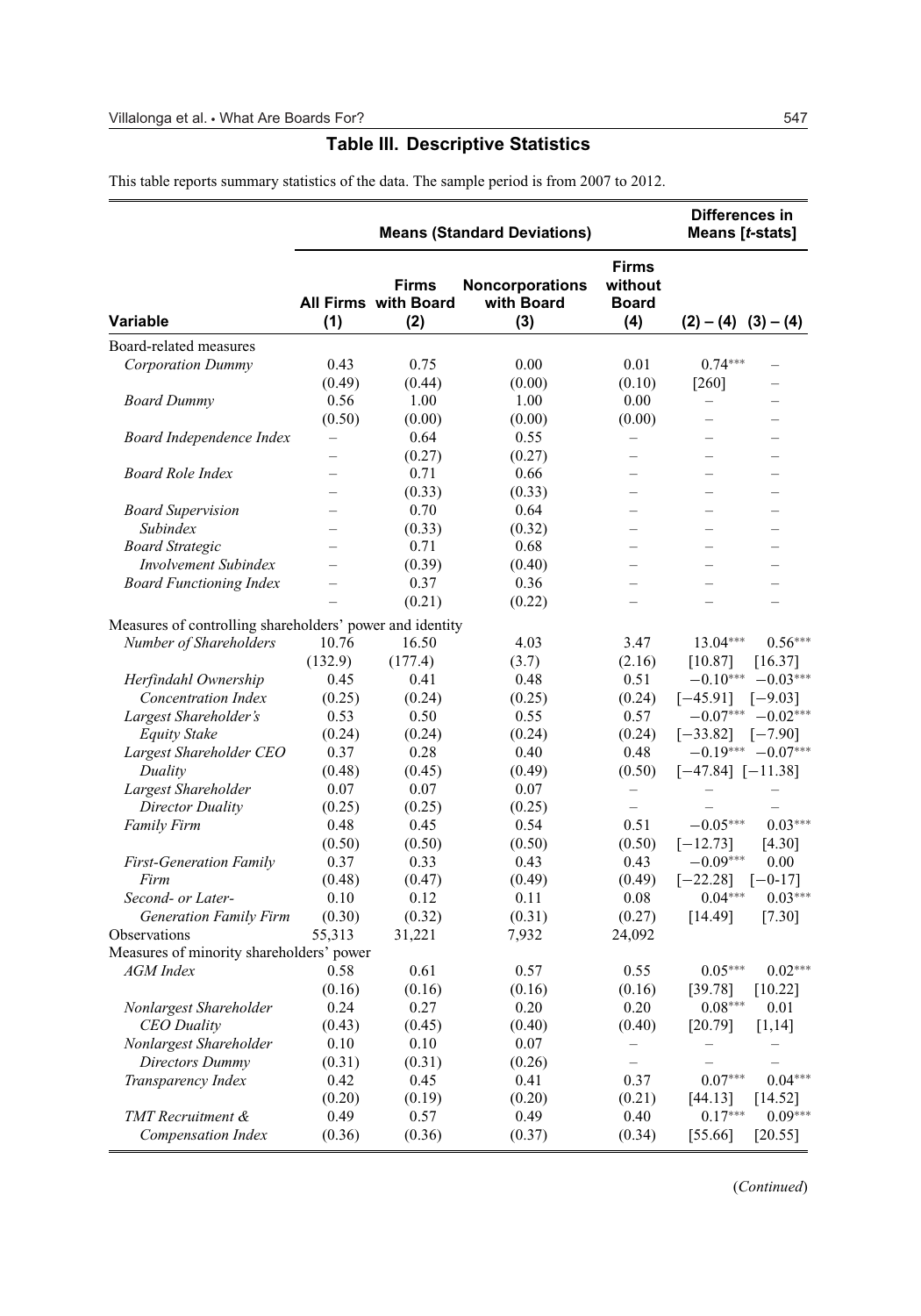|                                  |           |                                                    | <b>Means (Standard Deviations)</b>          |                                                | Differences in<br>Means [t-stats] |
|----------------------------------|-----------|----------------------------------------------------|---------------------------------------------|------------------------------------------------|-----------------------------------|
| <b>Variable</b>                  | (1)       | <b>Firms</b><br><b>All Firms with Board</b><br>(2) | <b>Noncorporations</b><br>with Board<br>(3) | <b>Firms</b><br>without<br><b>Board</b><br>(4) | $(2) - (4) (3) - (4)$             |
| Foreigners' Equity Stake         | 0.07      | 0.07                                               | 0.06                                        | 0.06                                           | $0.01***$<br>0.00                 |
|                                  | (0.21)    | (0.21)                                             | (0.21)                                      | (0.21)                                         | [6.76]<br>[0.67]                  |
| Dependent variables              |           |                                                    |                                             |                                                |                                   |
| <b>ROA</b>                       | 0.06      | 0.06                                               | 0.05                                        | 0.06                                           | 0.00<br>$-0.01**$                 |
|                                  | (0.24)    | (0.26)                                             | (0.22)                                      | (0.22)                                         | $[-0.33]$<br>$[-1.70]$            |
| Profit Dummy                     | 0.84      | 0.84                                               | 0.85                                        | 0.85                                           | $-0.01***$<br>0.00                |
|                                  | (0.37)    | (0.37)                                             | (0.36)                                      | (0.36)                                         | $[-3.30]$<br>[0.47]               |
| Dividend Ratio                   | 0.05      | 0.04                                               | 0.04                                        | 0.05                                           | $-0.01*$<br>$0.00*$               |
|                                  | (0.30)    | (0.31)                                             | (0.18)                                      | (0.29)                                         | $[-1.77]$<br>$[-3.54]$            |
| Dividend Dummy                   | 0.35      | 0.36                                               | 0.30                                        | 0.34                                           | $0.02***$<br>$-0.05***$           |
|                                  | (0.48)    | (0.48)                                             | (0.46)                                      | (0.48)                                         | [4.35]<br>$[-7.33]$               |
| Total Leverage                   | 0.48      | 0.49                                               | 0.49                                        | 0.47                                           | $0.02***$<br>$0.02***$            |
|                                  | (0.28)    | (0.27)                                             | (0.27)                                      | (0.28)                                         | [9.54]<br>[4.73]                  |
| Control variables                |           |                                                    |                                             |                                                |                                   |
| Firm Size                        | 9,951     | 13,866                                             | 6,199                                       | 4,876                                          | 8,990***<br>$1,322***$            |
|                                  | (56, 486) | (70, 751)                                          | (33,950)                                    | (28, 158)                                      | [18.62]<br>[4.50]                 |
| Firm Age                         | 19.39     | 20.20                                              | 19.10                                       | 18.34                                          | $1.86***$<br>$0.75***$            |
|                                  | (12.87)   | (14.07)                                            | (11.91)                                     | (11.02)                                        | [16.92]<br>[5.24]                 |
| <b>Growth Opportunities</b>      | 0.02      | 0.02                                               | 0.01                                        | 0.02                                           | $-0.01$<br>0.00                   |
|                                  | (0.62)    | (0.62)                                             | (0.64)                                      | (0.63)                                         | [0.77]<br>$[-0.80]$               |
| Volatility of Operating          | 5.70      | 0.50                                               | 0.27                                        | 12.73                                          | $-12.23*$<br>$-12.45$             |
| Profits                          | (744.2)   | (32.5)                                             | (8.15)                                      | (1,141)                                        | $[-1.68]$<br>$[-0-85]$            |
| <b>Need for External Funding</b> | (0.11)    | (0.10)                                             | $-0.16$                                     | (0.12)                                         | 0.01<br>$-0.04$                   |
|                                  | (6.35)    | (6.55)                                             | (3.54)                                      | (6.08)                                         | $[-0.46]$<br>[0.23]               |
| <b>Observations</b>              | 55,313    | 31,221                                             | 7,932                                       | 24,092                                         |                                   |

# **Table III. Descriptive Statistics** *(Continued)*

∗∗∗Significant at the 0.01 level.

∗∗Significant at the 0.05 level.

<sup>∗</sup>Significant at the 0.10 level.

legal form of organization is voluntary. In the following section we investigate why firms choose to have boards when they are not legally required to do so.

Sample firms have an average of 10.8 and a median of five shareholders, and *Herfindahl Ownership Concentration Index* is 0.45. The largest shareholder's mean equity stake is 53%, indicating that private firms in Colombia typically have a majority shareholder. Foreigners have an average equity stake of 7%, which implies that most majority shareholders in the sample are local individuals or families. Indeed, only 13% of our sample firms have foreign shareholders, 8.1% in a minority position and 4.9% in a majority position.

Family firms that consider themselves as such—a lower bound on the number of firms that are truly controlled by individuals or families—represent 48% of the sample. Of these family firms, 79% (37% of the full sample) are still in the first (founder's) generation, and 21% (10% of the full sample) are in the second or later generation. The largest shareholder serves as CEO in 37% of the sample but only serves as a director in 7% of firms with boards. This ownership structure, where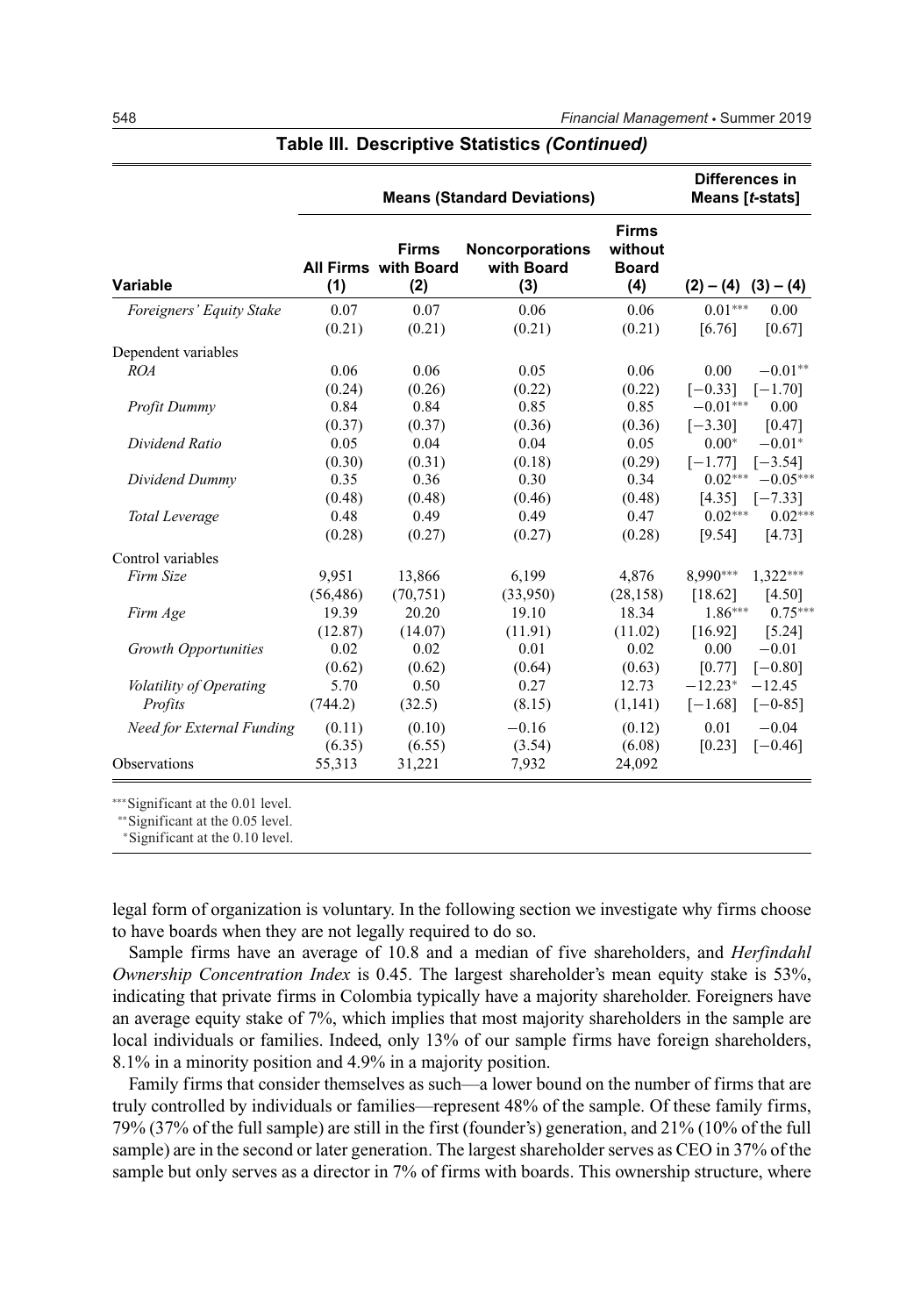ownership and control—and often management, too—are concentrated in a single individual or family, is consistent with what studies of public corporations have found to be the norm in most of the world, and particularly in emerging countries (e.g., La Porta et al., 1999; Claessens et al., 2000; Faccio and Lang, 2002).

Within the subsample of firms that have a board (Column 2 of Table III), *Board Independence Index* shows an average of 0.64, similar to the averages shown by *Board Role Index* (0.71), *Board Supervision Subindex* (0.70), and *Board Strategic Involvement Subindex* (0.71). These statistics suggest that directors in our sample exhibit a good level of experience, independence, and involvement in monitoring and advising activities. However, the low average value of *Board Functioning Index* (0.37) suggests that sample firms need to improve their practices to guarantee a better operation and performance of this governance body. Similar but lower values are observed if we exclude corporations from the subsample of firms that have a board (Column 3).

*AGM Index* has an average value of 0.58, suggesting there is room for improvement in corporate governance practices at annual meetings. These improvements would grant more power to minority shareholders in the governance of our sample firms. Nonlargest shareholders hold the CEO position in 24% of the sample firms, and serve as directors in 10% of the firms that have a board.

*Transparency Index* averages 0.42, which again suggests there is room for improvement in firms' disclosure practices to mitigate information asymmetries between insiders and outsiders in these firms. *TMT Recruitment & Compensation Index* averages 0.49, suggesting a medium level of formalization and professionalization in our sample.

The sample average return on asset (ROA) is 6% and the dividend ratio is 5%. 84% of our sample firms achieve (positive) profits; the average ROA for only these firms is 9%. Likewise, only 35% of the sample firms pay dividends, and the average dividend ratio for these firms is 13%. The average leverage for the sample is 48%.

# **III. Results**

# **A. Why Do Firms Have a Board?**

To understand why firms have boards, we perform three analyses. First, we conduct *t*-tests of the univariate differences in observable characteristics between firms with boards and firms without boards. Second, we analyze the question in a multivariate setting through a probit model of firms' propensity to have a board as a function of several of those characteristics. This model is estimated on the entire panel data set using a random-effects estimator. Third, we use a similar probit model to analyze within-firm switches from not having a board to having one, and vice versa.

#### **1. Univariate Tests**

Table III reports the mean and standard deviation for all variables broken down by firms with and without a board (Columns 2 and 4, respectively), as well as the statistics from *t*-tests of differences in means between the two groups of firms (Column 5). The table shows similar statistics for the subsample of noncorporations with a board (Column 3) and *t*-tests of differences in means between this group of firms and the subsample of firms without a board (Column 6).

As can be expected, firms that have a board are significantly larger (US\$13.9 million vs. US\$4.9 million) and older (20 years vs. 18 years) than those that do not have one. This is also the case for noncorporations with boards, although the differences are smaller (US\$6.2 million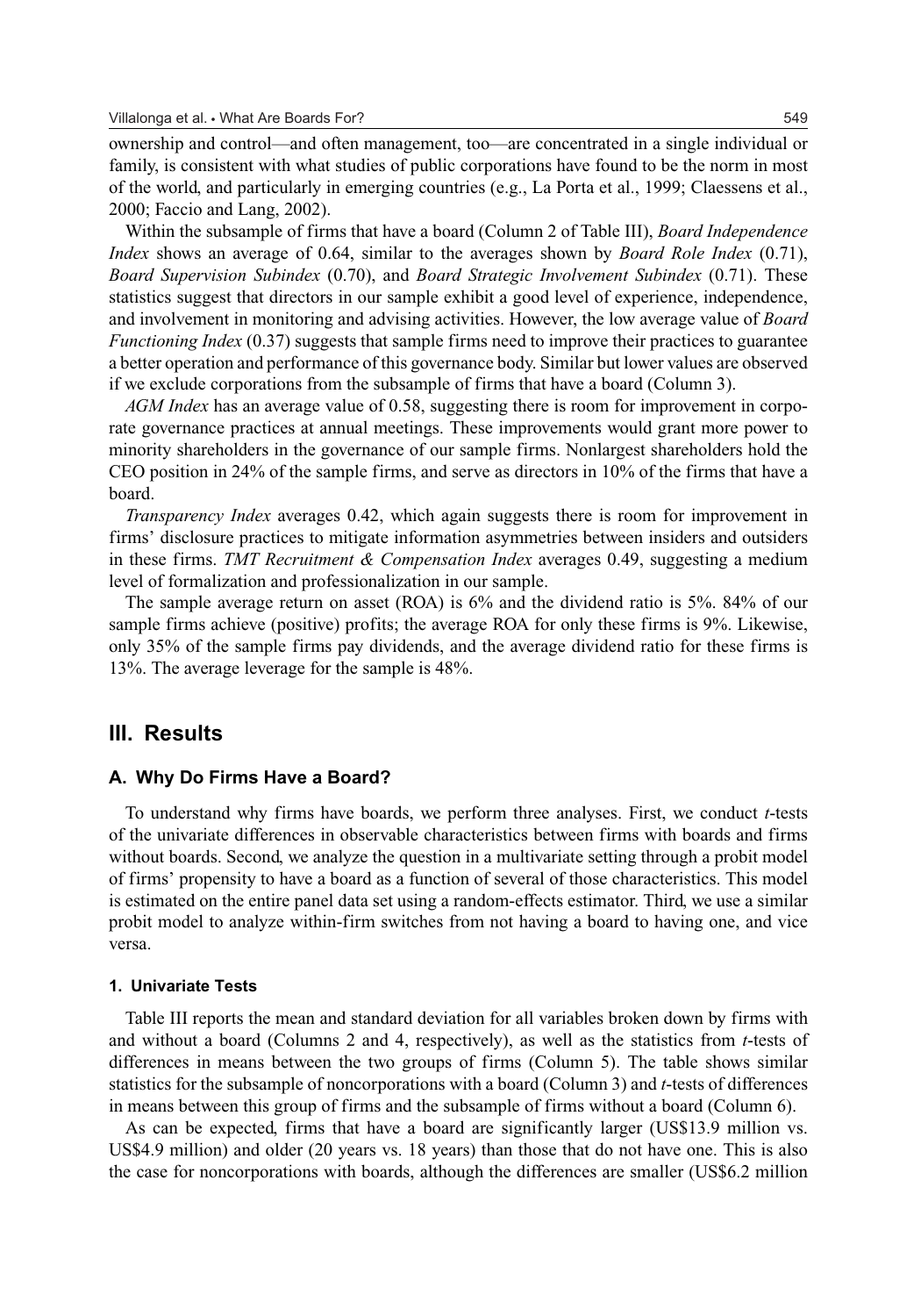in sales and 19 years old). Firms with boards also have more shareholders (16.5 vs. 3.5) with more diffuse ownership among them (0.41 vs. 0.51 Herfindahl). Noncorporations with boards are closer to firms without boards on both of these measures (4 shareholders and 0.48 Herfindahl) although the differences between the two groups are still statistically significant. The largest shareholder's average equity stake is 50% for firms with boards, 55% for the subset that are noncorporations and 57% for firms without boards, and this shareholder serves as the firm's CEO in 28%, 40%, and 48% of these three groups, respectively.

The composition of the shareholder base also differs between firms with and without boards in identity and not just in structure. In particular, families are most likely to be in control among noncorporations with boards (54%) and least likely among all firms (including corporations) with boards (45%), with an intermediate degree of prevalence among firms without boards (51%). First-generation families are more prevalent than second- or later-generation families in all three groups of firms, but relatively more so in firms without boards: the split between first- and latergeneration firms is about 2.8:1 among family firms with boards (3.9:1 among noncorporations) but 5.2:1 among family firms without boards. These first-generation firms are responsible for the negative sign of the *t*-test of differences in *Family Firm* between firms with boards and firms without boards; second- and later-generation firms yield a positive sign on the same test regardless of whether corporations are included or excluded.

Firms with boards also seem to have a more balanced distribution of power between controlling and minority shareholders than those without boards, according to all our measures of minority shareholders' power. Those firms exhibit greater involvement of minority shareholders in management (nonlargest shareholder CEO in 27% vs. 20% of each group), higher *AGM Index* (0.61 vs. 0.55), *Transparency Index* (0.45 vs. 0.37), and *TMT Recruitment & Compensation Index* (0.57 vs. 0.40), and higher *Foreigners' Equity Stake* (0.07 vs. 0.06). These results are mostly true for noncorporations with boards; the differences are smaller but still significant, except for the nonlargest shareholder-CEO and foreign equity stakes.

#### **2. Firms' Propensity to Have a Board**

Table IV reports the core results of the random-effects probit regressions of firms' propensity to have a board of directors, using *Board Dummy* as the dependent variable. Firm without complete ownership and financial information for at least three consecutive years drop out of the sample for the estimation of these panel data regressions, which reduces the number of observations for these analyses to 37,630 firm-year observations or less, depending on the specification. As argued previously, the most relevant sample for this analysis is one in which firms have a choice between having a board or not. Accordingly, Columns 1-5 of Table IV focus on the subsample of firms that excludes corporations, and Columns 6 and 7 use the whole sample. Column 1 presents the basic model, which we expand in Column 2 to include *Number of Shareholders*. Column 3 shows the results including the *Family Firm* dummy variable, a model that Columns 4 and 5 expand in two directions: the model in Column 4 includes additional interaction terms between *Family Firm* and both *Largest Shareholder CEO Duality* and *Nonlargest Shareholder CEO Duality*, and the model in Column 5 breaks down family firms into generational categories using two dummies, *First-Generation Family Firm* and *Second- or Later-Generation Family Firm* (both of which equal zero for nonfamily firms). Columns 6 and 7 replicate the specifications in Columns 4 and 5 but using the whole sample and including the *Corporation Dummy* (which, as expected, has a positive and significant sign) as a control variable.

The results are generally consistent with those of the univariate analyses of Table III. Column 1 of Table IV shows that *Herfindahl Ownership Concentration Index* maintains the negative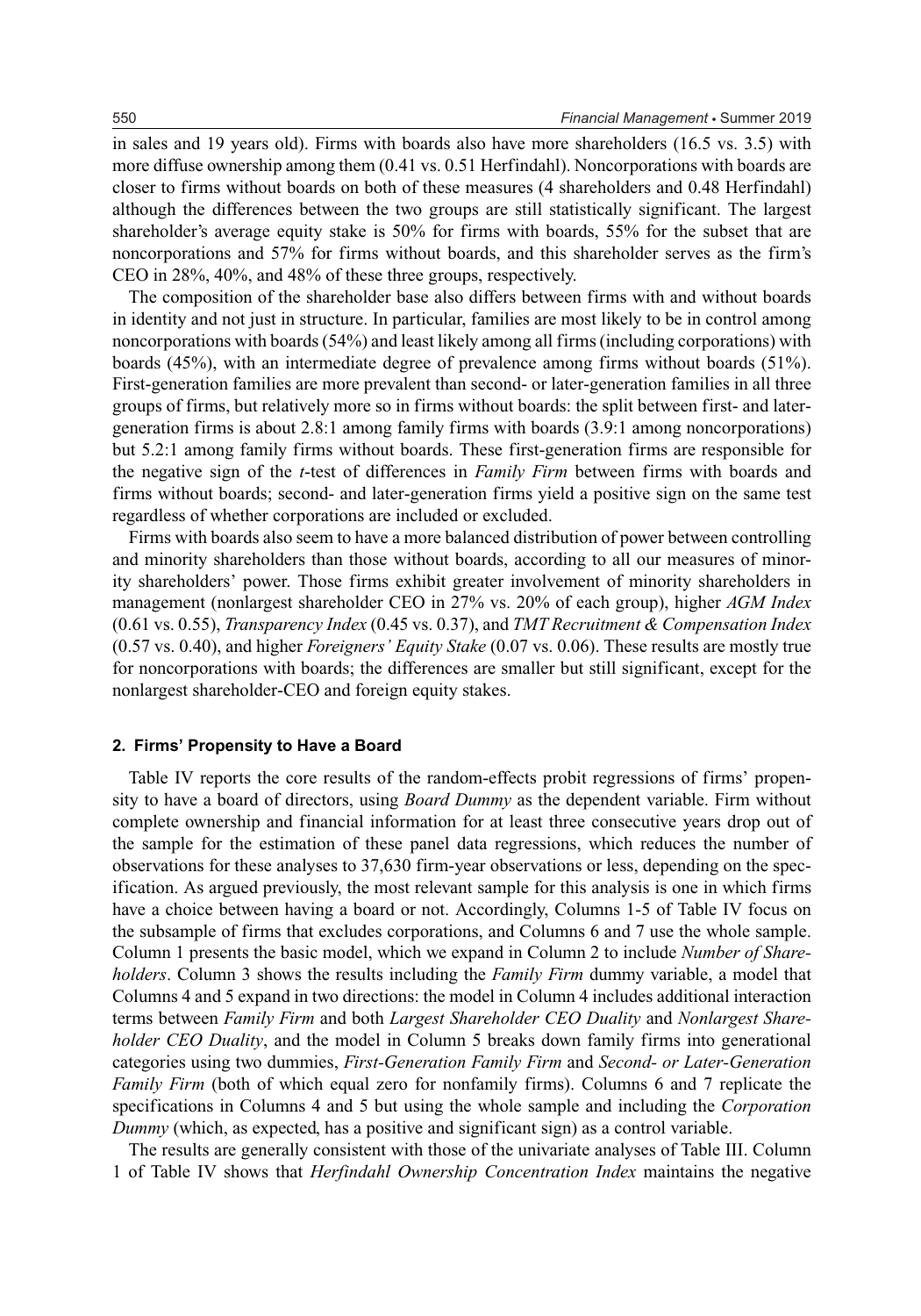#### **Table IV. Propensity to Have a Board of Directors**

This table reports elected coefficients from random-effects probit regressions. All regressions include a constant as well as the following control variables: logs of firm size and age, volatility of operating profits, growth, leverage, return on assets (ROA), need for external funding, and industry dummies for each of the industries listed in Panel A of Table I. Variables are defined in Table II. Robust standard errors are in parentheses.

|                                     |            |                          | Noncorporations |            |                          |            | <b>All Firms</b>         |
|-------------------------------------|------------|--------------------------|-----------------|------------|--------------------------|------------|--------------------------|
| <b>Variable</b>                     | (1)        | (2)                      | (3)             | (4)        | (5)                      | (6)        | (7)                      |
| Corporation Dummy                   |            |                          |                 |            |                          | $6.36***$  | $6.36***$                |
|                                     |            |                          |                 |            |                          | (0.23)     | (0.23)                   |
| Number of Shareholders              |            | $0.16***$                | $0.16***$       | $0.16***$  | $0.16***$                | $0.14***$  | $0.14***$                |
|                                     |            | (0.02)                   | (0.02)          | (0.02)     | (0.02)                   | (0.01)     | (0.01)                   |
| Herfindahl Ownership                | $-0.67***$ | 0.13                     | 0.18            | 0.19       | 0.18                     | 0.17       | 0.17                     |
| <b>Concentration Index</b>          | (0.12)     | (0.16)                   | (0.16)          | (0.16)     | (0.16)                   | (0.14)     | (0.14)                   |
| Largest Shareholder CEO Duality     | $-0.33***$ | $-0.39***$               | $-0.42***$      | $-0.53***$ | $-0.42***$               | $-0.50***$ | $-0.37***$               |
|                                     | (0.05)     | (0.07)                   | (0.07)          | (0.09)     | (0.07)                   | (0.08)     | (0.06)                   |
| Nonlargest Shareholder CEO          | $-0.20***$ | $-0.25***$               | $-0.26***$      | $-0.14$    | $-0.26***$               | $-0.15*$   | $-0.23***$               |
| Duality                             | (0.06)     | (0.08)                   | (0.08)          | (0.11)     | (0.08)                   | (0.09)     | (0.07)                   |
| <b>Family Firm</b>                  |            |                          | $0.18***$       | 0.13       |                          | 0.08       |                          |
|                                     |            | $\overline{\phantom{0}}$ | (0.05)          | (0.10)     | $\overline{\phantom{0}}$ | (0.09)     | $\overline{\phantom{0}}$ |
| Largest Shareholder CEO Duality     |            |                          |                 | $0.20*$    |                          | $0.23**$   |                          |
| * Family Firm                       |            |                          |                 | (0.12)     |                          | (0.11)     | $\qquad \qquad -$        |
| Nonlargest Shareholder CEO          |            |                          |                 | $-0.21$    |                          | $-0.13$    |                          |
| Duality * Family Firm               |            |                          |                 | (0.14)     |                          | (0.12)     | $\qquad \qquad -$        |
| <b>First-Generation Family Firm</b> |            |                          |                 |            | $0.18***$                |            | $0.15***$                |
|                                     |            |                          |                 | -          | (0.05)                   |            | (0.05)                   |
| Second- or Later-                   |            |                          |                 |            | $0.22**$                 |            | $0.24***$                |
| <b>Generation Family Firm</b>       |            |                          |                 |            | (0.09)                   |            | (0.08)                   |
| AGM Index                           | $1.87***$  | $2.10***$                | $2.10***$       | $2.11***$  | $2.10***$                | $2.08***$  | $2.07***$                |
|                                     | (0.14)     | (0.17)                   | (0.17)          | (0.17)     | (0.17)                   | (0.15)     | (0.15)                   |
| Transparency Index                  | $-0.34***$ | $-0.63***$               | $-0.64***$      | $-0.64***$ | $-0.64***$               | $-0.78***$ | $-0.78***$               |
|                                     | (0.11)     | (0.13)                   | (0.13)          | (0.13)     | (0.13)                   | (0.11)     | (0.11)                   |
| <b>TMT</b> Recruitment &            | $0.25***$  | $0.29***$                | $0.30***$       | $0.30***$  | $0.30***$                | $0.31***$  | $0.31***$                |
| Compensation index                  | (0.06)     | (0.07)                   | (0.07)          | (0.07)     | (0.07)                   | (0.07)     | (0.07)                   |
| Foreigners' Equity Stake            | 0.07       | 0.06                     | 0.11            | 0.08       | 0.11                     | 0.03       | 0.07                     |
|                                     | (0.15)     | (0.17)                   | (0.17)          | (0.18)     | (0.17)                   | (0.15)     | (0.15)                   |
| Wald test                           | 390.90***  | 409.47***                | 420.63***       | 430.59***  | 420.80***                | 993.84***  | 986.93***                |
| Pseudo- $R^2$                       | 0.29       | 0.37                     | 0.37            | 0.38       | 0.37                     | 0.60       | 0.60                     |
| Observations                        | 23,240     | 20,955                   | 20,955          | 20,955     | 20,955                   | 37,630     | 37,630                   |

∗∗∗Significant at the 0.01 level.

∗∗Significant at the 0.05 level.

<sup>∗</sup>Significant at the 0.10 level.

and significant impact on the propensity to have a board as suggested by the univariate results. Although a Herfindahl index of 1 (indicating that 100% of ownership is concentrated in a single shareholder) leads to a decrease of 7.33% (the coefficient's marginal effect) in the likelihood of having a board, a Herfindahl index of 0.2 (the theoretical minimum for our measure, which indicates that the firm's equity is divided equally among the five largest shareholders) leads to a decrease of only 1.5% in the probability of having a board. Hence, greater ownership concentration in the hands of the largest shareholder decreases the probability of having a board of directors. Columns 2-7 show that, however, when *Number of Shareholders* is included in the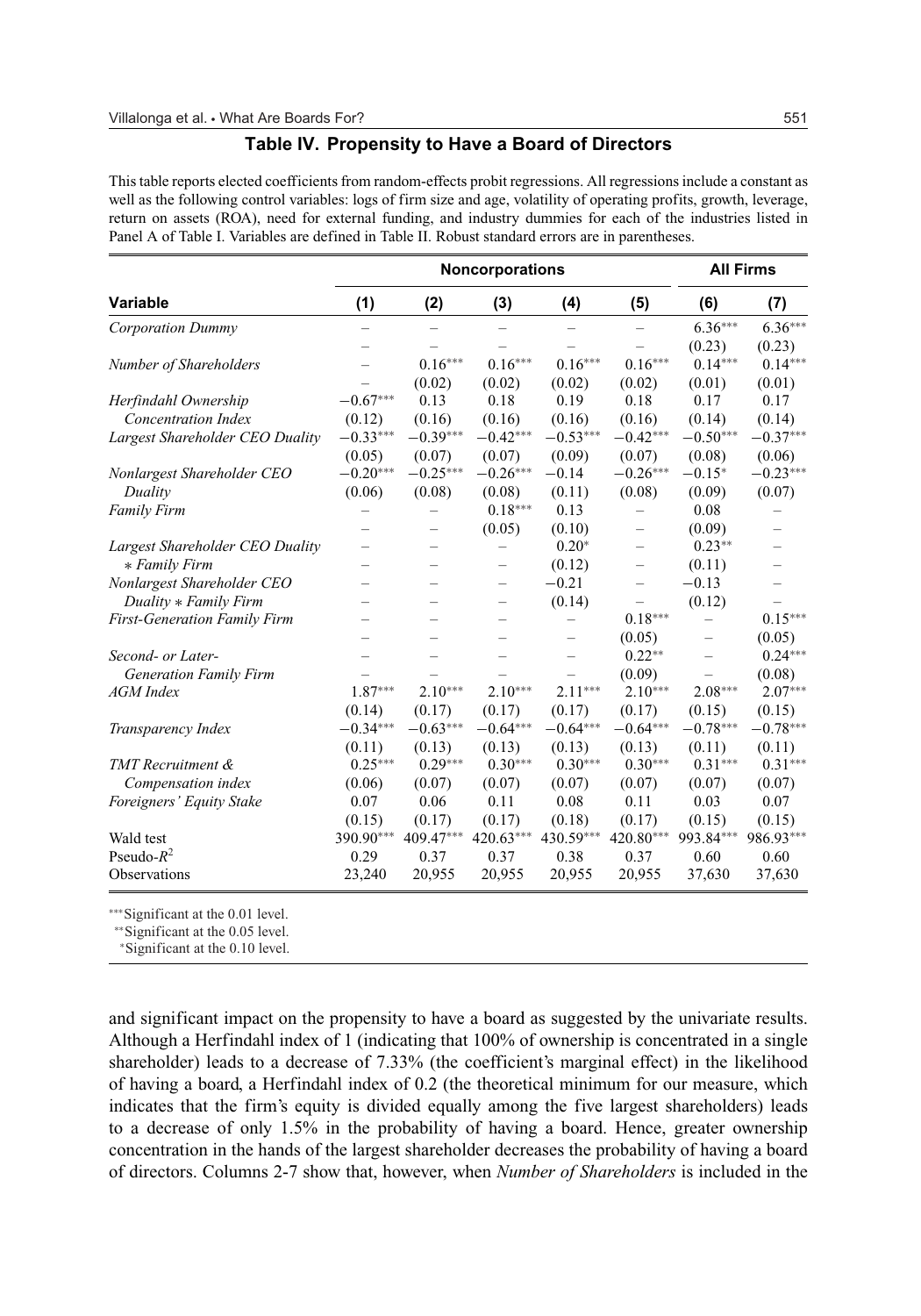model, *Herfindahl Ownership Concentration Index* loses its statistical significance. Additional regressions (not reported but available upon request) yield similar results when we use *Largest Shareholder's Equity Stake* or *Contestability of the Controlling Shareholder's Power* as alternative proxies for the controlling shareholder's power (instead of the Herfindahl index). Taken together, these results suggest that the number of shareholders matters more than the size of their equity stakes, whether absolute or relative among shareholders. A larger number of shareholders can heighten agency or other tensions among them and thus raise the need for corporate governance mechanisms that can ease those tensions.

Consistent with the univariate results, when the largest shareholder serves as CEO, the probability of having a board decreases significantly, suggesting a self-reinforcing form of entrenchment that may be difficult to break. This is true regardless of whether corporations are included or excluded from the analyses. Conversely, family control significantly increases the probability of having a board for companies that actually face that choice—that is, noncorporations (Columns 3 and 4 of Table IV)—but the effect is nonsignificant when corporations are included in the analysis (Column 6). The interactions of both terms are positive and significant (Columns 4 and 6), although the coefficients are smaller than those of the shareholder-CEO main effects. In other words, the negative effect of the largest shareholder-CEO duality on the likelihood of having a board is attenuated in family firms, perhaps because the perception of potential conflicts—or the desire to avoid them—may be greater within families than between controlling and minority shareholders in other types of firms.

When family firms are broken down into first generation and second or later generation, the coefficients are positive and significant for both generational categories, and larger for later-generation firms. Again, this is true both when corporations are excluded (Column 5 of Table IV) or included (Column 7). Therefore, the coefficient for first-generation firms in the analysis that excludes corporations changes sign relative to the univariate analysis. These findings suggest that the more shareholders there are in a firm, the greater the collective action problem and/or the potential for conflicts among them, and thus the greater the perceived need for a board of directors as a way to mitigate those problems. This perception may be particularly pronounced in family firms because of their desire to maintain family unity and harmony.

The results for all of the governance indexes constructed out of the Survey are consistent across the seven regressions in Table IV. *AGM Index* has a positive and statistically significant impact on the propensity to have a board, which suggests that minority shareholders perceive the board as a governance mechanism that may ease agency tensions between them and insiders, including the controlling or largest shareholder and/or the CEO. Alternatively, the correlation between *AGM Index* and *Board Dummy* can be interpreted to be simply reflecting the fact that firms are more or less structured in their corporate governance across all governance bodies. Whether "more structured governance" translates into "better governance" is a separate question, which we investigate in the following section.

Consistent with the results in Table III, higher *TMT Recruitment & Compensation Index* is associated with a higher propensity to have a board. However, the direction of causality is not clear; firms with boards are also more likely to formalize their policies regarding key executives' hiring and compensation, particularly if they have a Nomination and Compensation Committee specifically established for such purposes.

In contrast, two measures of minority shareholders' power exhibit a negative and significant influence on the likelihood of having a board and depart from the univariate results in Table III: having the CEO position occupied by a nonlargest shareholder, and *Transparency Index*. Having a noncontrolling shareholder in the lead management role balances the power of ownership by the controlling shareholders. Higher information disclosure mitigates agency problems among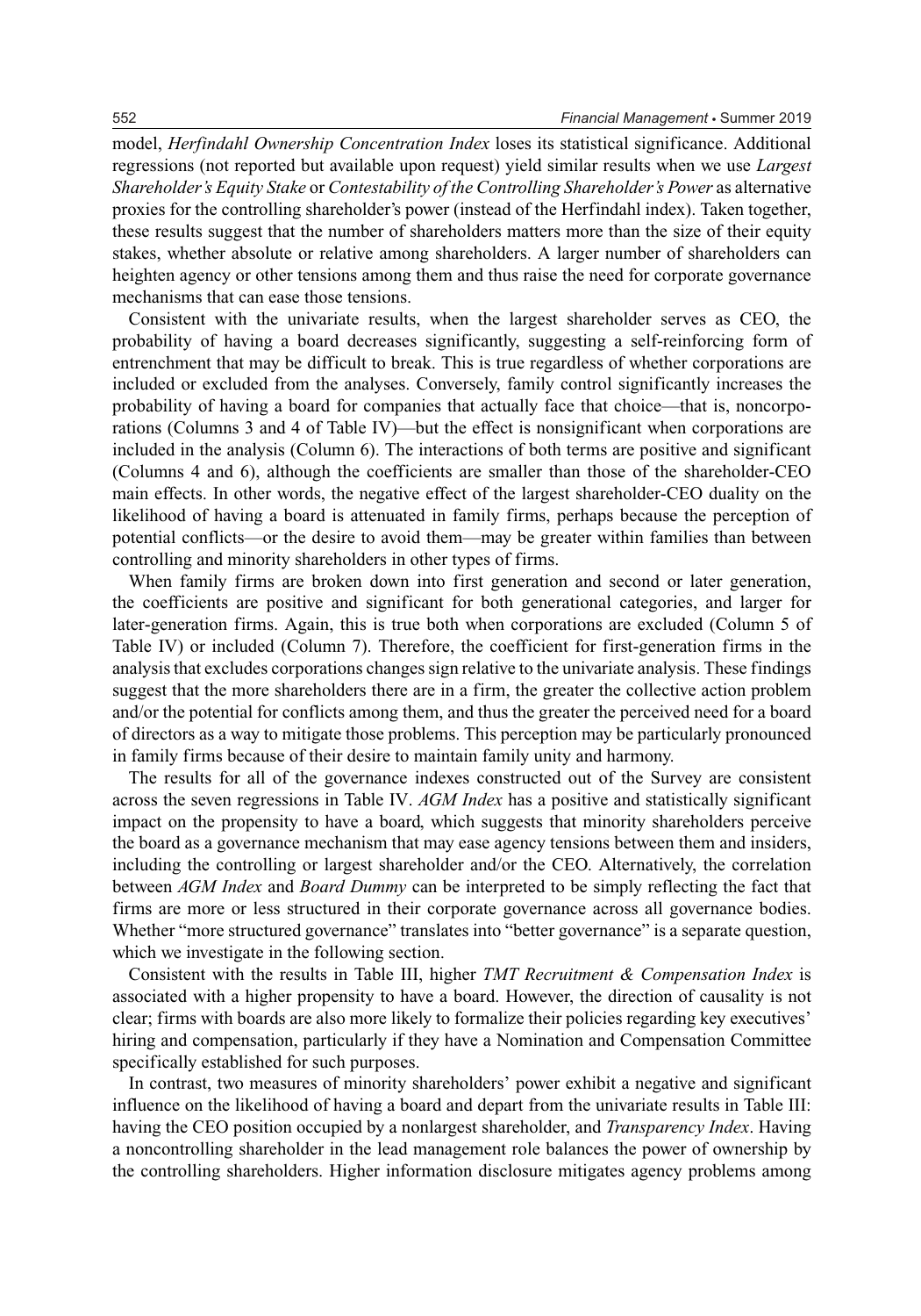stakeholders. Either factor leads to a lower perceived necessity by shareholders—controlling and/or minority—to establish formal corporate governance mechanisms such as a board of directors. *Foreigners' Equity Stake* loses its statistical significance from Table III in all seven regressions of Table IV.

Overall, Table IV shows that the drivers of firm's propensity to have a board are robust to excluding or including corporations in the sample for analysis, which suggests that companies have boards not just because they are legally required to have one, but because these boards serve some (other) purposes.

#### **3. Within-Firm Switches in Having a Board or Not Having a Board**

Table V shows the number and percentage of firms that switch from not having a board to having one, or vice versa, during our sample period. Most firms (94%) never switch, but 1,081 (or 2% of our sample firms) switch from not having a board to having one, whereas 2,051 firms (4%) switch from having a board to not having one.

The number of switches from having a board to not having one varies considerably by year: in 2008 only 1% of firms ceased having a board, whereas in 2011 and 2012, the figures are 8% and 7%, respectively. This increase can in part be explained by the introduction of a new legal form of organization in Colombia in 2009, *Sociedad por Acciones Simplificada* (simplified joint stock company), which offers companies much greater flexibility than the corporate form while preserving most of its advantages, and does not require a board. Table A2 in the Appendix shows, in the form of a transition matrix, the switches in legal form of organization associated with the switches in firms' having a board or not having one. As the table shows, 612 (30%) of the 2,051 board eliminations come from conversions of *Sociedades Anonimas ´* (corporations)—the only form that legally requires a board—into other organizational forms in the same year. Of those, 603 are conversions into *Sociedad por Acciones Simplificada*. Another 195 (9.5%) of the 2,051 board eliminations are linked to switches between legal forms of organization that do not require a board to begin with. Most board eliminations, however (1,244 or 61%), are not associated with any change in organizational form.

Likewise, only 16% (177 of 1,081) of the firms that establish a board after the start of our sample period appear to do so because of legal requirements—converting to a corporation from any other legal form of organization, most often from a *Sociedad Limitada* (limited liability corporation), which represents 169 of those 177 cases. The remaining 84% of firms switch voluntarily, which supports our other findings that companies choose to have boards for purposes other than sheer legal compliance.

To learn more about what drives firms' choice to have a board, we estimate two sets of probit models of firms' propensity to switch and report the results in Table VI. The first set (Columns 1 and 2) compares firms that switch to having a board (for whom the dependent variable equals one only in the year in which they switch, and zero for all other years) to firms that never had a board during our sample period (for which the dependent variable equals zero for all years). The second set (Columns 3 and 4) compares firms that switch to not having a board (for which the dependent variable equals one only in the year they switch, and zero for all other years) to firms that have a board during the entire sample period (for which the dependent variable equals zero for all years). The specifications are the same as in Columns 4 and 5 (or 6 and 7) of Table IV but measuring in first differences the corporation dummy (to control for the influence of changes in legal form of organization as discussed above) as well as the number of shareholders (because increases beyond a certain threshold require changes in the legal form of organization).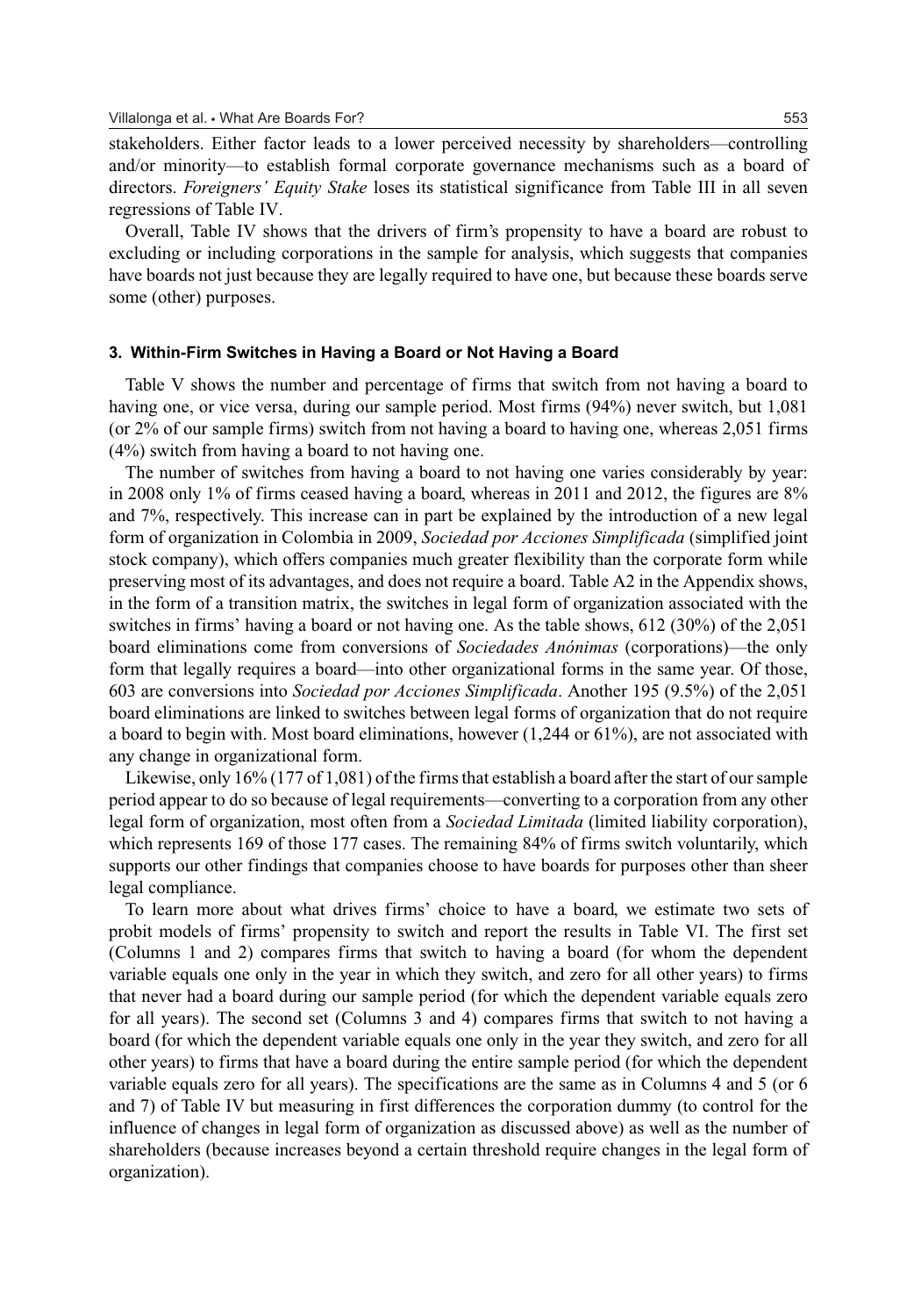|                                        |                                                                                              |                                                     | able V. Within-Firm Switches for Having a Board or Not Having a Board |                                  |                                            |                 |                                                                  |        |                                                                  |
|----------------------------------------|----------------------------------------------------------------------------------------------|-----------------------------------------------------|-----------------------------------------------------------------------|----------------------------------|--------------------------------------------|-----------------|------------------------------------------------------------------|--------|------------------------------------------------------------------|
|                                        |                                                                                              | esual:                                              | with a Board That<br>Never Switch                                     |                                  | Firms without a Board<br>That Never Switch |                 | Firms That Switch from<br>"without a Board" to<br>"with a Board" |        | Firms That Switch from<br>"without a Board"<br>"with a Board" to |
| <b>Vear</b>                            | <b>Cotal No.</b><br><b>Of Firms</b><br>5,607<br>5,607<br>16,878<br>16,862<br>55,313<br>6,004 | <u>ber</u><br>TE<br>Z                               | Percentage                                                            | Number                           | Percentage                                 | Number          | Percentage                                                       | Number | Percentage                                                       |
|                                        |                                                                                              | 3,413<br>3,018<br>3,326<br>8,7720<br>2,742<br>2,742 | 61%                                                                   |                                  | 39%                                        |                 |                                                                  |        |                                                                  |
| 2007<br>2008<br>2010 1<br>2012<br>2012 |                                                                                              |                                                     |                                                                       | 2,194<br>1,156<br>6,728<br>6,728 | $27%$<br>$40%$<br>$40%$<br>$42%$           | 66              |                                                                  |        |                                                                  |
|                                        |                                                                                              |                                                     | 70%<br>55%<br>48%                                                     |                                  |                                            |                 | 88888<br>22888                                                   |        | * * * * *<br>7 * * * *                                           |
|                                        |                                                                                              |                                                     |                                                                       |                                  |                                            | 341<br>465      |                                                                  |        |                                                                  |
|                                        |                                                                                              |                                                     |                                                                       | 2,393                            |                                            | 89              |                                                                  |        |                                                                  |
|                                        |                                                                                              |                                                     | 46%                                                                   | 2,720                            | 45%                                        | $\overline{20}$ |                                                                  | 422    |                                                                  |
|                                        |                                                                                              |                                                     | 54%                                                                   | 22,041                           | $+0\%$                                     | .081            | 2%                                                               | 2,051  | $4\%$                                                            |
|                                        |                                                                                              |                                                     |                                                                       |                                  |                                            |                 |                                                                  |        |                                                                  |

<sup>554</sup> *Financial Management* - Summer 2019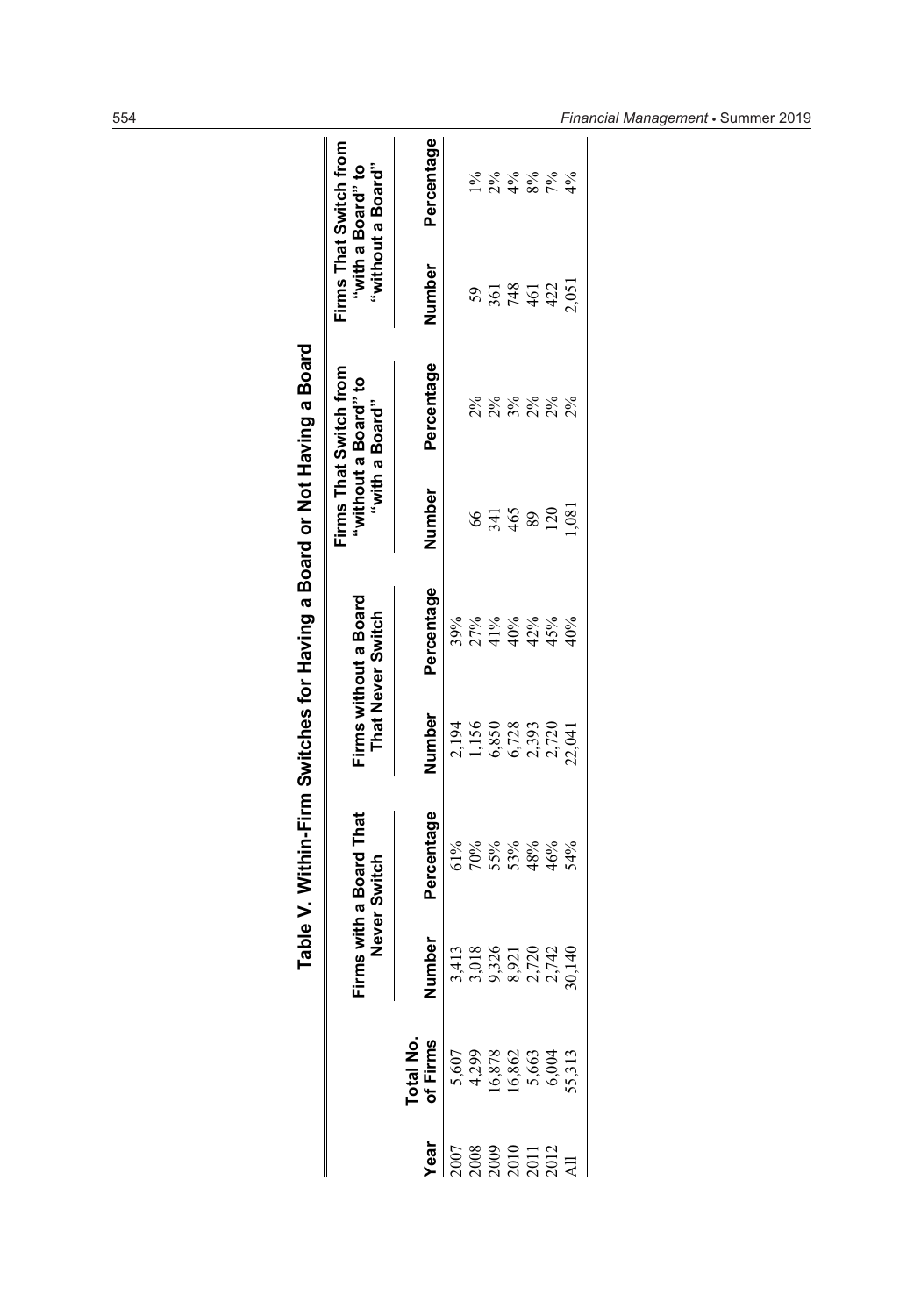#### **Table VI. Propensity to Switch from Having a Board or Not Having a Board**

This table reports selected coefficients from random-effects probit regressions. All regressions include a constant as well as the following control variables: logs of firm size and age, volatility of operating profits, growth, leverage, return on assets (ROA), need for external funding, and industry dummies for each of the industries listed in Panel A of Table I. Variables are defined in Table II. Robust standard errors are in parentheses.

|                                                     |            | <b>Switch to Having</b><br>a Board |            | <b>Switch to Not Having</b><br>a Board |
|-----------------------------------------------------|------------|------------------------------------|------------|----------------------------------------|
| <b>Variable</b>                                     | (1)        | (2)                                | (3)        | (4)                                    |
| <b>Corporation Dummy</b>                            | $3.00***$  | $3.00***$                          | $-3.45***$ | $-3.44***$                             |
|                                                     | (0.25)     | (0.25)                             | (0.16)     | (0.16)                                 |
| Number of Shareholders                              | 0.01       | 0.01                               | 0.00       | 0.00                                   |
|                                                     | (0.03)     | (0.03)                             | (0.00)     | (0.00)                                 |
| Herfindahl Ownership Concentration                  | 0.08       | 0.07                               | $0.85***$  | $0.84***$                              |
| <i>Index</i>                                        | (0.10)     | (0.10)                             | (0.09)     | (0.09)                                 |
| Largest Shareholder CEO Duality                     | $-0.02$    | $-0.09$                            | $0.53***$  | $0.42***$                              |
|                                                     | (0.08)     | (0.05)                             | (0.07)     | (0.05)                                 |
| Nonlargest Shareholder CEO Duality                  | 0.05       | $-0.02$                            | $0.14**$   | 0.07                                   |
|                                                     | (0.09)     | (0.06)                             | (0.07)     | (0.05)                                 |
| <b>Family Firm</b>                                  | $0.21**$   |                                    | $0.20**$   |                                        |
|                                                     | (0.09)     |                                    | (0.08)     |                                        |
| Largest Shareholder CEO Duality                     | $-0.14$    |                                    | $-0.22**$  |                                        |
| * Family Firm                                       | (0.11)     |                                    | (0.10)     |                                        |
| Nonlargest Shareholder CEO Duality<br>* Family Firm | $-0.14$    |                                    | $-0.18$    |                                        |
|                                                     | (0.12)     |                                    | (0.10)     |                                        |
| <b>First-Generation Family Firm</b>                 |            | $0.11**$                           |            | 0.07                                   |
|                                                     |            | (0.05)                             |            | (0.04)                                 |
| Second- or Later-Generation                         |            | 0.11                               |            | $-0.05$                                |
| <b>Family Firm</b>                                  |            | (0.08)                             |            | (0.07)                                 |
| <b>AGM</b> Index                                    | $0.53***$  | $0.54***$                          | $-1.24***$ | $-1.23***$                             |
|                                                     | (0.16)     | (0.16)                             | (0.15)     | (0.15)                                 |
| Transparency Index                                  | 0.09       | 0.09                               | $0.21**$   | $0.21**$                               |
|                                                     | (0.11)     | (0.11)                             | (0.11)     | (0.11)                                 |
| <b>TMT</b> Recruitment & Compensation               | $-0.02$    | $-0.03$                            | $-0.22***$ | $-0.22***$                             |
| <i>Index</i>                                        | (0.07)     | (0.07)                             | (0.06)     | (0.06)                                 |
| Foreigners' Equity Stake                            | $-0.41***$ | $-0.44***$                         | $-0.25**$  | $-0.29**$                              |
|                                                     | (0.15)     | (0.15)                             | (0.12)     | (0.12)                                 |
| Wald test                                           | 398.63     | 396.73                             | 2,249.30   | 2,246.85                               |
| Pseudo- $R^2$                                       | 0.09       | 0.09                               | 0.30       | 0.30                                   |
| Observations                                        | 11,996     | 11,996                             | 11,216     | 11,216                                 |

∗∗∗Significant at the 0.01 level.

∗∗Significant at the 0.05 level.

As Table VI shows, family firms are significantly more likely to switch in one direction or another, whereas the equity stake of foreign shareholders is negatively related to the propensity to switch in either direction. First-generation family firms are particularly likely to switch from not having a board to having one, which is consistent with the results in Table IV. Also consistent with the results in Table IV is the sign and significance of *AGM Index* on all four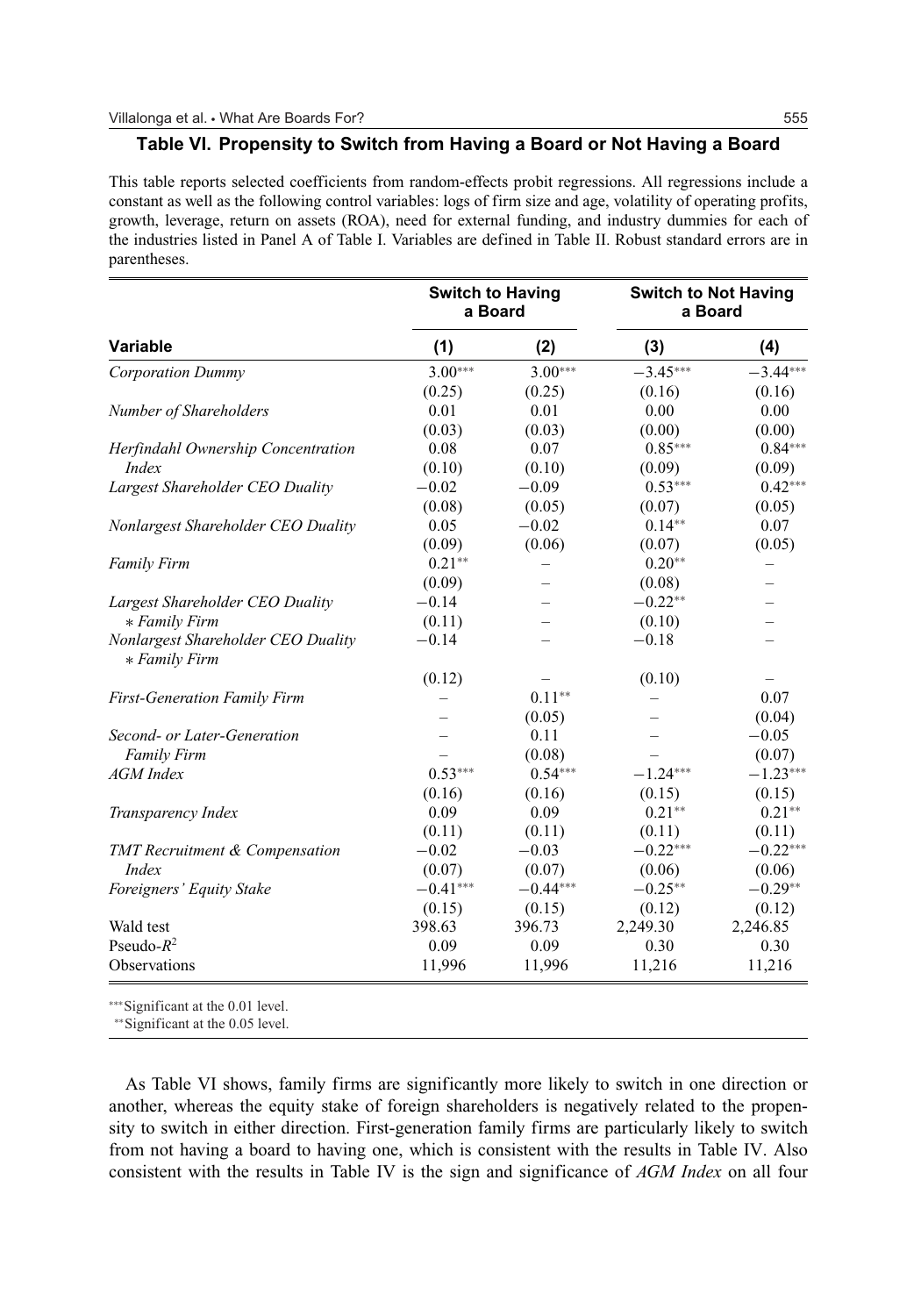regressions: positive on the propensity to begin having a board and negative on the propensity to stop having one. The same is true for the corporation dummy, as expected. The remaining variables are not statistically significant in the analyses of firms' propensity to switch to having a board. However, many are significant predictors of the propensity to stop having a board, and the results are highly consistent with those in Table IV. Greater ownership concentration and having the largest or nonlargest shareholder serving as CEO increases the probability of dismantling an existing board, although the largest shareholder-CEO effect is significantly attenuated in family firms. Greater transparency makes firms more likely to stop having a board whereas higher *TMT Recruitment & Compensation Index* has the opposite effect.

# **B. Balance of Power among Controlling Shareholders, Minority Shareholders, and the Board**

One important question that remains unanswered in the literature is: what is the effect of having a board on performance, and on relevant financial decisions, such as capital structure and dividend policy? As explained previously, the answer to this question has eluded prior research because most empirical studies use samples of publicly listed corporations, which are legally required to have a board. However, closely held, unlisted firms can voluntarily choose their legal form of organization and/or whether to have a board when they consider this body useful and suitable to govern the firm. Hence, taking advantage of the unique characteristics of our sample, we are able to assess the impact that the existence of a board has on leverage, payout policy, and profitability after controlling for the impact of controlling and minority shareholders on the same variables. By focusing on these three dependent variables, about which the objectives of controlling and minority shareholders may differ, we are also able to evaluate the role played by the board in balancing the relative power between these two groups of shareholders.

As before, we perform three groups of analyses to answer this question. First, we estimate single-stage panel data models on the entire sample (random effects or Tobit, according to the distribution of the dependent variable). Second, we estimate two-stage treatment-effects models to control for the endogeneity of the decision to establish a board. Third, we use similar treatmenteffects models to analyze the impact on leverage, payout policy, and profitability of within-firm switches from not having a board to having one, or vice-versa.

#### **1. Random-Effects Models of the Board's Impact on Financial Policies and Performance**

Columns 1 and 3 of Table VII show the results of random-effects panel regressions that use *Leverage* and *ROA* as dependent variables, respectively. In Column 2 we estimate a similar model using *Dividend Ratio* as the dependent variable. Because this variable is censored at zero, however, we estimate it as a Tobit model.

The results in Columns 1 and 2 of Table VII suggest there is indeed tension between controlling and minority shareholders with respect to financial policies on leverage and dividends. More to the point of this article, they also suggest that when there is a divergence of interests between the two groups of shareholders, boards support the largest shareholder's decisions.

Regarding debt policy (Column 1 of Table VII), the positive and significant impact of *Herfindahl Ownership Concentration Index* on total leverage suggests a preference for higher debt levels on the part of controlling shareholders, most likely to finance growth without losing control. This preference is further reinforced—or more easily implemented—when the largest shareholder acts as the firm's CEO. In contrast, *AGM Index* shows the opposite effect, suggesting that minority shareholders prefer to avoid the risk and pressure that debt exerts on the firm's free cash flows,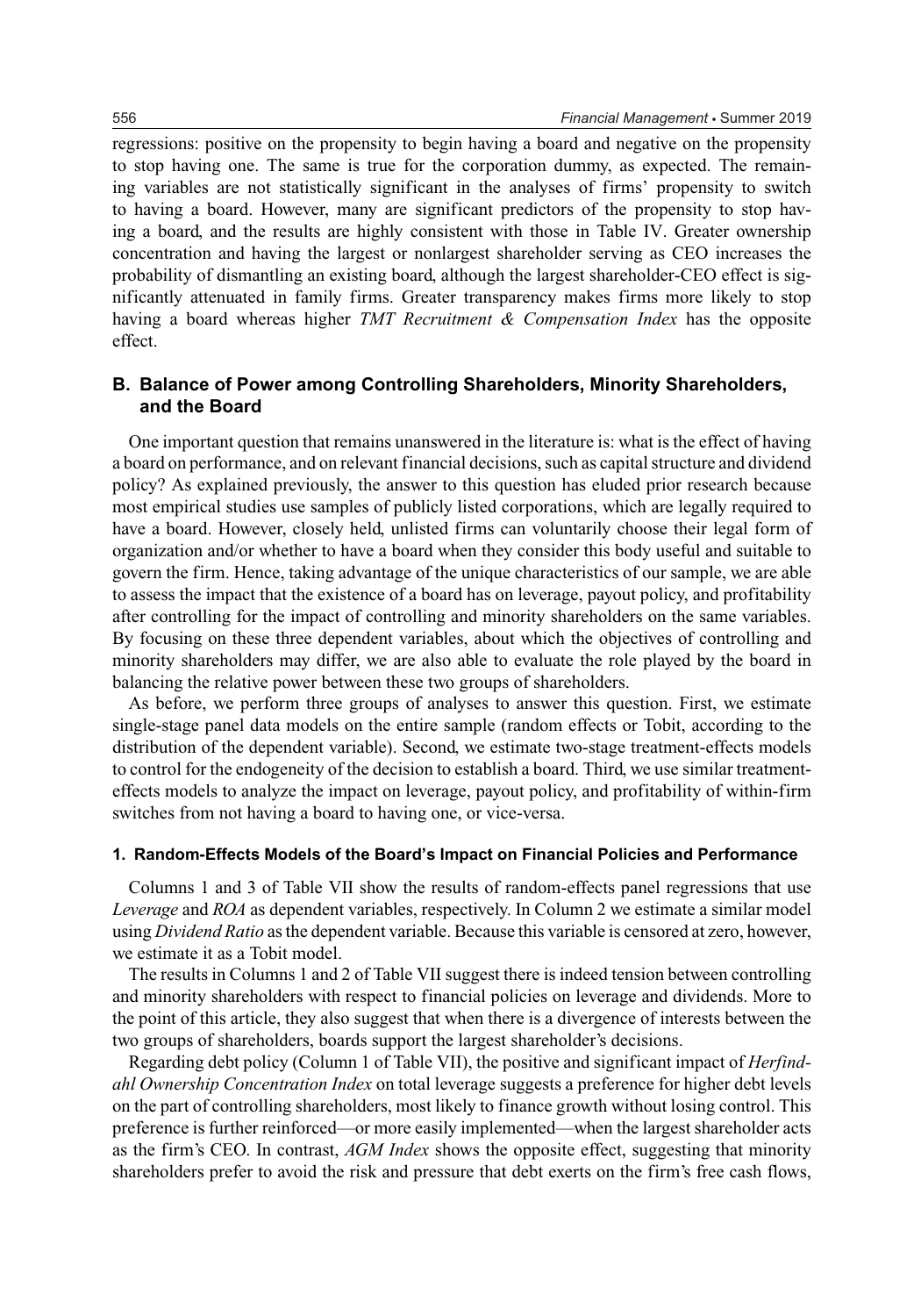#### **Table VII. Effects of Having a Board on Financial Policies and Performance**

This table reports selected regression coefficients. The last three columns report second-stage estimates from treatment effects regression models, where the first stage follows the specification in Column 6 of Table IV. All regressions include a constant as well as the following control variables: logs of firm size and age, volatility of operating profits, growth, leverage, return on assets (ROA), need for external funding, and industry dummies for each of the industries listed on Panel A of Table I. Variables are defined in Table II. Robust standard errors are in parentheses, and *p*-values are in brackets.

|                                      |                                      |                                          |                                        |                            | <b>2nd-Stage Treatment Effects</b> |            |
|--------------------------------------|--------------------------------------|------------------------------------------|----------------------------------------|----------------------------|------------------------------------|------------|
| Variable                             | Random<br><b>Effects</b><br>Leverage | <b>Tobit</b><br><b>Dividend</b><br>Ratio | Random<br><b>Effects</b><br><b>ROA</b> | Leverage                   | <b>Dividend</b><br>Dummy           | <b>ROA</b> |
| <b>Board Dummy</b>                   | $0.01***$                            | $-0.06***$                               | $0.01***$                              | $0.02***$                  | $-0.09***$                         | $0.02***$  |
|                                      | (0.00)                               | (0.01)                                   | (0.00)                                 | (0.00)                     | (0.01)                             | (0.00)     |
| Herfindahl Ownership Concentration   | $0.03***$                            | $-0.04***$                               | 0.01                                   | $0.03***$                  | $-0.08***$                         | 0.01       |
| Index                                | (0.01)                               | (0.01)                                   | (0.01)                                 | (0.01)                     | (0.01)                             | (0.01)     |
| Largest Shareholder CEO Duality      | $0.01**$                             | $0.03***$                                | $-0.01*$                               | $0.04***$                  | $0.04***$                          | $-0.02***$ |
|                                      | (0.00)                               | (0.01)                                   | (0.01)                                 | (0.00)                     | (0.01)                             | (0.01)     |
| Largest Shareholder Director Duality | $0.01*$                              | $-0.02$                                  | $0.01**$                               | $0.02*$                    | $-0.03$                            | 0.01       |
|                                      | (0.01)                               | (0.02)                                   | (0.01)                                 | (0.01)                     | (0.02)                             | (0.01)     |
| Nonlargest Shareholder CEO Duality   | 0.00                                 | $0.03***$                                | $\!-0.01$                              | $0.03***$                  | $0.04***$                          | $-0.02***$ |
|                                      | (0.00)                               | (0.01)                                   | (0.01)                                 | (0.00)                     | (0.01)                             | (0.01)     |
| Nonlargest Shareholder Directors     | 0.00                                 | $-0.04**$                                | $-0.01**$                              | $0.02*$                    | $-0.06***$                         | $-0.01$    |
| Dummy                                | (0.00)                               | (0.02)                                   | (0.01)                                 | (0.01)                     | (0.02)                             | (0.01)     |
| Family Firm                          | 0.01                                 | $-0.00$                                  | $-0.01$                                | 0.01                       | $0.04***$                          | $0.00*$    |
|                                      | (0.00)                               | (0.01)                                   | (0.01)                                 | (0.01)                     | (0.01)                             | (0.01)     |
| Largest Shareholder CEO Duality      | $-0.01*$                             | $0.02*$                                  | 0.01                                   | $-0.02***$                 | $-0.02$                            | $-0.00$    |
| * Family Firm                        | (0.01)                               | (0.01)                                   | (0.01)                                 | (0.01)                     | (0.01)                             | (0.01)     |
| Nonlargest Shareholder CEO           | $-0.01**$                            | 0.01                                     | 0.01                                   | $-0.02***$                 | $-0.02*$<br>$-0.00$                |            |
| Duality * Family Firm                | (0.01)                               | (0.01)                                   | (0.01)                                 | (0.01)<br>(0.01)<br>(0.01) |                                    |            |
| <b>AGM</b> Index                     | $-0.04***$                           | $0.57***$                                | $0.08***$                              | $-0.11***$                 | $0.88***$                          | $0.08***$  |
|                                      | (0.01)                               | (0.02)                                   | (0.01)                                 | (0.01)                     | (0.02)                             | (0.01)     |
| Transparency Index                   | $0.05***$                            | $0.18***$                                | $0.15***$                              | $0.06***$                  | $0.24***$                          | $0.15***$  |
|                                      | (0.01)                               | (0.01)                                   | (0.01)                                 | (0.01)                     | (0.01)                             | (0.01)     |
| TMT Recruitment & Compensation       | $0.01***$                            | $-0.04***$                               | $0.01**$                               | $0.02***$                  | $-0.07***$                         | $0.01*$    |
| Index                                | (0.00)                               | (0.01)                                   | (0.00)                                 | (0.00)                     | (0.01)                             | (0.01)     |
| Foreigners' Equity Stake             | $-0.04***$                           | 0.01                                     | $0.04***$                              | $-0.03***$                 | $-0.07***$                         | $0.04***$  |
|                                      | (0.01)                               | (0.01)                                   | (0.01)                                 | (0.01)                     | (0.01)                             | (0.01)     |
| Pseudo- $R^2$                        | 0.24                                 | 0.27                                     | 0.06                                   |                            |                                    | $\equiv$   |
| Wald [chi-square] test               | 3,990                                | [12,617]                                 | 1,010                                  | 11,717                     | 8,657                              | 2,977      |
| Lambda                               |                                      |                                          |                                        | $-0.01***$                 | $-0.00$                            | $-0.01***$ |
|                                      |                                      |                                          |                                        | (0.00)                     | (0.01)                             | (0.00)     |
| Observations                         | 41,831                               | 41,831                                   | 41,831                                 | 35,681                     | 35,681                             | 35,681     |

∗∗∗Significant at the 0.01 level.

∗∗Significant at the 0.05 level.

<sup>∗</sup>Significant at the 0.10 level.

and the possible reduction in their dividends that may come with it. *Foreigners' Equity Stake* is also negatively associated with leverage, which is consistent with the minority position this group holds, on average, in our sample. *Board Dummy* has a positive and significant impact on total leverage, suggesting that the board endorses the decisions favored by controlling shareholders: having a board makes firm leverage one percentage point higher.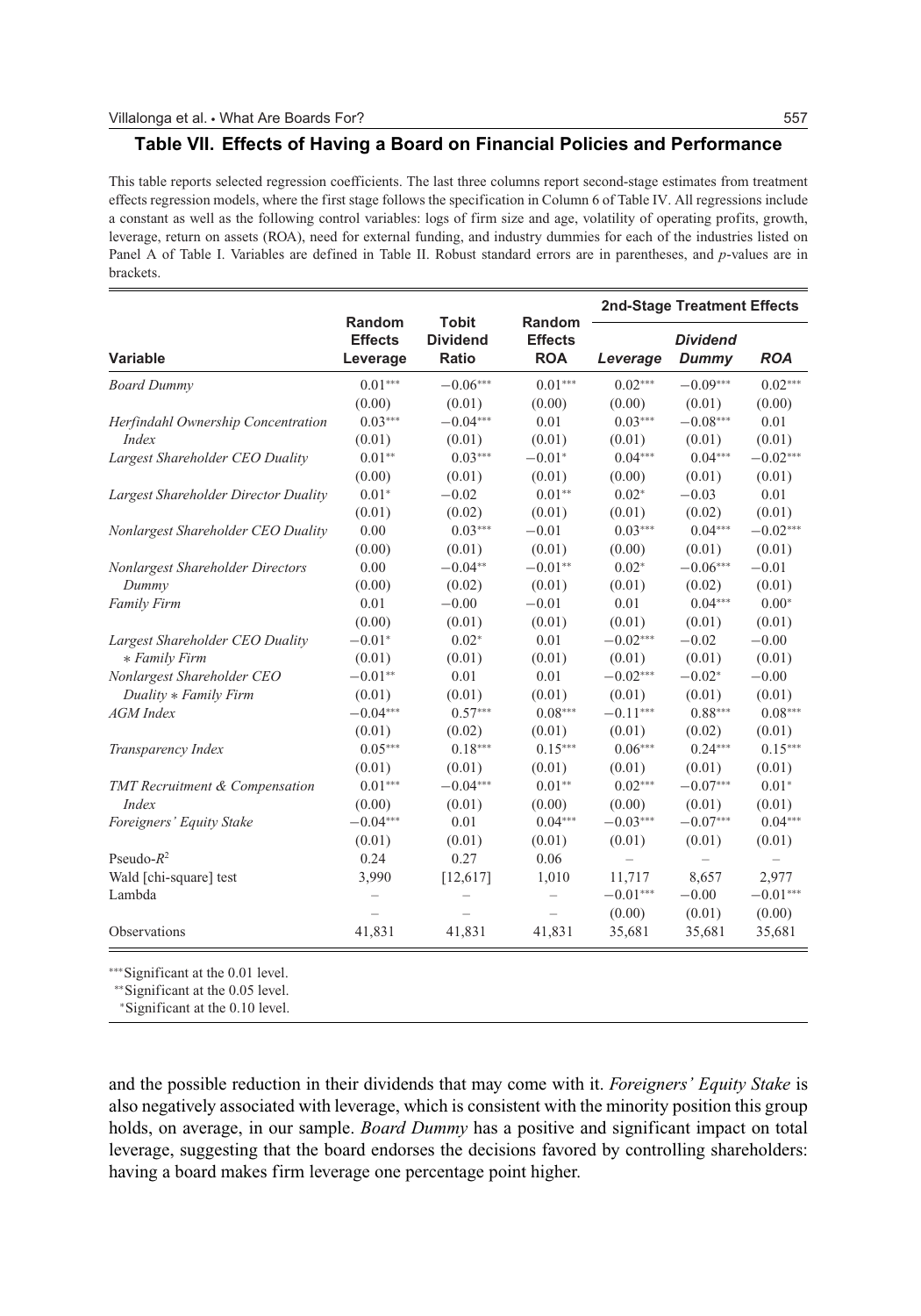Two measures of minority shareholder power other than *AGM Index* also have a positive and significant effect on leverage, suggesting ways the different preferences of controlling and minority shareholders can be aligned. One is having greater *Transparency Index*, which leads to higher leverage, perhaps because greater disclosure implies lower information asymmetries between insiders and potential financial creditors, making it easier for private firms to obtain external funding. *TMT Recruitment & Compensation Index* also exhibits a positive and significant relation with total leverage, which suggests that greater clarity in the way key executives are hired and compensated helps align these managers' objectives with those of controlling shareholders.

Conversely, family shareholder-CEOs have a preference for lower leverage regardless of whether they are minority or controlling shareholders: the interaction coefficients are both negative and statistically significant and offset the main effects of the shareholder-CEO measures. Although this preference contrasts with that of (non-family) controlling shareholders and the board, the results are consistent with earlier findings in the family firms literature that families as controlling shareholders are significantly more averse to debt than other owners (Anderson and Reeb, 2003; Villalonga and Amit, 2006). With a different sample of private firms in Colombia, González et al. (2013) find that family managers have a negative influence on leverage.

Regarding payout policy (Column 2 of Table VII), ownership concentration has a negative and significant effect that is consistent with controlling shareholders' preference to retain earnings to finance future growth (or debt, as shown previously) to avoid having to raise outside equity and thereby dilute the stake that entitles them to control the firm. However, this preference is attenuated (rather than exacerbated, as is the case with leverage) when the largest shareholder serves as CEO, and even more so when the firm is a family firm.

Minority shareholders exhibit the opposite preference to controlling shareholders with respect to dividends as they do with respect to leverage: three of our proxies for minority shareholder power indicate their preference for higher dividends. An increase of 0.1 in *AGM Index* leads to an average increase of approximately 5.7% on the dividend ratio. Using *AGM Index* as a proxy for minority shareholder power is of particular relevance for payout policy decisions in the context of this study because in Colombia, as in Continental Europe (but not in the United States), the power to approve the annual dividend resides with shareholders, not with the board (Cools, 2005). Thus, a more effective functioning of annual general meetings as captured by this index helps minority shareholders implement their preferences with respect to dividends. Having the CEO position also helps minority shareholders realize their preferences in this regard in a statistically significant way, as does having greater transparency.

As is the case with leverage, the board seems to align with controlling shareholders regarding dividend payments: Column 2 of Table VII shows that the dividend ratio is 6% lower in firms that have a board of directors. These results point to tension between minority shareholders and boards, whereby minority shareholders exhibit a preference for greater liquidity in the form of dividends, whereas directors favor retaining earnings to fund investments and growth opportunities.

As is the case with leverage, the coefficient of *TMT Recruitment & Compensation Index* in the dividend ratio regression has the same sign as the controlling shareholders' and the board's, and opposite to those of the measures of minority shareholder power. The negative and significant impact of *TMT Recruitment & Compensation Index* on the dividend ratio reinforces the evidence that more explicit hiring and compensation policies align the objectives of the top management team with those of controlling shareholders and of the boards that act on their behalf.

The results in Column 3 of Table VII indicate that having a board matters for firm performance, in a positive and statistically significant way. Sample firms with boards have ROAs that are, on average, 1% higher than firms without boards. This effect is significantly reinforced when the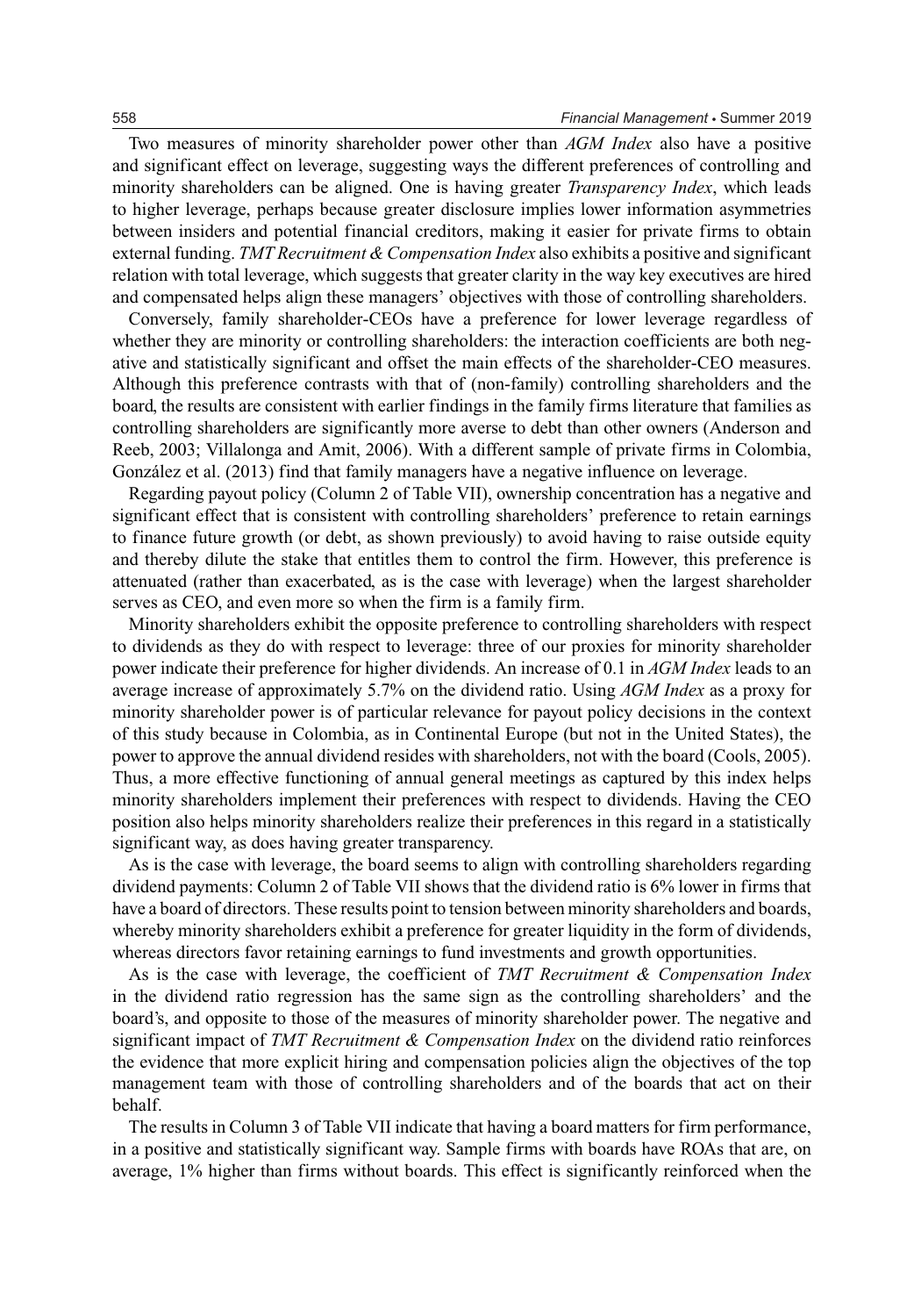largest shareholder is represented on the board, which adds an extra 1% to *ROA*. In contrast, the presence of the nonlargest shareholder on the board has a negative effect on *ROA* that outweighs the positive effect on the board by itself  $(-1\%)$ . Also contrasting with the positive effect of the largest shareholder-director duality is the finding that when the largest shareholder serves as CEO, *ROA* is reduced by 1%. This result is consistent with the arguments and findings of managerial entrenchment in the ownership-performance literature (Morck, Shleifer, and Vishny, 1988; Stulz, 1988). On that note, it is worth highlighting that ownership concentration has no direct effect on performance, a result—or lack thereof—that is consistent with the arguments in Demsetz (1983) and the results in Demsetz and Lehn (1985) and Demsetz and Villalonga (2001). What is different and perhaps more remarkable about our finding is that in our sample, the relation proves to be insignificant even without controlling for the endogeneity of ownership structure.

Our four Survey-based measures of minority shareholders' power have positive coefficients that are significant at the 1% level. First, an increase of 0.1 in *AGM Index* increases accounting performance by 0.8%. As mentioned previously, the annual general meeting is conceived as a legitimate space for addressing conflicts of interest between controlling and minority shareholders, and between shareholders and board members. Hence, good practices at annual general meetings foster better governance and better performance. Second, an increase of 0.1 in *Transparency Index* increases *ROA* by 1.5%, suggesting that disclosure practices that reduce information asymmetries between insiders and outsiders are beneficial for all capital providers. This finding is consistent with prior studies, which find positive performance effects of disclosure on firm accounting and market performance in emerging markets (e.g., Garay et al., 2013). Third, an increase of 0.1 in *TMT Recruitment & Compensation Index* also increases *ROA* significantly, albeit minimally (by 1%). Finally, *Foreigners' Equity Stake* has a coefficient of 4%, suggesting that international shareholders introduce discipline or management practices that translate into higher performance.

Taken together, the positive and significant coefficients of these four measures of minority shareholder power, as well as that of *Board Dummy*, suggest that more structured governance translates into better governance, as evidenced by firm performance.

#### **2. Treatment Effects of the Board on Financial Policies and Performance**

We estimate treatment-effects models to control for the endogeneity of the decision to have a board when assessing the effect of having a board on performance and on the financial policy outcome variables. Columns 4-6 of Table VII present the results of the second stage in two-step treatment-effects regressions where *Board Dummy* serves as the treatment indicator, and the firststage regression follows the specification in Column 6 of Table IV (the most complete among those estimated on the full sample).

We use *Corporation Dummy* as an instrumental variable to estimate the model via Heckman's procedure. As shown in Table IV, this legal form of organization is an important determinant of a firm's decision to have a board, as no other form is legally required to have one.<sup>5</sup> Whether the choice of a corporate form affects financial policies and performance—and hence, whether our proposed instrument meets the exclusion restriction—depends largely on the liability protection, access to capital, and tax treatment offered by alternative organizational forms. With unlimited liability, firm owners are more reluctant to assume debt and to pay dividends, as they have to rely

 $<sup>5</sup>$  Moreover, although shareholders' decision to adopt a certain legal form of organization is not exogenous, it is unlikely</sup> that there is a reverse causation between the choice to incorporate a business and the choice to establish a board. Although firms have to set up a board once they incorporate, if they later switch to a legal form of organization that does not require having a board such as a simplified joint stock company (*Sociedades por Acciones Simplificadas,* the most common of such switches), few firms dismantle the boards afterward.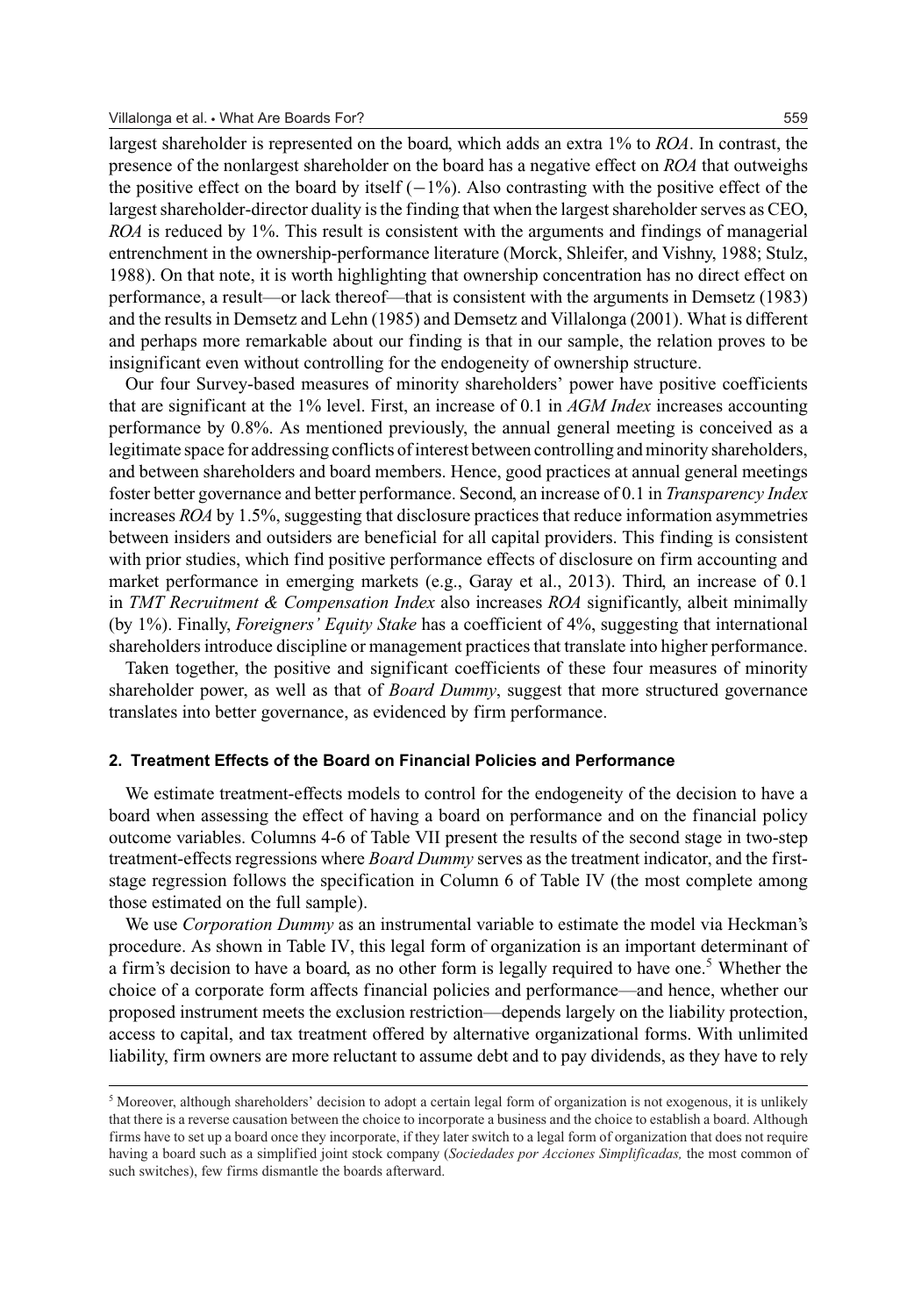to a greater extent on retained earnings to finance their firms' growth. Ultimately, growth and profitability may be compromised as well.

Debt and profitability may also be affected by whether a company is considered a "passthrough" entity for tax purposes (i.e., the company as such is not taxed and instead passes its income to its shareholders, who are taxed at their personal tax income rates); if personal and company tax rates differ substantially, the incentives to take on debt or book greater profits may differ systematically between pass-through entities and other types of company.

Leaving partnerships aside, there are no meaningful differences in our sample across the remaining legal forms of organization in the access to capital that each may provide. Although, as in other countries, the corporate form *(Sociedad Anonima)* is required for firms to access public stock markets, in Colombia this market is of little relevance: the number of listed firms is very small, and like in the United States, it has been declining over the past two decades, including our sample period: from 96 in 2007 to 76 in 2012. These figures are also much lower than those for Brazil, Chile, Peru, Mexico, and Argentina over the same period. Between 1990 and 2014, there were only 15 initial public offerings (IPOs). Therefore, it seems extremely unlikely for companies in our sample to choose to organize themselves as corporations to go public. Moreover, limited liability companies in Colombia are allowed to have up to 25 (private) shareholders, a constraint that is binding for very few firms in our sample firms: only 5% of all corporations have more than 25 shareholders. Therefore, access to capital does not seem to drive the choice of legal form of organization by the nonpartnership firms in our sample.

To ensure the validity of our instrument, we therefore eliminate from the sample all partnerships (general or limited), which as shown in Table I, represent less than 6% of the full sample. All remaining firms have limited liability and are not pass-through entities regardless of their legal form of organization. This elimination does not materially affect the results of our treatmenteffects regressions but removes any statistically significant differences between corporations and other companies in their leverage, dividend ratio, or profitability, thus validating our instrument empirically as well as theoretically. The results of these tests are not reported here but are available from the authors upon request.

Columns 4-6 of Table VII show the second-stage results on this restricted sample using *Leverage*, *Dividend Dummy,* and *ROA* as dependent variables, respectively. We use a dividend dummy instead of the dividend ratio used previously because the latter variable is censored but the Tobit model cannot be estimated as the second stage of our treatment effects regression.

Overall, the results of the single-stage regressions in Columns 1-3 of Table VII are maintained or strengthened in the two-stage models. All the variables that were statistically significant keep their sign, and the coefficients become larger. As a result, the statistical significance is the same or greater, with the exception of the two shareholder-director duality measures in the ROA regression, which lose their statistical significance despite their coefficients becoming larger. Furthermore, several variables that were not significant in the single-stage regressions become statistically significant after the endogeneity of the decision to have a board is controlled for.

Most notably, a nonlargest shareholder serving as CEO or as a director on the board now has positive and significant effects on leverage. The implication is that nonlargest shareholders collude with the largest shareholders after they become part of the board or the management team, thereby exacerbating the divergence of interests between the board and minority shareholders that are not represented in either group. Taken together, the findings that both the largest and nonlargest shareholders acting as CEOs increase leverage as well as the likelihood of distributing dividends, though not intuitive, are consistent with the predictions of Zwiebel's (1996) model, in which managers voluntarily issue debt and pay dividends to avert challenges to their control.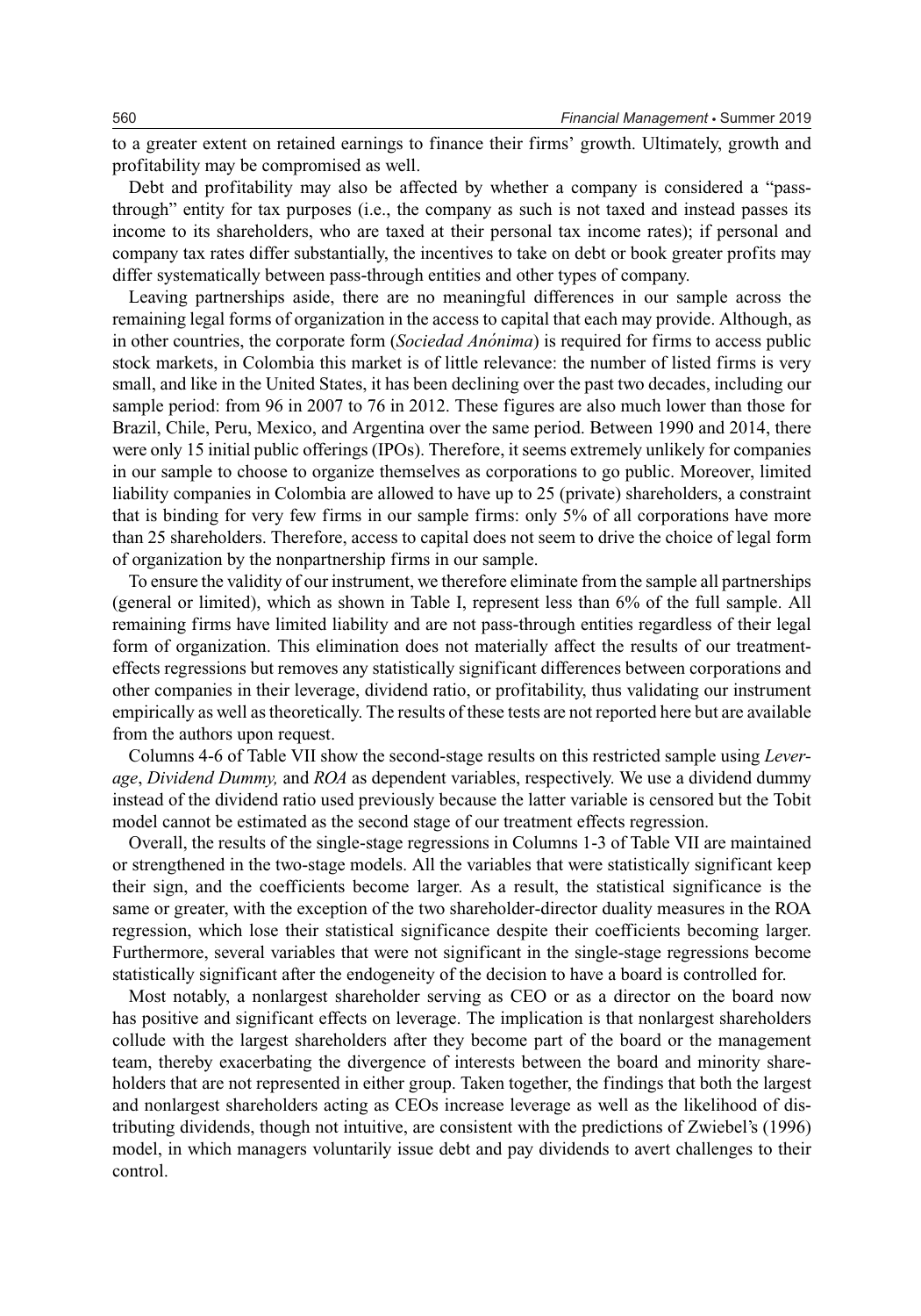The treatment-effects models also highlight the role of families as shareholders. In the singlestage models in Columns 1-3 of Table VII, family firms exhibit a distinct impact on financial policies only when the largest or nonlargest shareholder is the CEO. In contrast, Column 5 shows that family firms are more likely to pay dividends, which partially offsets the negative coefficient of ownership concentration. This result, though consistent with earlier findings for Colombia (Gonzalez et al., 2014), runs contrary to what has been found in other parts of the world, such ´ as the United States (Villalonga and Amit, 2006). One possible explanation for this discrepancy in results arises from the fact that studies from other parts of the world are based on publicly listed firms, in which minority shareholders can obtain liquidity by selling their shares on the public market. Thus, they are less likely to press for dividends than when they have no other means to obtain liquidity, as is typically the case in private firms. Moreover, because studies of family firms do not distinguish between the objectives of controlling and minority shareholders (family or non-family), it is possible that minority shareholders may also press for dividends in those firms, but ultimately it is the preference of large shareholders for reinvestment that prevails.

*Family Firm* also has a positive and significant effect on performance in the treatment-effects regression in Column 6 of Table VII. This finding is consistent with what the now voluminous literature on family firms' performance has shown to be a largely universal result (for a review, see Amit and Villalonga, 2014).

Altogether, our treatment-effects analyses show that our findings are highly robust to controlling for the endogeneity of the decision to have a board when assessing the board's impact on financial policies and performance.

## **3. Treatment Effects of Switching to Having a Board or Not Having a Board on Financial Policies and Performance**

To take further advantage of the panel nature of our data set, we analyze how financial policies and performance change following firm switches from not having a board to having one, or vice versa. Specifically, we estimate treatment-effects models similar to those in the last three columns of Table VII but measuring the dependent variables in changes over the year following the switch instead of levels, and replacing the board dummy with two board switch dummies (one for each direction), which equal one in the firm and year of the switch, and zero otherwise. Our expectation is therefore that the dummy that indicates a firm's switch from "without a board" to "with a board" will have regression coefficients of the same sign as those in Table VII, whereas the dummy that indicates a firm's switch from "with a board" to "without a board" will yield regression coefficients with opposite signs. All other independent variables are expected to maintain the signs in Table VII.

Table VIII shows the results of these analyses. Consistent with the results of our analyses of levels, firms experience significant increases in leverage and decreases in dividend payments after switching to having a board and, conversely, significant decreases in leverage after switching to not having a board. Board eliminations have no significant effect on dividends, however, perhaps because dividends are stickier over time than debt (in general but particularly so in Colombia, where there are certain minimum thresholds established by law).

Firms also experience significant decreases in ROA following board switches in either direction. The decline in performance following board eliminations is consistent with the finding of a positive effect of boards on performance levels. The decline in performance following board initiations, though harder to reconcile with the results of the analysis of levels, suggests an interesting dynamic that includes reverse causation: an anticipated decline in performance in a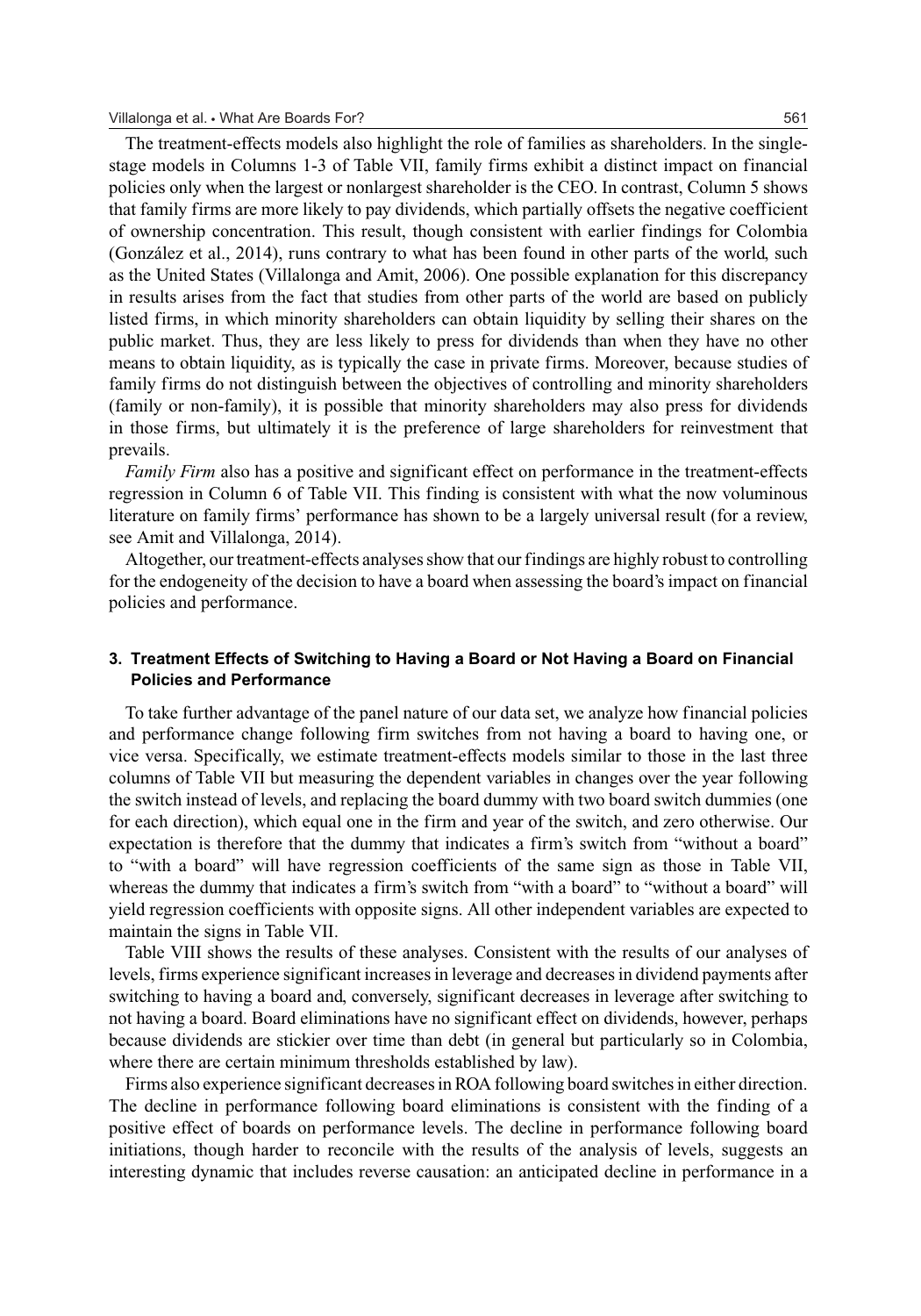## **Table VIII. Treatment Effects of Switching to Having a Board or Not Switching to Having a Board on Financial Policies and Performance**

This table reports selected second-stage coefficients from treatment effects regression models. The first stage follows the specification in Column 1 of Table VI (for the switches to having a board—first three columns) or Column 3 (for the switches to not having a board—last three columns). All regressions include a constant as well as the following control variables: logs of firm size and age, volatility of operating profits, growth, leverage, return on assets (ROA), need for external funding, and industry dummies for each of the industries listed on Panel A of Table I. Variables are defined in Table II. Robust standard errors are in parentheses, and *p*-values are in brackets.

|                            |            | <b>Switch to Having a Board</b> |            |            | <b>Switch to Not Having a</b><br><b>Board</b> |            |
|----------------------------|------------|---------------------------------|------------|------------|-----------------------------------------------|------------|
| <b>Variable</b>            | Leverage   | <b>Dividend</b><br>Dummy        | <b>ROA</b> | Leverage   | <b>Dividend</b><br>Dummy                      | <b>ROA</b> |
| <b>Board Switch Dummy</b>  | $0.17***$  | $-0.15**$                       | $-0.31***$ | $-0.04***$ | 0.01                                          | $-0.12***$ |
|                            | (0.04)     | (0.07)                          | (0.04)     | (0.02)     | (0.00)                                        | (0.02)     |
| Herfindahl Ownership       | $0.02*$    | $-0.07***$                      | 0.02       | $0.02**$   | $-0.09***$                                    | $-0.00$    |
| <b>Concentration Index</b> | (0.01)     | (0.02)                          | (0.01)     | (0.01)     | (0.02)                                        | (0.02)     |
| Largest Shareholder CEO    | $0.02***$  | $0.06***$                       | $-0.02$    | $0.05***$  | $0.04***$                                     | $-0.04***$ |
| Duality                    | (0.01)     | (0.02)                          | (0.01)     | (0.01)     | (0.02)                                        | (0.01)     |
| Non-Largest Shareholder    | 0.01       | $0.03*$                         | $-0.02$    | $0.04***$  | $0.05***$                                     | $-0.03***$ |
| <b>CEO</b> Duality         | (0.01)     | (0.02)                          | (0.01)     | (0.01)     | (0.01)                                        | (0.01)     |
| <b>Family Firm</b>         | $-0.01$    | $0.06***$                       | $0.02*$    | 0.01       | $0.03***$                                     | 0.00       |
|                            | (0.01)     | (0.02)                          | (0.01)     | (0.01)     | (0.02)                                        | (0.01)     |
| Largest Shareholder CEO    | 0.01       | $-0.03$                         | $-0.02$    | $-0.04***$ | $-0.02$                                       | 0.02       |
| Duality * Family Firm      | (0.01)     | (0.02)                          | (0.01)     | (0.01)     | (0.02)                                        | (0.02)     |
| Non-Largest Shareholder    | $-0.01$    | $-0.02$                         | $-0.01$    | $-0.03***$ | $-0.02$                                       | $-0.01$    |
| CEO Duality * Family Firm  | (0.01)     | (0.03)                          | (0.02)     | (0.01)     | (0.02)                                        | (0.02)     |
| <b>AGM</b> Index           | $-0.11***$ | $0.80***$                       | $0.10***$  | $-0.11***$ | $0.96***$                                     | $0.12***$  |
|                            | (0.02)     | (0.03)                          | (0.02)     | (0.02)     | (0.03)                                        | (0.03)     |
| Transparency Index         | $0.04***$  | $0.28***$                       | $0.16***$  | $0.05***$  | $0.25***$                                     | $0.18***$  |
|                            | (0.01)     | (0.02)                          | (0.02)     | (0.01)     | (0.03)                                        | (0.02)     |
| <b>TMT</b> Recruitment &   | $0.03***$  | $-0.05***$                      | 0.01       | $0.03***$  | $-0.08***$                                    | 0.02       |
| <b>Compensation Index</b>  | (0.01)     | (0.01)                          | (0.01)     | (0.01)     | (0.01)                                        | (0.01)     |
| Foreigners' Equity Stake   | $-0.05***$ | $-0.08***$                      | $0.05***$  | $-0.03**$  | $-0.07***$                                    | $0.07***$  |
|                            | (0.01)     | (0.02)                          | (0.02)     | (0.01)     | (0.02)                                        | (0.02)     |
| Wald test                  | 3,382      | 2,543                           | 943        | 4,183      | 3,291                                         | 1,860      |
| Lambda                     | $-0.07***$ | 0.03                            | $0.14***$  | $0.02***$  | $0.04***$                                     | $0.06***$  |
|                            | (0.02)     | (0.03)                          | (0.02)     | (0.01)     | (0.02)                                        | (0.01)     |
| Observations               | 10,918     | 10,918                          | 10,918     | 11,170     | 11,170                                        | 11,170     |

∗∗∗Significant at the 0.01 level.

∗∗Significant at the 0.05 level.

<sup>∗</sup>Significant at the 0.10 level.

given year may lead companies that do not have a board to establish one as a form of strategic intervention. Once the board is established, it helps firms overcome their difficulties, which leads to the more general result across the entire panel data set of a positive impact of boards on financial performance.

Besides the effects of board switches just reported, all independent variables in Table VIII maintain the signs and, for the most part, the statistical significance they had in Table VII. This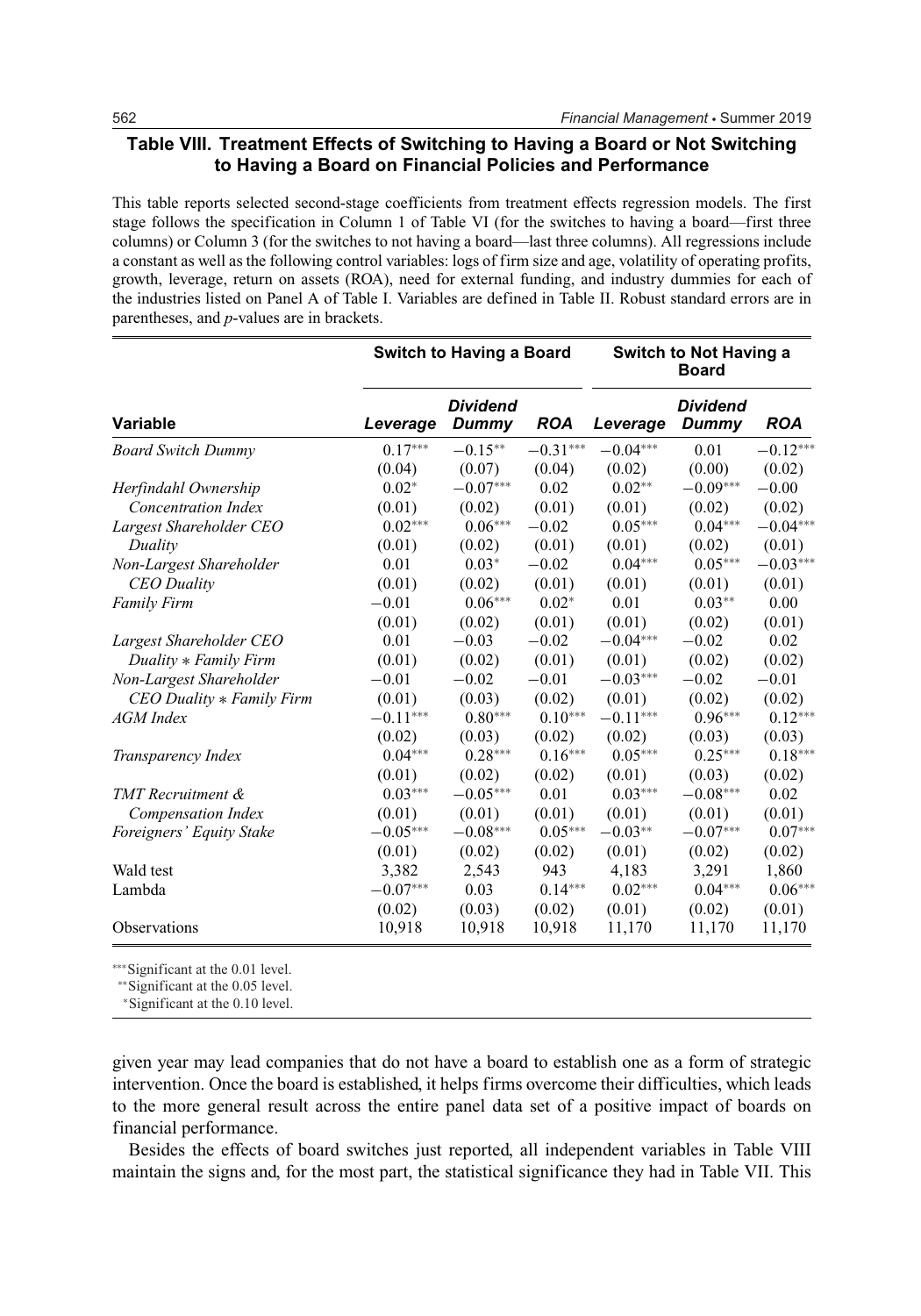shows that our results are robust not only to endogeneity concerns but also to whether the effects are measured in levels or in changes.

Overall, boards seem to support large shareholders' decisions regarding both debt and dividends. The implication is that when controlling and minority shareholders have divergent interests, boards act on behalf of the controlling shareholders. This is perhaps not surprising, given that it is these shareholders who effectively delegate to the board some of the governance and management functions that are associated with control rights, who are likely to have a greater say in the appointment of directors to the board, and therefore, whom directors are more likely to truly represent.

#### **C. Board's Roles and Effective Functioning**

To investigate the strategic and monitoring roles played by the board in companies that choose to have one, as well as the board's effective functioning, we use Heckman's two-step approach again to estimate sample selection models. Table IX presents the results of the second-stage regressions for these specifications. Like the treatment-effects models of Table VII, these selection models use *Board Dummy* as the selection indicator, the first-stage regression follows the specification in Column 9 of Table IV, and we apply the exclusion restriction to *Corporation Dummy*. Columns 1 and 2 of Table IX use *Total Leverage*, Columns 3 and 4 use *Dividend Dummy*, and Columns 5 and 6 use *ROA* as the dependent variables for the second-stage regressions. Odd columns use *Board Role Index* as the explanatory variable, and even columns use two subindexes: *Board Supervision Subindex* and *Board Strategic Involvement Subindex*.

The results of these estimations show that the board's dual roles in monitoring and advising managers, and its effective functioning, have significant effects on leverage, the probability of dividend payments, and firm performance.

*Board Role Index* has a positive and significant effect on total leverage (Column 1 of Table IX). The breakdown of *Board Role Index* into its subcomponents, *Board Supervision Subindex* and *Board Strategic Involvement Subindex* (Column 2), shows that this effect is entirely attributable to the board's involvement in formulating the firm's strategy and supervising its implementation. *Board Strategic Involvement Subindex* exhibits a positive and significant coefficient on leverage, whereas *Board Supervision Subindex* has no significant effect. This result is consistent with the idea that boards favor a higher level of debt to fund strategic investments and growth opportunities.

The same reasoning applies to the negative and significant effects that *Board Role Index* and *Board Strategic Involvement Subindex* have on the probability of dividend payments (Columns 3 and 4 of Table IX). In the case of dividends, these effects are further reinforced by the negative and significant effects of *Board Supervision Subindex*, *Board Independence Index,* and *Board Functioning Index*. Boards seem to have a preference to use retained earnings to finance growth, and the better they work, the more effective they are in implementing this preference. These results are consistent with the idea that boards support controlling shareholders' decisions regarding leverage and dividend payout policies, and cast doubt on the real independence of the boards in our sample. In private, closely held firms, controlling shareholders have enough power to determine board composition and to appoint "gray" directors as independent when they are not completely so.

Both *Board Role Index* and *Board Functioning Index* are also negatively and significantly related to firm performance (Column 5 of Table IX). The breakdown of *Board Role Index* into its subcomponents (Column 6) shows that the negative sign on this variable is again attributable to both of its subindexes: *Board Supervision Subindex* and *Board Strategic Involvement Subindex*.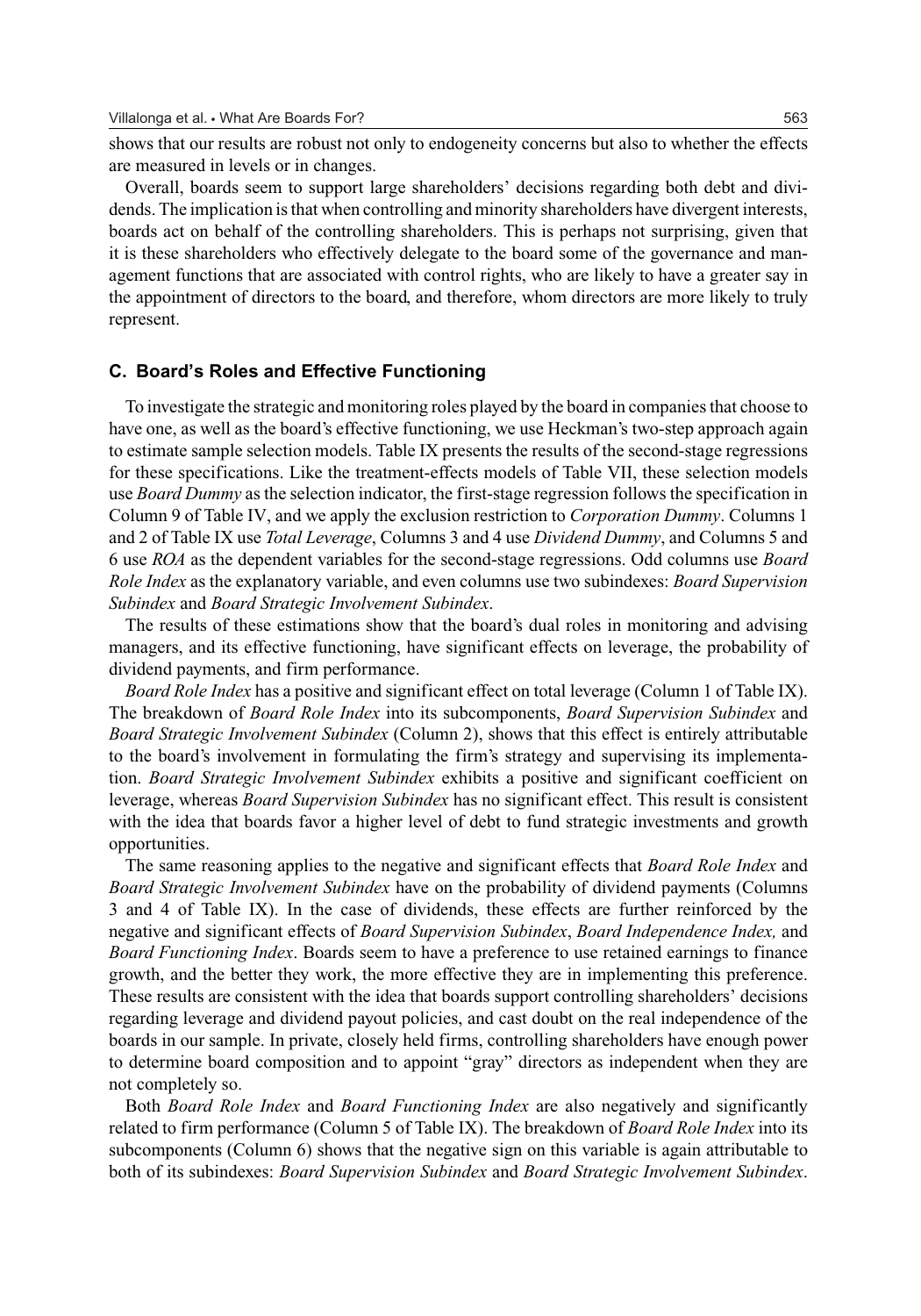## **Table IX. Effects of Board's Roles and Effective Functioning on Financial Policies and Performance**

This table reports selected regression coefficients from the second stage of sample selection models, where the first-stage probit model follows the specification in Column 6 of Table III. All regressions include a constant as well as the following control variables: logs of firm size and age, volatility of operating profits, growth, leverage, return on assets (ROA), need for external funding, and industry dummies for each of the industries listed on Panel A of Table I. Variables are defined in Table II. The number of observations in all regressions is 35,681, of which 14,589 are censored and 21,092 are uncensored. Robust standard errors are in parentheses.

| Variable                              |                   | Leverage                 |                          | <b>Dividend Dummy</b> |                          | <b>ROA</b> |
|---------------------------------------|-------------------|--------------------------|--------------------------|-----------------------|--------------------------|------------|
| Board Independence Index              | $-0.00$           | $-0.00$                  | $-0.12**$                | $-0.11**$             | $-0.00$                  | $-0.00$    |
|                                       | (0.01)            | (0.01)                   | (0.05)                   | (0.05)                | (0.01)                   | (0.01)     |
| <b>Board Role Index</b>               | $0.02***$         | $\overline{\phantom{0}}$ | $-0.69***$               | $\overline{a}$        | $-0.05***$               |            |
|                                       | (0.01)            |                          | (0.04)                   |                       | (0.01)                   |            |
| <b>Board Supervision Subindex</b>     | $\qquad \qquad -$ | $-0.01$                  | $\overline{\phantom{0}}$ | $-0.25***$            | $\overline{\phantom{0}}$ | $-0.02**$  |
|                                       |                   | (0.01)                   | $\qquad \qquad -$        | (0.04)                |                          | (0.01)     |
| <b>Board Strategic Involvement</b>    |                   | $0.02***$                | $\overline{a}$           | $-0.43***$            | $\overline{a}$           | $-0.04***$ |
| Subindex                              |                   | (0.01)                   | $\overline{\phantom{0}}$ | (0.04)                | $\overline{\phantom{0}}$ | (0.01)     |
| <b>Board Functioning Index</b>        | 0.02              | 0.01                     | $-0.72***$               | $-0.72***$            | $-0.02**$                | $-0.02**$  |
|                                       | (0.01)            | (0.01)                   | (0.07)                   | (0.07)                | (0.01)                   | (0.01)     |
| Herfindahl Ownership                  | $0.03***$         | $0.03***$                | $-0.33***$               | $-0.33***$            | 0.00                     | 0.00       |
| <b>Concentration Index</b>            | (0.01)            | (0.01)                   | (0.04)                   | (0.04)                | (0.01)                   | (0.01)     |
| Largest Shareholder CEO Duality       | $0.06***$         | $0.06***$                | $0.09**$                 | $0.09**$              | $-0.01$                  | $-0.01$    |
|                                       | (0.01)            | (0.01)                   | (0.04)                   | (0.04)                | (0.01)                   | (0.01)     |
| Largest Shareholder Director          | $0.02**$          | $0.02**$                 | $-0.05$                  | $-0.05$               | 0.02                     | 0.02       |
| Duality                               | (0.01)            | (0.01)                   | (0.06)                   | (0.06)                | (0.01)                   | (0.01)     |
| Nonlargest Shareholder CEO            | $0.03***$         | $0.03***$                | $0.14***$                | $0.14***$             | $-0.00$                  | $-0.00$    |
| Duality                               | (0.01)            | (0.01)                   | (0.03)                   | (0.03)                | (0.01)                   | (0.01)     |
| Nonlargest Shareholder Director       | 0.01              | 0.01                     | $-0.10**$                | $-0.10**$             | $-0.01$                  | $-0.01$    |
| Duality                               | (0.01)            | (0.01)                   | (0.05)                   | (0.05)                | (0.01)                   | (0.01)     |
| <b>Family Firm</b>                    | $0.02***$         | $0.02***$                | $0.07**$                 | $0.07**$              | 0.01                     | 0.01       |
|                                       | (0.01)            | (0.01)                   | (0.04)                   | (0.04)                | (0.01)                   | (0.01)     |
| Largest Shareholder CEO Duality       | $-0.04***$        | $-0.04***$               | $-0.05$                  | $-0.05$               | 0.00                     | 0.00       |
| * Family Firm                         | (0.01)            | (0.01)                   | (0.05)                   | (0.05)                | (0.01)                   | (0.01)     |
| Nonlargest Shareholder CEO            | $-0.03***$        | $-0.03***$               | $-0.12**$                | $-0.12**$             | $-0.02**$                | $-0.02**$  |
| Duality * Family Firm                 | (0.01)            | (0.01)                   | (0.05)                   | (0.05)                | (0.01)                   | (0.01)     |
| <b>AGM</b> Index                      | $-0.11***$        | $-0.11***$               | $3.26***$                | $3.26***$             | $0.12***$                | $0.12***$  |
|                                       | (0.01)            | (0.01)                   | (0.08)                   | (0.08)                | (0.01)                   | (0.01)     |
| Transparency Index                    | $0.06***$         | $0.06***$                | $0.68***$                | $0.68***$             | $0.07***$                | $0.07***$  |
|                                       | (0.01)            | (0.01)                   | (0.06)                   | (0.06)                | (0.01)                   | (0.01)     |
| <b>TMT</b> Recruitment & Compensation | $0.03***$         | $0.03***$                | 0.02                     | 0.02                  | $0.02***$                | $0.02***$  |
| <i>Index</i>                          | (0.01)            | (0.01)                   | (0.03)                   | (0.03)                | (0.01)                   | (0.01)     |
| Foreigners' Equity Stake              | $-0.02**$         | $-0.02**$                | $-0.14***$               | $-0.14***$            | $0.02*$                  | $0.02*$    |
|                                       | (0.01)            | (0.01)                   | (0.05)                   | (0.05)                | (0.01)                   | (0.01)     |
| Wald test                             | $6,677***$        | $6,688***$               | 4,604***                 | $4,618***$            | 11,042***                | 11,044***  |

∗∗∗Significant at the 0.01 level.

∗∗Significant at the 0.05 level.

∗Significant at the 0.10 level.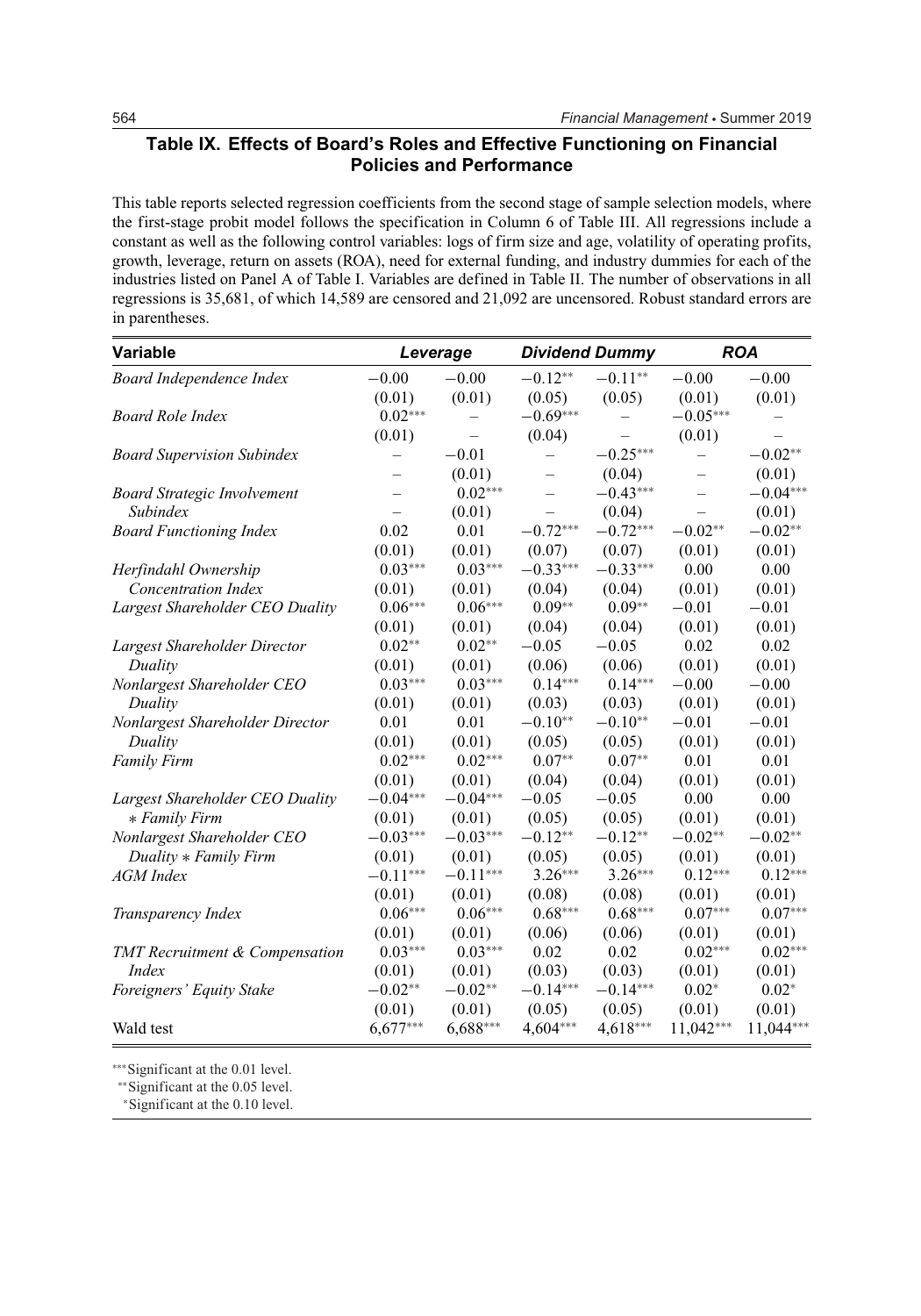These findings suggest a likely reverse causation from firm performance to boards' role and functioning that is consistent with the negative effect of board initiations reported earlier: boards may have to play a more active and strategic role when companies underperform.

The rest of the variables exhibit coefficients that are largely consistent with the results discussed in Table VII, although the significance levels vary (typically in the direction of higher significance in Table IX). We perform additional robustness checks to check our results, which are not reported here but are available from the authors upon request. First, we run our regressions without considering the investment vehicles used by the largest shareholders to hold their equity interests in operating companies. Second, we rerun our regressions without including firms whose boards have less than six members. In all of these robustness checks, our results remain practically unchanged.

# **IV. Conclusion**

In this article, we use a large sample of closely held firms to investigate the role of the board and the drivers of the decision to have one. We examine the role played by the board in the balance of power between controlling and minority shareholders by examining the impact that each of these three groups has on performance, leverage, and payout policy.

We find that the number and identity of shareholders are more important determinants of firms' propensity to have a board of directors than the size of their equity stakes. As can be expected, the larger the number of shareholders, the greater the probability of their having a board of directors to represent them. Being a family firm also increases the probability of having a board, especially when the firm is in its second and later generation.

These findings suggest that the larger the number of shareholders, the greater the collective action problem and/or potential for conflicts, and thus the greater the perceived need for a board of directors as a way to mitigate these problems. This perception seems particularly pronounced among family shareholders, perhaps driven by their concern for maintaining unity and harmony in the family. Indeed, after controlling for the endogeneity of the decision to establish a board, we find that all shareholders benefit from having a board in the form of higher profitability.

Yet we also find that when the preferences of controlling and minority shareholders diverge, boards align with controlling shareholders, as can be expected because it is this group who effectively delegates to the board some of the valuable decision rights that come with their controlling position. Specifically, boards and controlling shareholders favor greater leverage and lower dividends, which help these shareholders preserve their controlling equity stake, whereas minority shareholders favor lower leverage and higher dividends, which provide them with a safer return on their investment.

Altogether, our results suggest that boards play a different role in closely held and controlled firms from what the voluminous literature about boards has shown for widely held corporations. In closely held firms, where the dominant agency problem is between controlling and minority shareholders, and not between owners and managers, boards appear to side with controlling shareholders, who effectively delegate their functions in the board and management. As a result, boards sharpen both edges of the double-edged sword that large shareholders represent for minority shareholders in the same firm: although they help controlling shareholders monitor managers for the collective benefit of all shareholders, they also facilitate the appropriation of private benefits of control by large shareholders. This finding has important managerial and policy implications regarding closely held and controlled firms, which constitute a growing majority of firms around the world.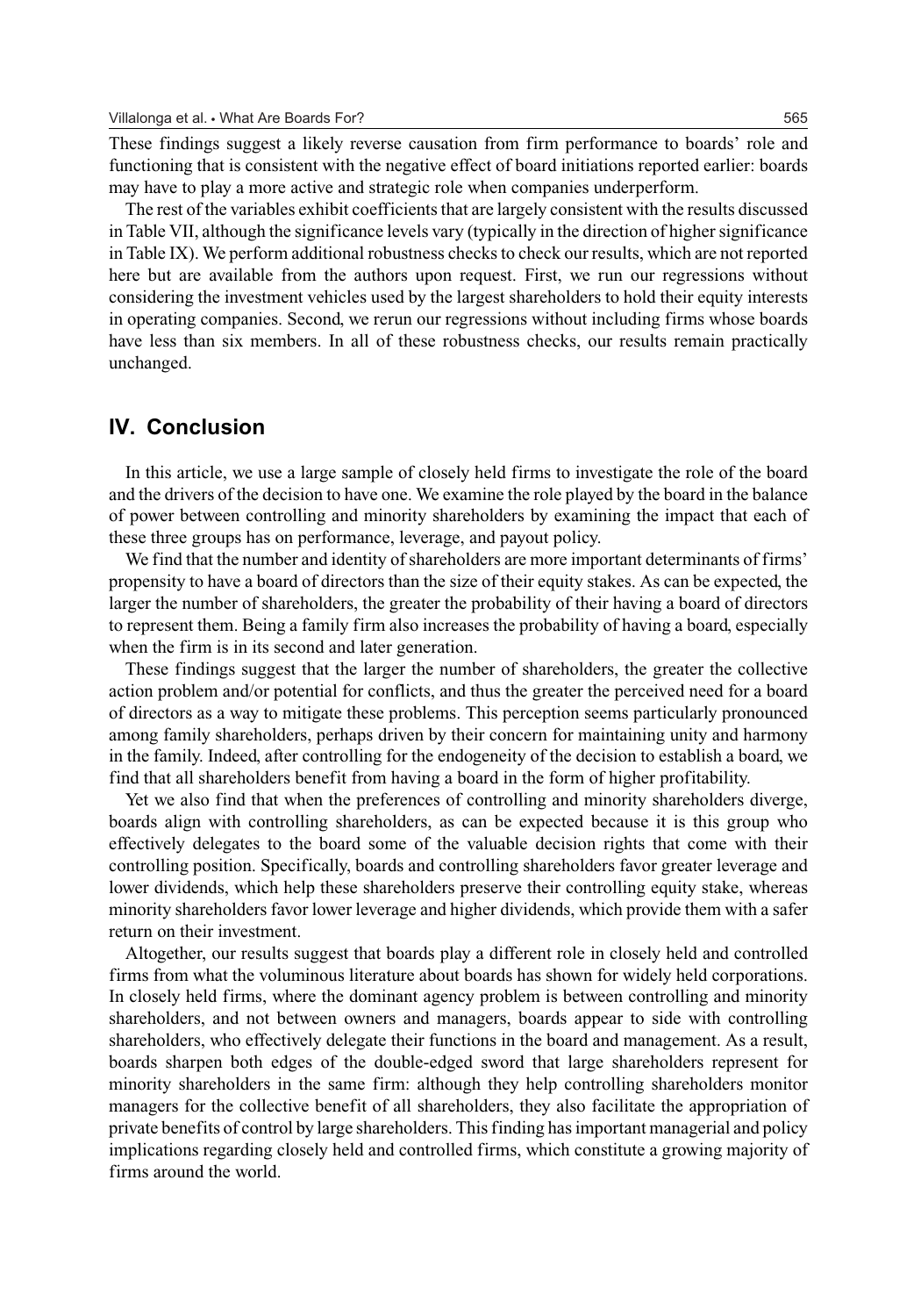# **Appendix: Corporate Governance in Colombia**

Colombia presents similar characteristics in terms of corporate governance to other emerging markets and even to some developed economies, including the United States. La Porta et al. (1998) find high levels of ownership concentration for Colombian firms (combined ownership of 63% by the three largest shareholders), similar to other developed economies such as Belgium, Italy, Portugal, and Greece, and also to emerging markets like Brazil, Egypt, Indonesia, and Mexico. According to La Porta et al. (1997), Colombia achieves only one of five possible points in its anti-director rights index alongside with Greece, Germany, and Uruguay. The score for the rule of law in the same study for Colombia is only 2.08, similar to Peru, and the Philippines. In the same way, Colombia gets 0 of 4 possible points in its creditor rights index, similar to France, Peru, United States, UK, and Canada. External capitalization to the country gross nation product (GNP) in La Porta et al. (1997) is only 0.14 for Colombia, comparable to Argentina, Belgium, Italy, Portugal, Spain, Turkey, and Germany.

In a more recent study, Chong and López de Silanes (2007) argue that capital markets in Latin America are not a real source of funding, among other reasons due to the poor protection they afford investors. Their statement finds support in 2012 World Bank data, which show that local listed firms are only 1,208 in all Latin America: 353 in Brazil, 225 in Chile, 213 in Peru, 131 in Mexico, 101 in Argentina, and 76 in Colombia. These numbers imply a low level of listed firms per capita (million): 2.08 across all of Latin America, or 2.46 for Argentina, 1.78 for Brazil, 1.59 for Colombia, and 1.08 for Mexico, for instance.

With fewer than 100 firms listed, the vast majority of Colombia's 1.6 million firms are closely held, unlisted firms. The importance of closely held firms relative to public corporations is not unique to Colombia and other emerging economies, however, but also characteristic of many developed economies including—and increasingly so—the United States'. The World Bank's 2017 *Doing Business* survey highlights the existence of 5.9 million firms in US, of which only about 4,300 were listed—down from over 8,000 in 1996 (Doidge et al., 2017; Grullón et al., 2017), Doidge et al. (2017) rank Colombia fourth, and the United States seventh, out of 54 countries in the decrease in the number of domestic, publicly listed firms between 1996 and 2012. Doidge et al. (2017) also show that the decrease results from a combination of factors consistent with the decrease of the net benefits of being publicly listed in the United States: a decline in IPOs as first documented by Gao, Ritter, and Zhu (2013), and an increase in delistings that is largely attributable to acquisition of public companies (Grullón et al., 2017). These trends and figures highlight the relevance of analyzing corporate governance mechanisms and practices in closely held firms.

With a gross domestic product (GDP) of \$688.8 billion, Colombia is the fourth largest economy in Latin America (after Brazil, Mexico, and Argentina), and the thirty-second in the world. By way of comparison, the United States ranks third, with a GDP of \$18.57 trillion. The United States also has the third largest population in the world, with approximately 327 million inhabitants; Colombia ranks twenty-ninth with approximately 48 million. As a result, Colombia's GDP per capita (US\$14.1) is approximately a quarter of the United States'. According to the World Bank's 2017 *Doing Business* survey, Colombia has the second best business environment in Latin America, after Mexico.

In recent years, Colombia has implemented significant changes in corporate governance. Corporate regulations have been partially reformed, and corporate governance country codes were created in 2007 for listed firms and in 2009 for closely held firms. The corporate governance code for listed firms was updated in 2014 to include more demanding recommendations. Colombia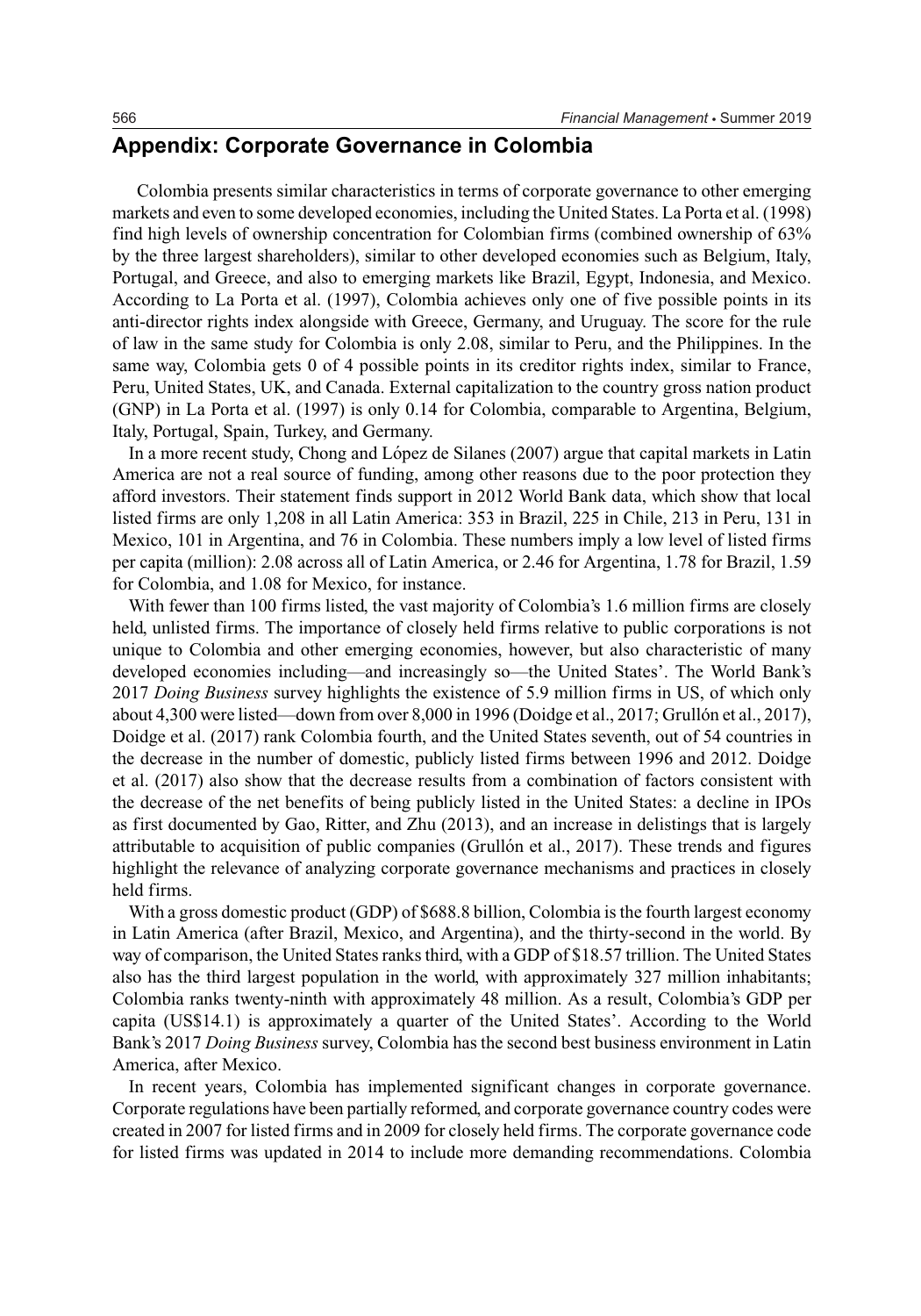# **Table A1. Survey Questions Used to Construct the Variables**

### **Annual General Meeting (AGM) Index**

*For the partners' or shareholders' Annual General Meeting during year 20XX, did the company implement the following measures?*

- 1. A document different from the Bylaws, containing the operating rules of the partners' or shareholders' Annual General Meeting.
- 2. Calling the meeting with the advance notice stipulated by the Bylaws and the law.
- 3. Using other means for the dissemination of the Meeting Call different from those stipulated by the Bylaws and the Law (email, website, etc.).
- 4. The topics to be discussed at the meeting are itemized in the agenda of the Meeting Call.
- 5. Including in the Meeting Call the place, time, and manner in which partners and shareholders may exercise their right of inspection.
- 6. Appointment of a person delegated by management to ensure the effectiveness of the right of inspection.
- 7. Implementing mechanisms for the (annual, biannual) updating of the data about the partners or shareholders

#### *At the partners' or shareholders' meetings during the year:*

- 8. Is it true that the partners or shareholders are not represented by managers and employees of the company?
- 9. Are the year-end financial statements approved by partners who don't work in the company as managers or employees?
- 10. Are there documented procedures for the submission and verification of credentials for the relevant powers?
- 11. Was the projected distribution of profits presented?
- 12. Was the proposed distribution of profits approved by a vote equal to or greater than 78% of the shares or units represented at the meeting?

## *Regarding the minutes of the meetings held by partners or shareholders during the year, has the company established the following measures?*

- 13. Doe the minutes need to be signed by the Chairman and the Company Secretary?
- 14. Once approved, are meeting minutes recorded in the appropriate book within two months of the meeting's celebration?
- 15. Does the policy for directors' compensation need to be approved by the Annual Shareholder or Partner Meeting?

## **Transparency Index**

- 1. Have management reports been discussed at the latest regular meetings?
- 2. Do management reports explicitly mention any related party transactions taken place between the company and its shareholders or managers?
- 3. Do management reports include all information about the overall executive compensation policy, including salaries and other forms of compensation earned during the year, whatever their cause, in cash or in kind?

*Has the company established any of the following measures with respect to its partners or shareholders?*

- 4. Documented procedures for responding to requests, questions, suggestions, or comments made by the partners or shareholders.
- 5. Mechanisms to publicize clearly, accurately, and thoroughly the rights and obligations inherent to the condition of partner or shareholder.
- 6. Des the company have a website?
- 7. Are the company's mission and vision statements published on its website?
- 8. Are the company bylaws published on its website?
- 9. Is the company's Good Corporate Governance Code published on its website?
- 10. Is the company's Annual Corporate Governance Report published on its website?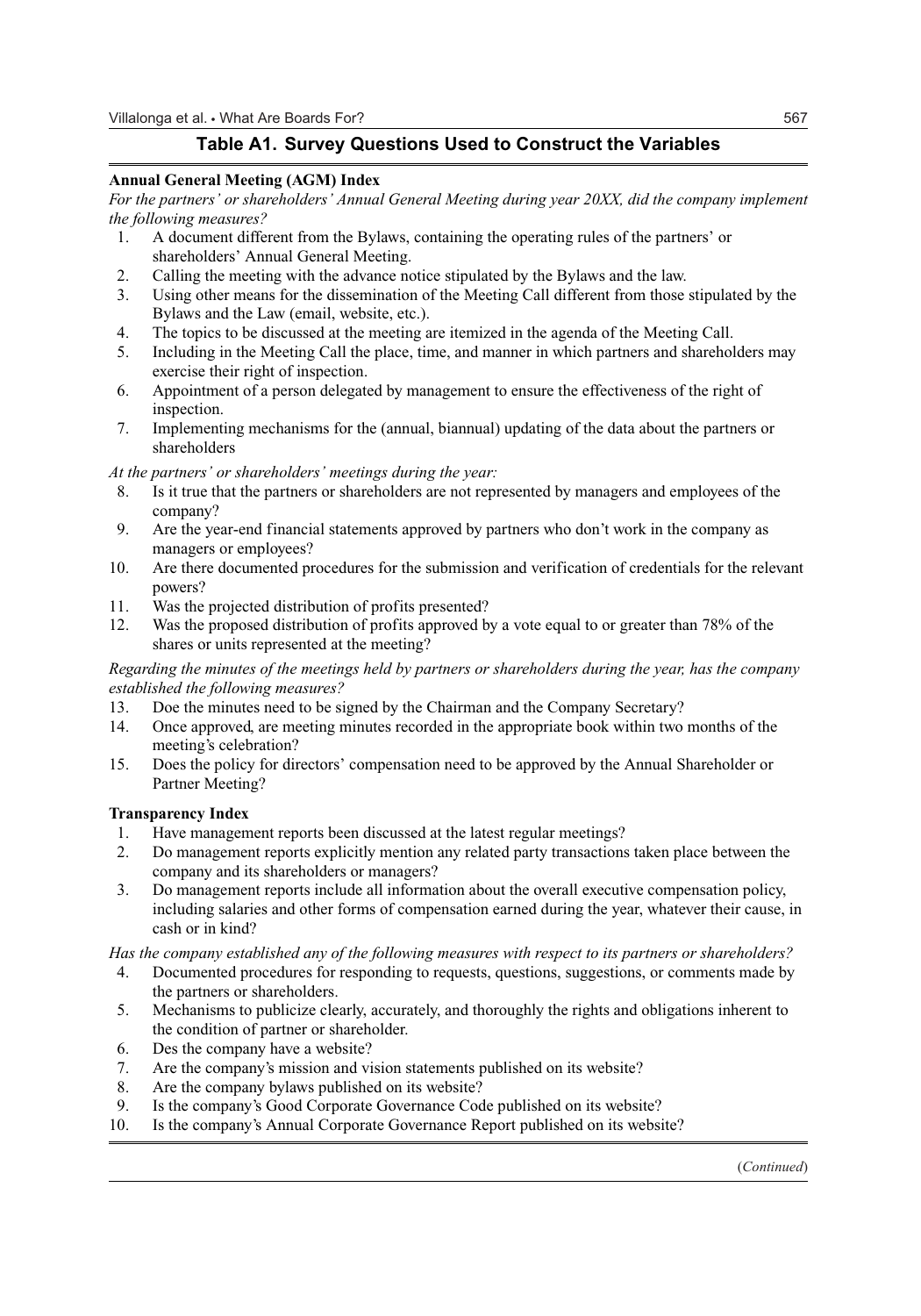# **Table A1. Survey Questions Used to Construct the Variables (***Continued***)**

- 11. Is there a space on the website, where partners or shareholders can consult financial information containing at least the management report, the balance sheet, and the income statement for the company's last fiscal year?
- 12. Is the tax auditor's opinion about the company's financial statements disclosed to partners or shareholders more than fifteen days in advance of the meeting at which they have to approve those statements?
- 13. Does the company have as a procedure the rotation of its tax auditors at least every five years? (When tax auditors are firms, does the company request that individuals rotate every five years?)
- 14. When a new tax auditor is to be appointed, is there a minimum of two proposals of firms or individuals presented to partners or shareholders at their annual meeting so that they can assess the choice of the tax auditor?

# **Top Management Team (TMT) Recruitment & Compensation index**

- 1. Does the company use well-documented and objective selection processes to hire its key executives?
- 2. Does the company, through an induction process, provide its newly appointed legal representatives and key executives with the information they need to adequately perform their role and the responsibilities derived from it?
- 3. Is there a compensation policy for legal representatives and key executives?
- 4. Does the compensation policy for legal representatives and key executives need to be approved by the AGM, partners' meeting, or board of directors?
- 5. Is it true that there aren't any forms of compensation, assumption of expenses, or in-kind benefits other than those approved by the compensation policy?

# **Board Independence Index**

*For the appointment of directors to the board:*

- 1. Are a person's experience, qualifications, and professional prestige taken into account?<br>2. Are employees or directors of companies with the same or a similar business purpose as
- 2. Are employees or directors of companies with the same or a similar business purpose as the company's excluded from consideration?
- 3. Is it true that the majority required for the board of directors to make decisions (primary or alternate directors) is not represented by people linked together by marriage or by blood up to the third degree of consanguinity (parents, children, grandparents, siblings, grandchildren, great-grandparents, uncles/aunts, nephews/nieces, great-grandchildren), second degree of affinity (parents-in-law, sons/daughters-in-law, siblings-in-law), or first degree of civil relatedness (adoptive parents, adopted children)?
- 4. Regarding conflicts of interests: Do directors report any direct or indirect relationships they may have with any interest group from which a conflict of interest situation may arise or which may influence the direction of their opinion or vote?

## **Board Role Index**

*Does the board of directors, for the exercise of its functions:*

# *Board Supervision Subindex*

- 1. Have an operating rulebook?
- 2. Verify that accounting procedures conform to the legal principles and that the accounts reflect the actual economic situation of the company?

# *Board Strategic Involvement Subindex*

- 3. Approve a short- and medium-term strategic plan that includes specific activities and planned implementation dates?
- 4. Adopt corrective measures designed to guide management towards meeting the strategic objectives of the company?
- 5. Submit to the partners' or shareholders' meeting a report describing the degree of compliance with the strategic objectives of the company?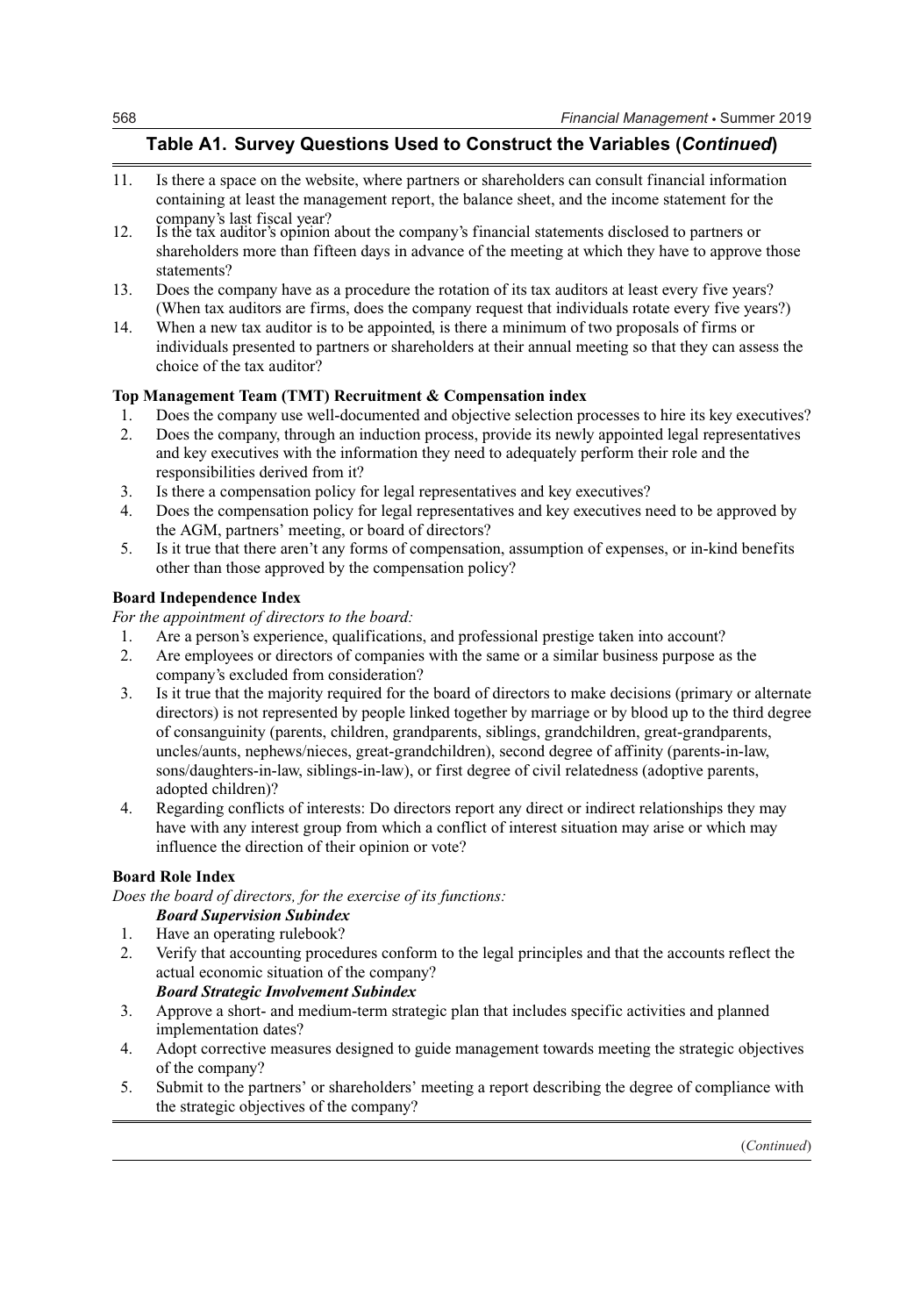## **Table A1. Survey Questions Used to Construct the Variables (***Continued***)**

#### **Board Functioning Index**

#### *For board of directors' meetings*:

- 1. Is the information related to directors' responsibilities, duties, and attributions derived from their office made available to its newly appointed members?
- 2. Is there a documented procedure whereby its members receive the information necessary for making decisions, at least two (2) days in advance, and according to the meeting agenda?
- 3. Are there mechanisms that allow alternate members to stay adequately informed of the issues under consideration by the Board, so that when replacing the primary members they have the knowledge necessary to perform their duty?

#### *During the past year:*

- 4. Has an evaluation of the board as a whole been conducted?
- 5. Has an individual assessment of each board member been conducted?
- 6. Has the evaluation of the board been performed by an independent professional or through a Nominating and Compensation Committee?
- 7. Is it true that none of the primary members of the Board have been absent from more than three consecutive meetings?
- 8. Did the board of directors become aware of a measurement of the performance of the company's legal representatives and executives down to the second level

#### *Other questions:*

- 9. Does the board have an Audit Committee?
- 10. Does the board have a Nominating and Compensation Committee?
- 11. Does the board have a Corporate Governance Committee?
- 12. Has the company established documented procedures for the disclosure and management of conflicts of interest?

scored three of five possible points in the revised anti-director rights index of Djankov et al. (2008), and by our own estimations, the score would now be equal to four if the current regulatory framework were taken into account. Djankov et al. (2006) also note that Colombia is among the lower-middle-income countries that do quite well on debt enforcement. The main weakness for Colombia remains in public enforcement (Djankov et al., 2008).

Although government securities continue to dominate the local capital market, stocks have increased their share of total volume traded. According to the Colombian Stock Exchange, in 2002 government securities represented 84% of the total volume traded, corporate bonds 15%, and stocks 1%. By 2014 these percentages had changed to 86%, 6%, and 8%, respectively. External capitalization relative to the country's GDP was 71% in the World Bank's latest statistics (2012). However, only about 30 of the 76 firms listed in Colombia have highly traded shares.

In Colombia shareholders enjoy substantial power, and even more in closely held, unlisted firms. By law, as in Continental Europe, shareholder meetings approve dividends, and shareholders can appoint and remove directors at any time. Moreover, only corporations (*sociedades anónimas*), which represent less than the 40% of all firms in Colombia, are legally required to establish a board of directors. Hence, the majority of closely held, unlisted firms voluntarily constitute boards when they consider this corporate governance body valuable. Furthermore, only corporations must have an independent external financial audit. Legal requirements regarding the level of disclosure and other corporate governance practices, and the intensity of the supervision exerted by governmental surveillance bodies, are lower for closely held, unlisted firms than for publicly listed corporations.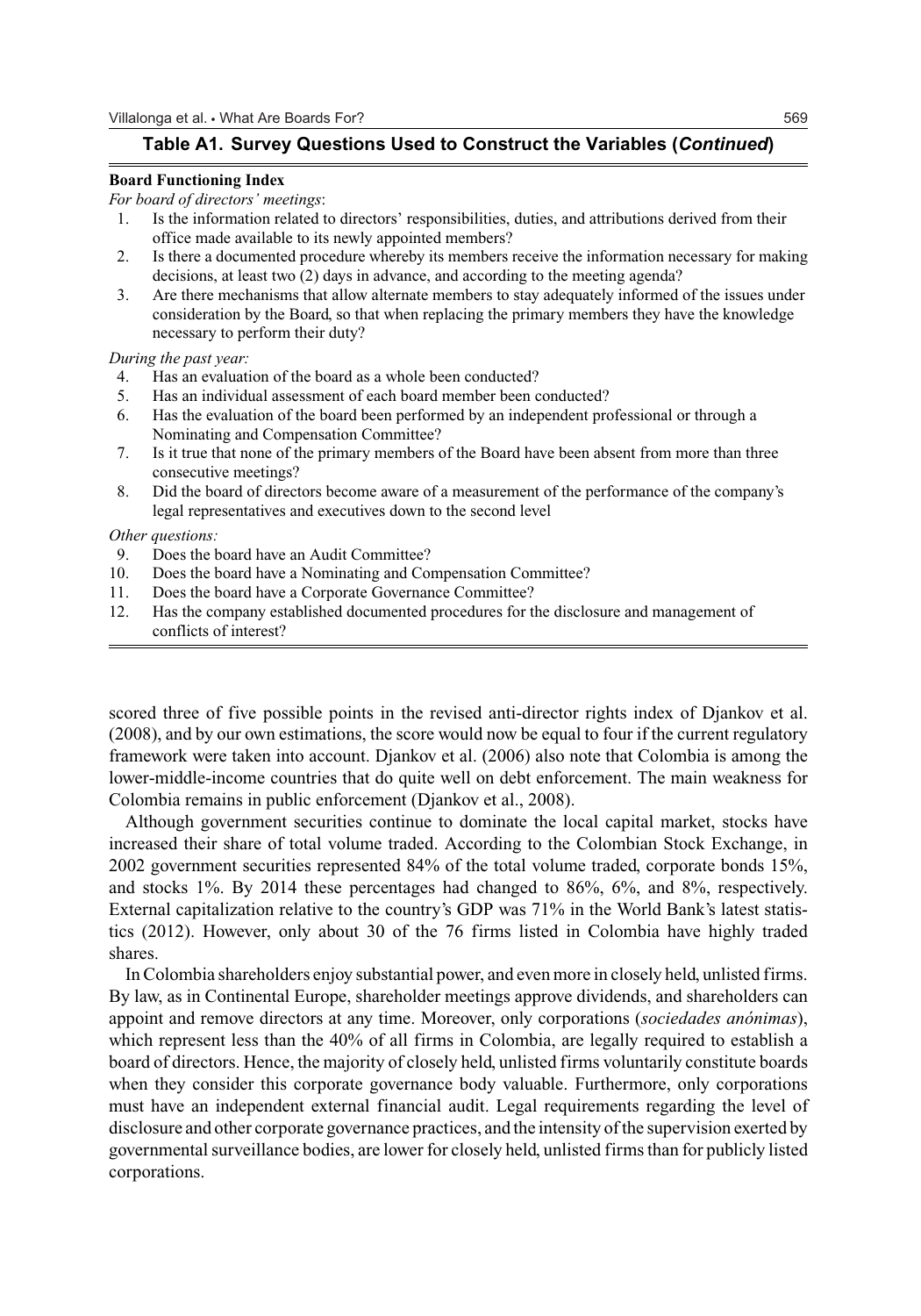| $1,140$<br>$71$<br>$160$<br>$4$<br>5877<br>Switches in<br><b>Total</b><br><b>Dan</b><br>(612)<br>$\frac{8}{165}$<br>(108)<br>$\begin{array}{c}\n\stackrel{\frown}{\sim} \\ \stackrel{\frown}{\sim} \\ \stackrel{\frown}{\sim} \\ \stackrel{\frown}{\sim} \\ \stackrel{\frown}{\sim} \\ \stackrel{\frown}{\sim} \\ \stackrel{\frown}{\sim} \\ \stackrel{\frown}{\sim} \\ \stackrel{\frown}{\sim} \\ \stackrel{\frown}{\sim} \\ \stackrel{\frown}{\sim} \\ \stackrel{\frown}{\sim} \\ \stackrel{\frown}{\sim} \\ \stackrel{\frown}{\sim} \\ \stackrel{\frown}{\sim} \\ \stackrel{\frown}{\sim} \\ \stackrel{\frown}{\sim} \\ \stackrel{\frown}{\sim} \\ \stackrel{\frown}{\sim} \\ \stackrel$<br>344<br>$\widehat{\mathbf{e}}$<br>$\widehat{\omega} \circ \widehat{\omega}$<br>$\circ$<br>SC<br>$\odot$<br>$\odot$<br>$\odot$<br>$\odot$<br>$\odot$ $\circ$ $\odot$ $\sim$<br>$\mathfrak{S} \circ$<br>$\odot$ -<br>$\widehat{\in}$<br>$\circ$<br>$\circ$<br>$\circ$<br>With Unlimited<br>Liability<br>SCA<br>680<br>(38)<br>$\circ$ $\circ$<br>$\odot$ $\sim$ $\odot$ $\approx$<br>$\widehat{\odot} \circ \widehat{\odot} \circ$<br>$\odot$<br>$\sim$<br>SCS<br>$\begin{array}{c}\n\stackrel{\rightarrow}{\sim} \\ \stackrel{\rightarrow}{\sim} \\ \stackrel{\rightarrow}{\sim} \\ \stackrel{\rightarrow}{\sim} \\ \stackrel{\rightarrow}{\sim} \\ \stackrel{\rightarrow}{\sim} \\ \stackrel{\rightarrow}{\sim} \\ \stackrel{\rightarrow}{\sim} \\ \stackrel{\rightarrow}{\sim} \\ \stackrel{\rightarrow}{\sim} \\ \stackrel{\rightarrow}{\sim} \\ \stackrel{\rightarrow}{\sim} \\ \stackrel{\rightarrow}{\sim} \\ \stackrel{\rightarrow}{\sim} \\ \stackrel{\rightarrow}{\sim} \\ \stackrel{\rightarrow}{\sim} \\ \stackrel{\rightarrow}{\sim} \\ \stackrel{\rightarrow}{\sim} \\ \stackrel{\rightarrow}{\sim} \\ \stackrel{\rightarrow}{\sim} \\ \stackrel{\rightarrow}{\sim} \\ \stack$<br>(83)<br>$\odot$ -<br>$\circ$ $\ominus$<br>60000<br>$\circledcirc$ 55<br>With Limited Liability<br>Ω<br>$\circ$ $\ominus$<br>$\odot \circ$<br>$\widehat{\odot}$ $\circ$ $\widehat{\odot}$ $\circ$<br>$\widehat{\circ}$<br>$\ominus$ $\sim$<br>$\widehat{\odot}$<br>$\mathcal{F}$<br><u>ර</u><br>$\circ$<br>$\circ$<br><b>SAS</b><br>$\frac{2}{7}$ , $\frac{2}{7}$ , $\frac{2}{7}$ , $\frac{2}{7}$ , $\frac{2}{7}$<br>(785)<br>(942)<br>$\frac{0}{603}$<br>162<br>232<br>149<br>$\circ \exists \star \epsilon \circ$<br>$\odot$<br>$\overline{8}$ o $\ominus$ - $\ominus$<br>983)<br>582<br>584<br>ದ<br>$\odot \sim \otimes$<br>$\circ \in$<br>$\widehat{\odot} \circ \widehat{\odot} \circ$<br>and Legally Required to<br>With Limited Liability<br>Have a Board: SA<br>69<br>177<br>$rac{177}{177}$<br>$\widehat{\odot}$ –<br>$\widehat{e}$<br>$\widehat{\odot}$ $\circ$<br>$\odot$<br>$\widehat{\odot}$ -<br>$\odot$ -<br>$\widehat{c}$<br>$\widehat{e}$<br>$\circ$<br>5<br>With limited liability and legally required to have a board:<br>Total switches in LFO (i.e., sum of off-diagonal cells)<br>of which:<br>Companies with limited liability, of which:<br>SAS (simplified joint stock company)<br>SCA (limited joint stock partnership)<br>SL (limited liability corporation)<br>Companies with unlimited liability,<br>Not legally required to have a board:<br>Legal Forms of Organization<br>SU (single-person company)<br>SCS (limited partnership)<br>SC (general partnership)<br>SA (corporation)<br>Total |  |  |  | Not Legally Required to Have a Board: |  |              |
|------------------------------------------------------------------------------------------------------------------------------------------------------------------------------------------------------------------------------------------------------------------------------------------------------------------------------------------------------------------------------------------------------------------------------------------------------------------------------------------------------------------------------------------------------------------------------------------------------------------------------------------------------------------------------------------------------------------------------------------------------------------------------------------------------------------------------------------------------------------------------------------------------------------------------------------------------------------------------------------------------------------------------------------------------------------------------------------------------------------------------------------------------------------------------------------------------------------------------------------------------------------------------------------------------------------------------------------------------------------------------------------------------------------------------------------------------------------------------------------------------------------------------------------------------------------------------------------------------------------------------------------------------------------------------------------------------------------------------------------------------------------------------------------------------------------------------------------------------------------------------------------------------------------------------------------------------------------------------------------------------------------------------------------------------------------------------------------------------------------------------------------------------------------------------------------------------------------------------------------------------------------------------------------------------------------------------------------------------------------------------------------------------------------------------------------------------------------------------------------------------------------------------------------------------------------------------------------------------------------------------------------------------------------------------------------------------------------------------------------------------------------------------------------------------------------------------------------------------------------------------------------------------------------------------------------------------------------------------------------------------------------------------------------------------------------------------------------------------------------------------------------------------------------------------------------------------------------------------------------------------------------------------------------------------------------------------------------------------------------------------------------------------------------------|--|--|--|---------------------------------------|--|--------------|
|                                                                                                                                                                                                                                                                                                                                                                                                                                                                                                                                                                                                                                                                                                                                                                                                                                                                                                                                                                                                                                                                                                                                                                                                                                                                                                                                                                                                                                                                                                                                                                                                                                                                                                                                                                                                                                                                                                                                                                                                                                                                                                                                                                                                                                                                                                                                                                                                                                                                                                                                                                                                                                                                                                                                                                                                                                                                                                                                                                                                                                                                                                                                                                                                                                                                                                                                                                                                                        |  |  |  |                                       |  |              |
|                                                                                                                                                                                                                                                                                                                                                                                                                                                                                                                                                                                                                                                                                                                                                                                                                                                                                                                                                                                                                                                                                                                                                                                                                                                                                                                                                                                                                                                                                                                                                                                                                                                                                                                                                                                                                                                                                                                                                                                                                                                                                                                                                                                                                                                                                                                                                                                                                                                                                                                                                                                                                                                                                                                                                                                                                                                                                                                                                                                                                                                                                                                                                                                                                                                                                                                                                                                                                        |  |  |  |                                       |  | Total        |
|                                                                                                                                                                                                                                                                                                                                                                                                                                                                                                                                                                                                                                                                                                                                                                                                                                                                                                                                                                                                                                                                                                                                                                                                                                                                                                                                                                                                                                                                                                                                                                                                                                                                                                                                                                                                                                                                                                                                                                                                                                                                                                                                                                                                                                                                                                                                                                                                                                                                                                                                                                                                                                                                                                                                                                                                                                                                                                                                                                                                                                                                                                                                                                                                                                                                                                                                                                                                                        |  |  |  |                                       |  | $\circ$      |
|                                                                                                                                                                                                                                                                                                                                                                                                                                                                                                                                                                                                                                                                                                                                                                                                                                                                                                                                                                                                                                                                                                                                                                                                                                                                                                                                                                                                                                                                                                                                                                                                                                                                                                                                                                                                                                                                                                                                                                                                                                                                                                                                                                                                                                                                                                                                                                                                                                                                                                                                                                                                                                                                                                                                                                                                                                                                                                                                                                                                                                                                                                                                                                                                                                                                                                                                                                                                                        |  |  |  |                                       |  | (612)        |
|                                                                                                                                                                                                                                                                                                                                                                                                                                                                                                                                                                                                                                                                                                                                                                                                                                                                                                                                                                                                                                                                                                                                                                                                                                                                                                                                                                                                                                                                                                                                                                                                                                                                                                                                                                                                                                                                                                                                                                                                                                                                                                                                                                                                                                                                                                                                                                                                                                                                                                                                                                                                                                                                                                                                                                                                                                                                                                                                                                                                                                                                                                                                                                                                                                                                                                                                                                                                                        |  |  |  |                                       |  |              |
|                                                                                                                                                                                                                                                                                                                                                                                                                                                                                                                                                                                                                                                                                                                                                                                                                                                                                                                                                                                                                                                                                                                                                                                                                                                                                                                                                                                                                                                                                                                                                                                                                                                                                                                                                                                                                                                                                                                                                                                                                                                                                                                                                                                                                                                                                                                                                                                                                                                                                                                                                                                                                                                                                                                                                                                                                                                                                                                                                                                                                                                                                                                                                                                                                                                                                                                                                                                                                        |  |  |  |                                       |  |              |
|                                                                                                                                                                                                                                                                                                                                                                                                                                                                                                                                                                                                                                                                                                                                                                                                                                                                                                                                                                                                                                                                                                                                                                                                                                                                                                                                                                                                                                                                                                                                                                                                                                                                                                                                                                                                                                                                                                                                                                                                                                                                                                                                                                                                                                                                                                                                                                                                                                                                                                                                                                                                                                                                                                                                                                                                                                                                                                                                                                                                                                                                                                                                                                                                                                                                                                                                                                                                                        |  |  |  |                                       |  | 900          |
|                                                                                                                                                                                                                                                                                                                                                                                                                                                                                                                                                                                                                                                                                                                                                                                                                                                                                                                                                                                                                                                                                                                                                                                                                                                                                                                                                                                                                                                                                                                                                                                                                                                                                                                                                                                                                                                                                                                                                                                                                                                                                                                                                                                                                                                                                                                                                                                                                                                                                                                                                                                                                                                                                                                                                                                                                                                                                                                                                                                                                                                                                                                                                                                                                                                                                                                                                                                                                        |  |  |  |                                       |  |              |
|                                                                                                                                                                                                                                                                                                                                                                                                                                                                                                                                                                                                                                                                                                                                                                                                                                                                                                                                                                                                                                                                                                                                                                                                                                                                                                                                                                                                                                                                                                                                                                                                                                                                                                                                                                                                                                                                                                                                                                                                                                                                                                                                                                                                                                                                                                                                                                                                                                                                                                                                                                                                                                                                                                                                                                                                                                                                                                                                                                                                                                                                                                                                                                                                                                                                                                                                                                                                                        |  |  |  |                                       |  |              |
|                                                                                                                                                                                                                                                                                                                                                                                                                                                                                                                                                                                                                                                                                                                                                                                                                                                                                                                                                                                                                                                                                                                                                                                                                                                                                                                                                                                                                                                                                                                                                                                                                                                                                                                                                                                                                                                                                                                                                                                                                                                                                                                                                                                                                                                                                                                                                                                                                                                                                                                                                                                                                                                                                                                                                                                                                                                                                                                                                                                                                                                                                                                                                                                                                                                                                                                                                                                                                        |  |  |  |                                       |  |              |
|                                                                                                                                                                                                                                                                                                                                                                                                                                                                                                                                                                                                                                                                                                                                                                                                                                                                                                                                                                                                                                                                                                                                                                                                                                                                                                                                                                                                                                                                                                                                                                                                                                                                                                                                                                                                                                                                                                                                                                                                                                                                                                                                                                                                                                                                                                                                                                                                                                                                                                                                                                                                                                                                                                                                                                                                                                                                                                                                                                                                                                                                                                                                                                                                                                                                                                                                                                                                                        |  |  |  |                                       |  |              |
|                                                                                                                                                                                                                                                                                                                                                                                                                                                                                                                                                                                                                                                                                                                                                                                                                                                                                                                                                                                                                                                                                                                                                                                                                                                                                                                                                                                                                                                                                                                                                                                                                                                                                                                                                                                                                                                                                                                                                                                                                                                                                                                                                                                                                                                                                                                                                                                                                                                                                                                                                                                                                                                                                                                                                                                                                                                                                                                                                                                                                                                                                                                                                                                                                                                                                                                                                                                                                        |  |  |  |                                       |  | $\copyright$ |
|                                                                                                                                                                                                                                                                                                                                                                                                                                                                                                                                                                                                                                                                                                                                                                                                                                                                                                                                                                                                                                                                                                                                                                                                                                                                                                                                                                                                                                                                                                                                                                                                                                                                                                                                                                                                                                                                                                                                                                                                                                                                                                                                                                                                                                                                                                                                                                                                                                                                                                                                                                                                                                                                                                                                                                                                                                                                                                                                                                                                                                                                                                                                                                                                                                                                                                                                                                                                                        |  |  |  |                                       |  |              |
|                                                                                                                                                                                                                                                                                                                                                                                                                                                                                                                                                                                                                                                                                                                                                                                                                                                                                                                                                                                                                                                                                                                                                                                                                                                                                                                                                                                                                                                                                                                                                                                                                                                                                                                                                                                                                                                                                                                                                                                                                                                                                                                                                                                                                                                                                                                                                                                                                                                                                                                                                                                                                                                                                                                                                                                                                                                                                                                                                                                                                                                                                                                                                                                                                                                                                                                                                                                                                        |  |  |  |                                       |  |              |
|                                                                                                                                                                                                                                                                                                                                                                                                                                                                                                                                                                                                                                                                                                                                                                                                                                                                                                                                                                                                                                                                                                                                                                                                                                                                                                                                                                                                                                                                                                                                                                                                                                                                                                                                                                                                                                                                                                                                                                                                                                                                                                                                                                                                                                                                                                                                                                                                                                                                                                                                                                                                                                                                                                                                                                                                                                                                                                                                                                                                                                                                                                                                                                                                                                                                                                                                                                                                                        |  |  |  |                                       |  |              |
|                                                                                                                                                                                                                                                                                                                                                                                                                                                                                                                                                                                                                                                                                                                                                                                                                                                                                                                                                                                                                                                                                                                                                                                                                                                                                                                                                                                                                                                                                                                                                                                                                                                                                                                                                                                                                                                                                                                                                                                                                                                                                                                                                                                                                                                                                                                                                                                                                                                                                                                                                                                                                                                                                                                                                                                                                                                                                                                                                                                                                                                                                                                                                                                                                                                                                                                                                                                                                        |  |  |  |                                       |  |              |
|                                                                                                                                                                                                                                                                                                                                                                                                                                                                                                                                                                                                                                                                                                                                                                                                                                                                                                                                                                                                                                                                                                                                                                                                                                                                                                                                                                                                                                                                                                                                                                                                                                                                                                                                                                                                                                                                                                                                                                                                                                                                                                                                                                                                                                                                                                                                                                                                                                                                                                                                                                                                                                                                                                                                                                                                                                                                                                                                                                                                                                                                                                                                                                                                                                                                                                                                                                                                                        |  |  |  |                                       |  |              |
|                                                                                                                                                                                                                                                                                                                                                                                                                                                                                                                                                                                                                                                                                                                                                                                                                                                                                                                                                                                                                                                                                                                                                                                                                                                                                                                                                                                                                                                                                                                                                                                                                                                                                                                                                                                                                                                                                                                                                                                                                                                                                                                                                                                                                                                                                                                                                                                                                                                                                                                                                                                                                                                                                                                                                                                                                                                                                                                                                                                                                                                                                                                                                                                                                                                                                                                                                                                                                        |  |  |  |                                       |  |              |
|                                                                                                                                                                                                                                                                                                                                                                                                                                                                                                                                                                                                                                                                                                                                                                                                                                                                                                                                                                                                                                                                                                                                                                                                                                                                                                                                                                                                                                                                                                                                                                                                                                                                                                                                                                                                                                                                                                                                                                                                                                                                                                                                                                                                                                                                                                                                                                                                                                                                                                                                                                                                                                                                                                                                                                                                                                                                                                                                                                                                                                                                                                                                                                                                                                                                                                                                                                                                                        |  |  |  |                                       |  | $\odot$      |
|                                                                                                                                                                                                                                                                                                                                                                                                                                                                                                                                                                                                                                                                                                                                                                                                                                                                                                                                                                                                                                                                                                                                                                                                                                                                                                                                                                                                                                                                                                                                                                                                                                                                                                                                                                                                                                                                                                                                                                                                                                                                                                                                                                                                                                                                                                                                                                                                                                                                                                                                                                                                                                                                                                                                                                                                                                                                                                                                                                                                                                                                                                                                                                                                                                                                                                                                                                                                                        |  |  |  |                                       |  |              |
|                                                                                                                                                                                                                                                                                                                                                                                                                                                                                                                                                                                                                                                                                                                                                                                                                                                                                                                                                                                                                                                                                                                                                                                                                                                                                                                                                                                                                                                                                                                                                                                                                                                                                                                                                                                                                                                                                                                                                                                                                                                                                                                                                                                                                                                                                                                                                                                                                                                                                                                                                                                                                                                                                                                                                                                                                                                                                                                                                                                                                                                                                                                                                                                                                                                                                                                                                                                                                        |  |  |  |                                       |  |              |
|                                                                                                                                                                                                                                                                                                                                                                                                                                                                                                                                                                                                                                                                                                                                                                                                                                                                                                                                                                                                                                                                                                                                                                                                                                                                                                                                                                                                                                                                                                                                                                                                                                                                                                                                                                                                                                                                                                                                                                                                                                                                                                                                                                                                                                                                                                                                                                                                                                                                                                                                                                                                                                                                                                                                                                                                                                                                                                                                                                                                                                                                                                                                                                                                                                                                                                                                                                                                                        |  |  |  |                                       |  | 1,081        |
|                                                                                                                                                                                                                                                                                                                                                                                                                                                                                                                                                                                                                                                                                                                                                                                                                                                                                                                                                                                                                                                                                                                                                                                                                                                                                                                                                                                                                                                                                                                                                                                                                                                                                                                                                                                                                                                                                                                                                                                                                                                                                                                                                                                                                                                                                                                                                                                                                                                                                                                                                                                                                                                                                                                                                                                                                                                                                                                                                                                                                                                                                                                                                                                                                                                                                                                                                                                                                        |  |  |  |                                       |  | (2,051)      |

Table A2. Switches in Legal Form of Organization and Switches in Having a Board or Not Having a Board

Table A2. Switches in Legal Form of Organization and Switches in Having a Board or Not Having a Board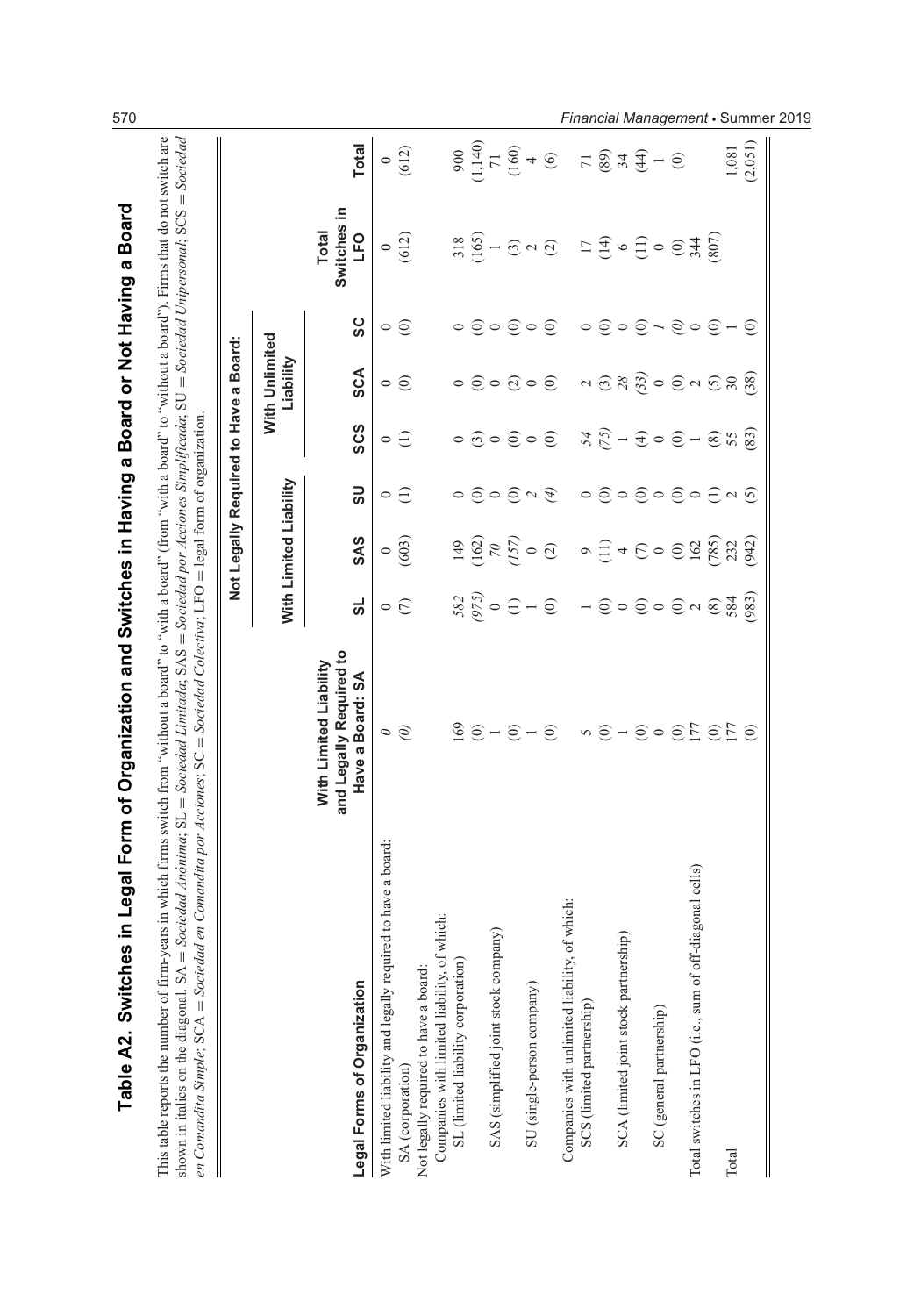When it is mandatory for firms to have a board, this corporate governance body must be comprised of a minimum of three members, each of which has to have an "alternate" nominated. Firms that voluntarily constitute a board are not required to have a minimum number of directors. However, in our sample there are no single-member boards, and only 1.94% of all boards have two members (plus their respective alternates). Hence, the vast majority of boards in Colombia have three or more members (plus, again, their alternates).

Finally, pyramidal control and cross-shareholdings are common among large Colombian firms, most of which have business group affiliation status (an official designation), but not among other firms. The 25 largest Colombian family business groups altogether have less than 500 firms under their control (Gonzalez et al., 2014, 2015). The average firm in Colombia is subject to the direct ´ control of its founding family shareholders, the majority of which are individuals. As a result, in our sample, although there are some investment vehicles used by largest shareholders to hold their equity interests in operating companies (4% of all sample firms), they are no representative pyramidal or cross-shareholding structures.

# **References**

- Adams, R., B. Hermalin, and M. Weisbach, 2010, "The Role of Boards of Directors in Corporate Governance: A Conceptual Framework and Survey," *Journal of Economic Literature* 48, 58–107.
- Amit, R. and B. Villalonga, 2014, "Financial Performance of Family Firms," in L. Melin, M. Nordqvist, and P. Sharma, Eds. *The SAGE Handbook of Family Business*, London, SAGE Publications, 157–178.
- Anderson, R. and D. Reeb, 2003, "Founding-Family Ownership and Firm Performance: Evidence from the S&P 500," *Journal of Finance* 58, 1301–1328.
- Anderson, R. and D. Reeb, 2004, "Board Composition: Balancing Family Influence in S&P 500 Firms," *Administrative Science Quarterly* 49, 209–237.
- Andres, C., 2008, "Large Shareholders and Firm Performance: An Empirical Examination of Founding-Family Ownership," *Journal of Corporate Finance* 14, 431–445.
- Bainbridge, S., 2003, "Director Primacy: The Means and Ends of Corporate Governance," *Northwestern University Law Review* 97, 547–606.
- Barontini, R. and L. Caprio, 2006, "The Effect of Family Control on Firm Value and Performance: Evidence from Continental Europe," *European Financial Management* 12, 689–723.
- Bennedsen, M., 2002, "Why Do Firms Have Boards?" SSRN Working Paper.
- Bennedsen, M. and D. Wolfenzon, 2000, "The Balance of Power in Closely Held Corporations," *Journal of Financial Economics* 58, 113–139.
- Berle, A. and G. Means, 1932, *The Modern Corporation and Private Property*, New York, Transaction Publishers.
- Chong, A. and F. Lopez de Silanes, 2007, "Corporate Governance in Latin America," in A. Chong and F. ´ López de Silanes, Eds. *Investor Protection in Latin America*, Redwood City, CA, Stanford University Press, 1–84.
- Claessens, S., S. Djankov, and L. Lang, 2000, "The Separation of Ownership and Control in East Asian Corporations," *Journal of Financial Economics* 58, 81–112.
- Cools, S., 2005, "The Real Difference in Corporate Law between the United States and Continental Europe: Distribution of Powers," *Delaware Journal of Corporate Law* 30, 697–766.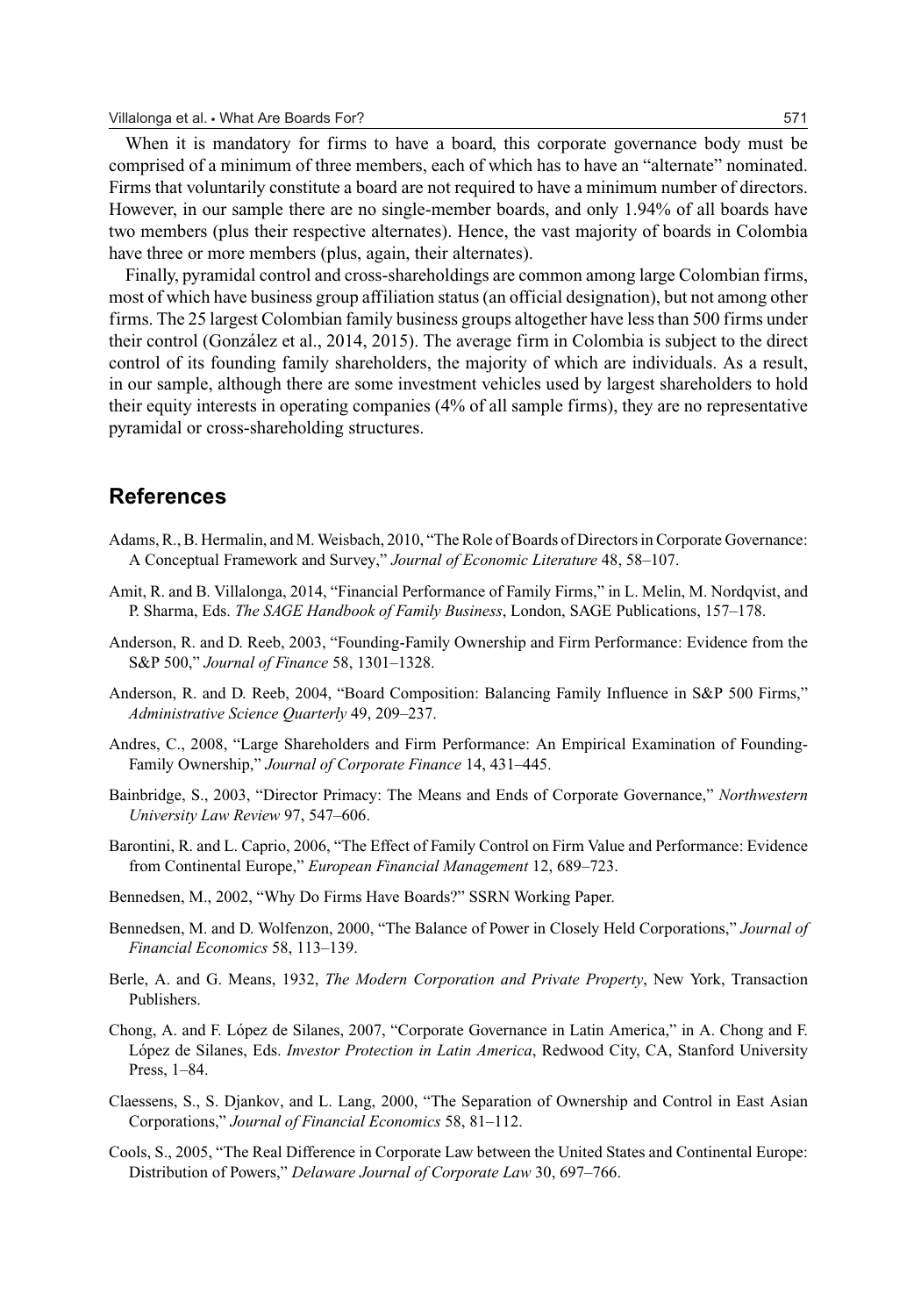- Demsetz, H., 1983, "The Structure of Ownership and the Theory of the Firm," *Journal of Law and Economics* 26, 375–390.
- Demsetz, H. and K. Lehn, 1985, "The Structure of Corporate Ownership: Causes and Consequences," *Journal of Political Economy* 93, 1155–1177.
- Demsetz, H. and B. Villalonga, 2001, "Ownership Structure and Corporate Performance," *Journal of Corporate Finance* 7, 209–233.
- Djankov, S., O. Hart, C. McLiesh, and A. Shleifer, 2006, "Debt Enforcement around the World," *Journal of Political Economy* 116, 1105–1149.
- Djankov, S., R. La Porta, F. Lopez de Silanes, and A. Shleifer, 2008, "The Law and Economics of Self-Dealing," *Journal of Financial Economics* 88, 430–465.
- Doidge, C.G., A. Karolyi, and R. Stulz, 2017, "The US Listing Gap," *Journal of Financial Economics* 123, 464–487.
- Durnev, A. and H. Kim, 2005, "To Steal or Not to Steal: Firm Attributes, Legal Environment, and Valuation," *Journal of Finance* 60, 1461–1493.
- Faccio, M. and L. Lang, 2002, "The Ultimate Ownership of Western European Corporations," *Journal of Financial Economics* 65, 365–395.
- Gao, X., J.R. Ritter, and Z. Zhu, 2013, "Where Have All the IPOs Gone?" *Journal of Financial and Quantitative Analysis* 48, 1663–1692.
- Garay, U., M. González, A. Guzmán, and M.-A. Trujillo, 2013, "Internet-Based Corporate Disclosure and Market Value: Evidence from Latin America," *Emerging Markets Review* 17, 150– 168.
- González, M., A. Guzmán, C. Pombo, and M.-A. Trujillo, 2012, "Family Firms and Financial Performance: The Cost of Growing," *Emerging Markets Review* 13, 626–649.
- González, M., A. Guzmán, C. Pombo, and M.-A. Trujillo, 2013, "Family Firms and Debt: Risk Aversion versus Risk of Losing Control," *Journal of Business Research* 66, 2308–2320.
- González, M., A. Guzmán, C. Pombo, and M.-A. Trujillo, 2014, "Family Involvement and Dividend Policy in Closely Held Firms," *Family Business Review* 27, 365–385.
- González, M., A. Guzmán, C. Pombo, and M.-A. Trujillo, 2015, "The Role of Family Involvement on CEO Turnover: Evidence from Colombian Family Firms," *Corporate Governance: An International Review* 23, 266–284.
- Grullón, G., Y. Larkin, and R. Michaely, 2017, "The Disappearance of Public Firms and the Changing Nature of US Industries," Rice University Working Paper.
- Hermalin, B. and M. Weisbach, 2003, "Boards of Directors as an Endogenously Determined Institution: A Survey of the Economic Literature," *Federal Reserve Bank of New York Economic Policy Review* 9, 7–26.
- Holderness, C., 2009, "The Myth of Diffuse Ownership in the United States," *Review of Financial Studies* 22, 1377–1408.
- Jara-Bertín, M., F. López-Iturriaga, and Ó. López de Foronda, 2008, "The Contest to the Control in European Family Firms: How Other Shareholders Affect Firm Value," *Corporate Governance: An International Review* 16, 146–159.
- Jensen, M. and W. Meckling, 1976, "Theory of the Firm: Managerial Behavior, Agency Costs and Ownership Structure," *Journal of Financial Economics* 3, 305–360.